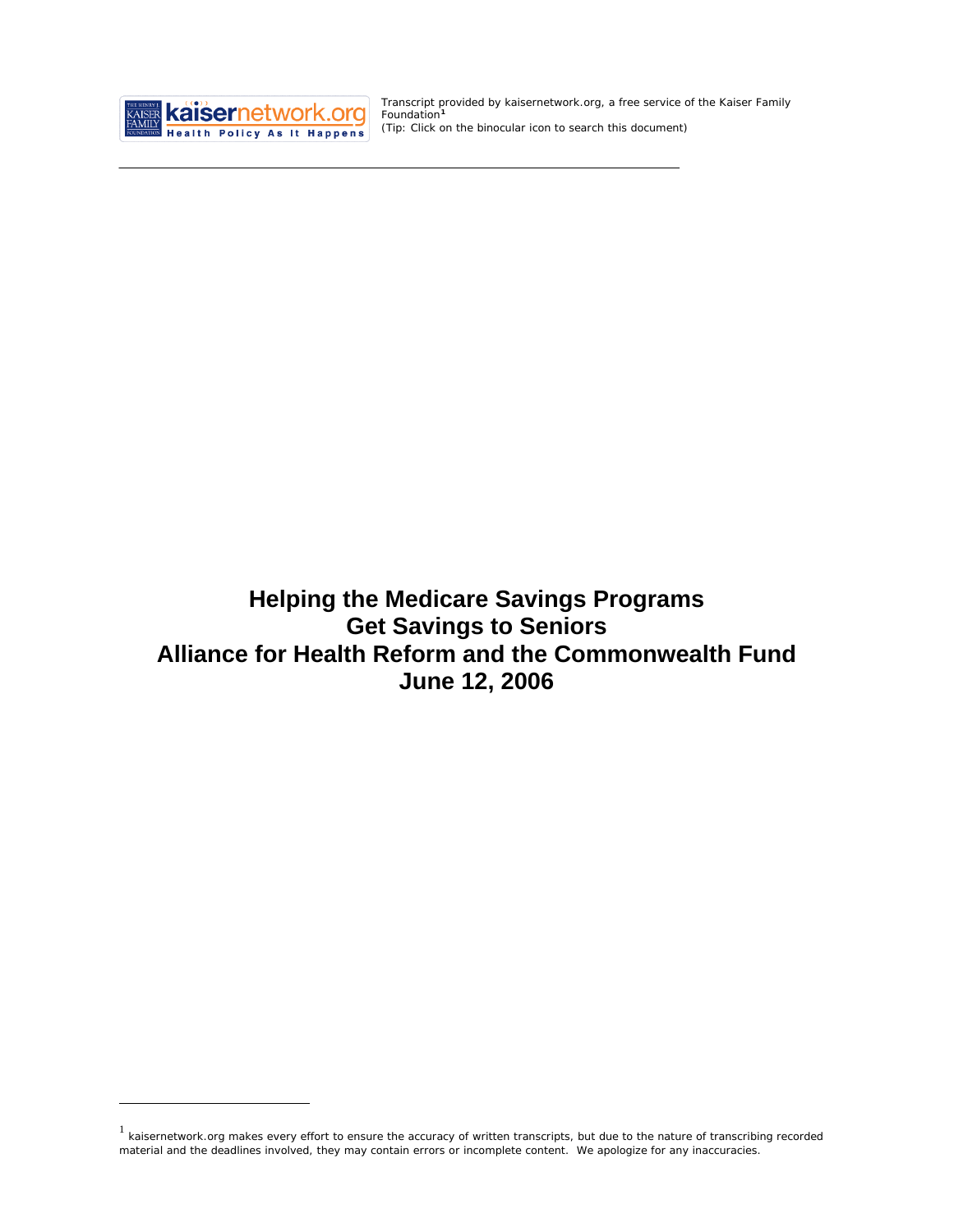[START RECORDING]

**ED HOWARD:** —to offer help the low-income Medicare beneficiaries with some of the costs of their care that Medicare doesn't pay. Our partner in today's program is the Commonwealth Fund. We're happy to have Stuart Guterman of the Fund and Ann Gothier and some other folks from the staff with us today and we're grateful for their support, both for the topic and the program specifically. And everybody here probably has heard that Medicare pays just over half of the healthcare expenses of older people and people with disabilities who are in the program, not everybody here, I would guess, knows a lot about the programs that offer assistance in paying part of that other half of the healthcare expenses of that population, I mean the Medicare savings programs. [Inaudible] and QIs, they're terms only an acronymphile could love. But the help they offer is pretty real for low-income Medicare populations, just like the extra help available to those with low incomes or the new Part D prescription drug benefit. So today, we're going to look at who participates in those programs, probably more importantly, who doesn't participate in those programs, why they do or don't and how those participation rates can be improved. And we're lucky to have as an excellent jumping off point for that discussion a brand new report from a study panel of the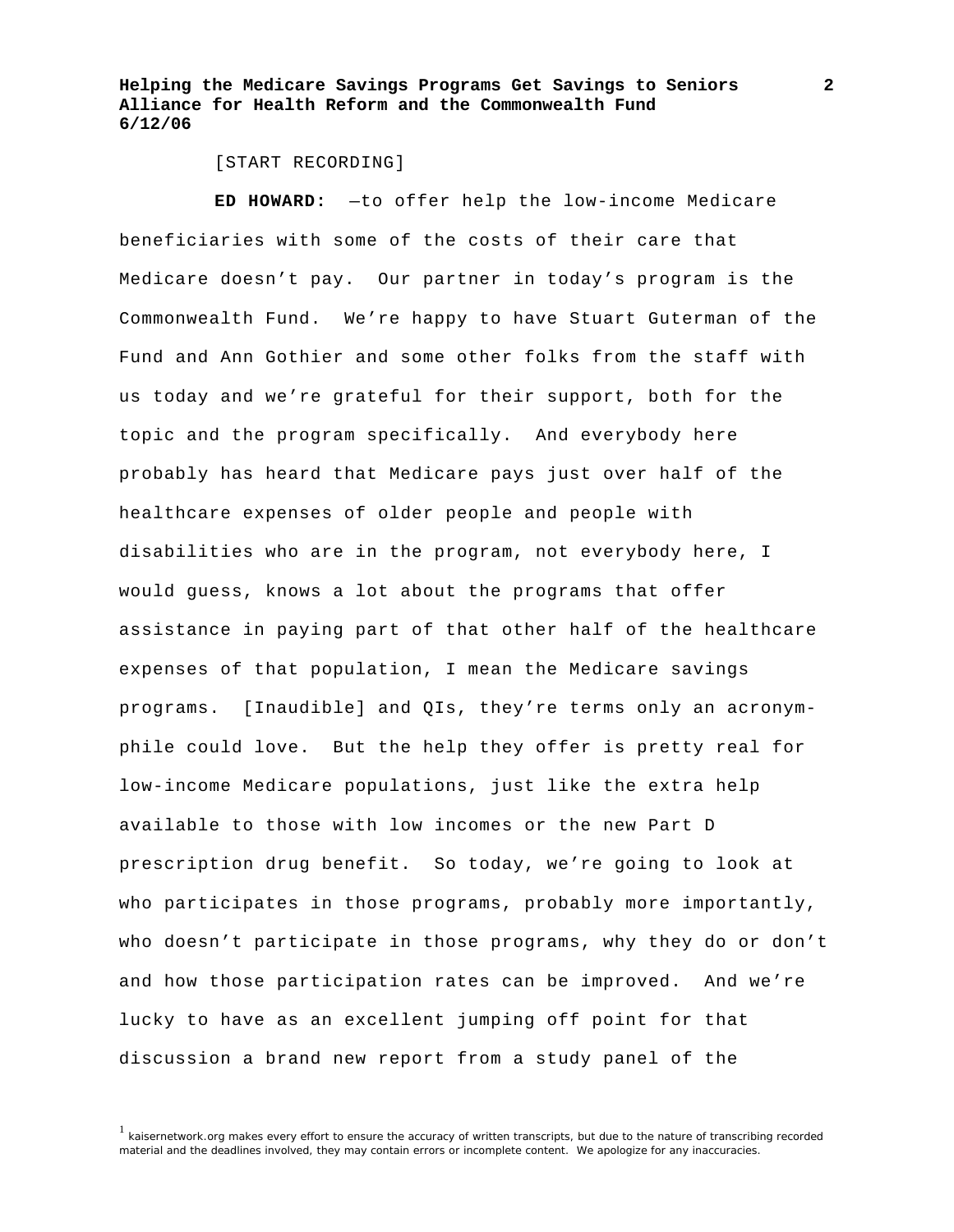National Academy of Social Insurance, NASI, about which you will hear more presently.

 A couple of quick logistic items, most of you who have been here before know about. A lot of material in your packets including the slides of the people we have slide copies for. Everything's going to be on our website at Allhealth.org and along with a web cast video of this session, all of those materials will also appear on the Kaisernetwork.org website and we're very grateful to the Kaiser family foundation for that service. There'll be a transcript available in a few days as well. And, as always, we want you to fill out two things, the green question form at the appropriate time if you would not choose to come to one of the floor microphones and the blue evaluation form so we can make these programs even better. I'd also ask you to put your pagers and phones on vibrate or whatever it is you put them on so we can have this discussion untrammeled by phone rings that only fourteen year olds can hear.

 Now, as I noted, we have with us Stu Guterman of the Commonwealth Fund, where he directs their program on Medicare's future. He's also a veteran of Medicare from inside as Director of CMS's Office of Research, Development and Information and coincidentally, a valued member of the Study Panel from the National Academy of Social Insurance that we're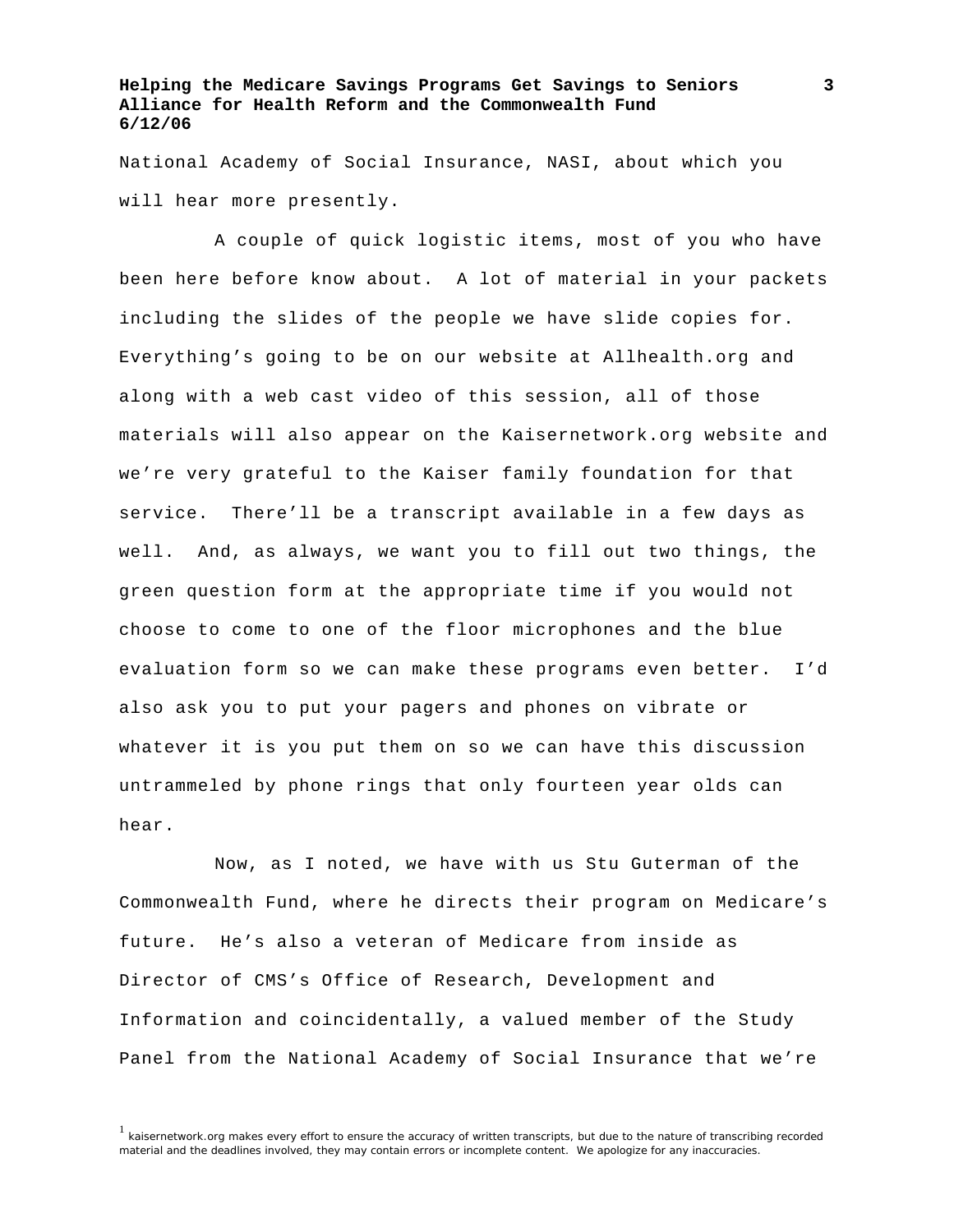talking about today and he'll be sharing the moderating duties with us today and we're very happy to have you. Stu—

**STUART GUTERMAN:** Thanks Ed. I was getting a little worried when you said I was a veteran of Medicare. I thought that I had slipped in as a beneficiary sooner than I was really eligible. But no, there's a ways to go. But I have spent a lot of time working on Medicare and I guess in a minute or two to introduce this session I can give you a little bit of where this report came from. The NASI and Commonwealth Fund looked at these issues and it's well known that there are a number of low income Medicare beneficiaries who are not currently taking advantage of provisions that are intended to help them get access to the healthcare that they need and this is always presented sort of a problem in the Washington scheme of things because you always have this notion. The bad news is that nobody's taking these programs up and so people are going without healthcare. The good news is that because of that, the government isn't spending as much money as we anticipated and it also creates a problem because when CBO scores these programs they make some assumptions about the take up rates of these programs and that means if you improve the take up rates beyond those levels you end up actually costing the budget money from CBO's perspective. And so what I'm asking you to do is suspend that reality for a little bit when you think about these programs and remember that these programs are not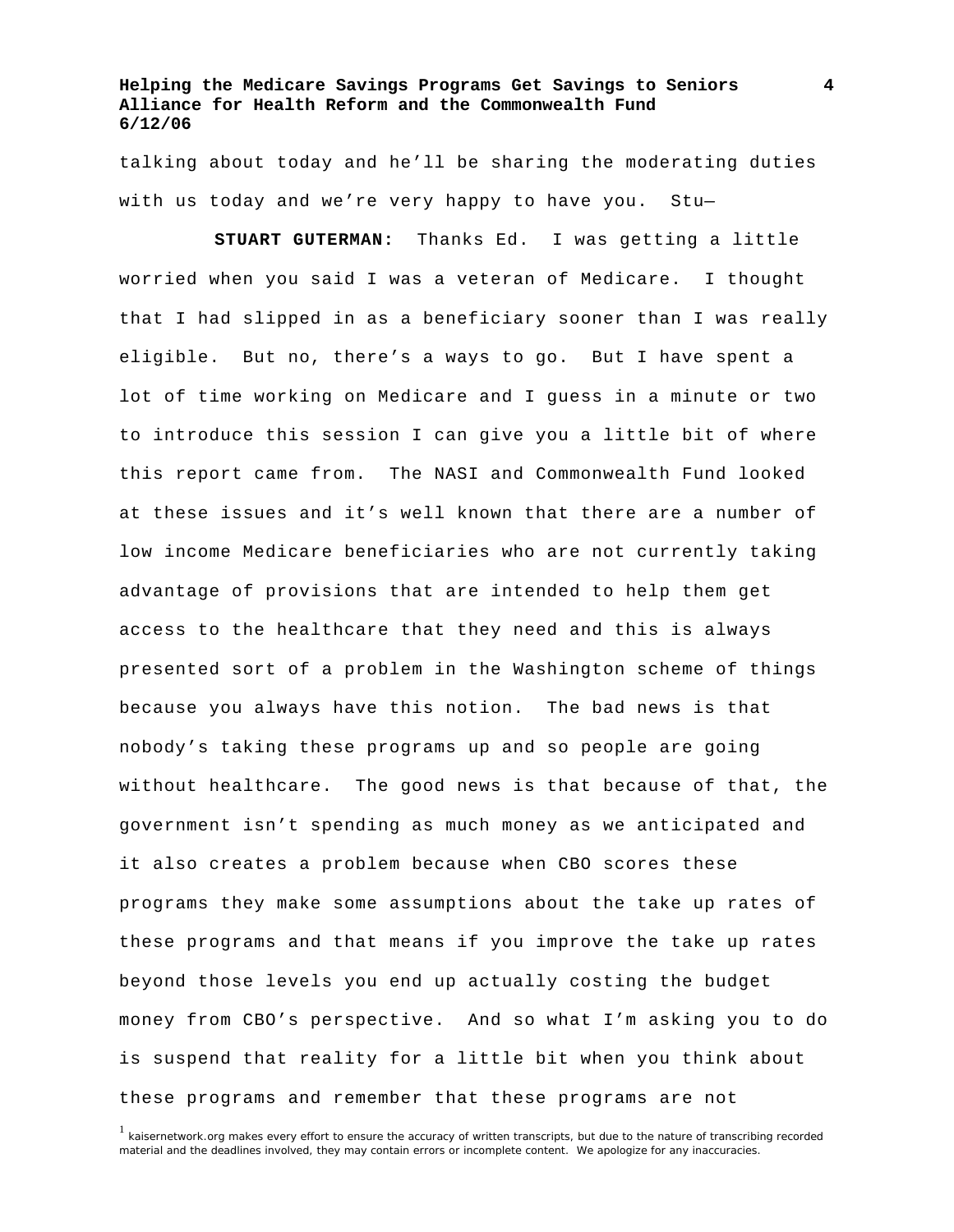intended to avoid spending the money but in fact intended to make sure that people who need health services have access to those health services. So, that's sort of the underlying impetus of this session today and we have a terrific panel as Ed said. We're going to start off with Jack Ebeler, who was the chair of the NASI panel that produced the report and he's going to give an overview of the report and talk about the recommendations that the panel is making. And then we're going to follow that up with Jennifer Young, who's spent a fair amount of time on the hill and also in the administration, is now out in the private sector thinking about these issues from a different perspective so she'll bring the perspective of her experience on these issues and then Cathy Kuhmerker, who brings the state perspective. She worked for New York State Department of Health for a number of years and is recently retired from that position but still also thinking about these issues. And then Andy Schneider, who spent a number of years on the Hill working on Medicaid issues and related topics and he's going to give us his thoughts on these issues. So, without any further ado, I think we'll go to Jack and let him kick things off.

**JACK EBELER:** Thank you very much, it's a pleasure to be back at the Alliance and a particular honor to be here on behalf of the National Academy of Social Insurance and the panel, which is reporting to you today.

<sup>&</sup>lt;sup>1</sup> kaisernetwork.org makes every effort to ensure the accuracy of written transcripts, but due to the nature of transcribing recorded material and the deadlines involved, they may contain errors or incomplete content. We apologize for any inaccuracies.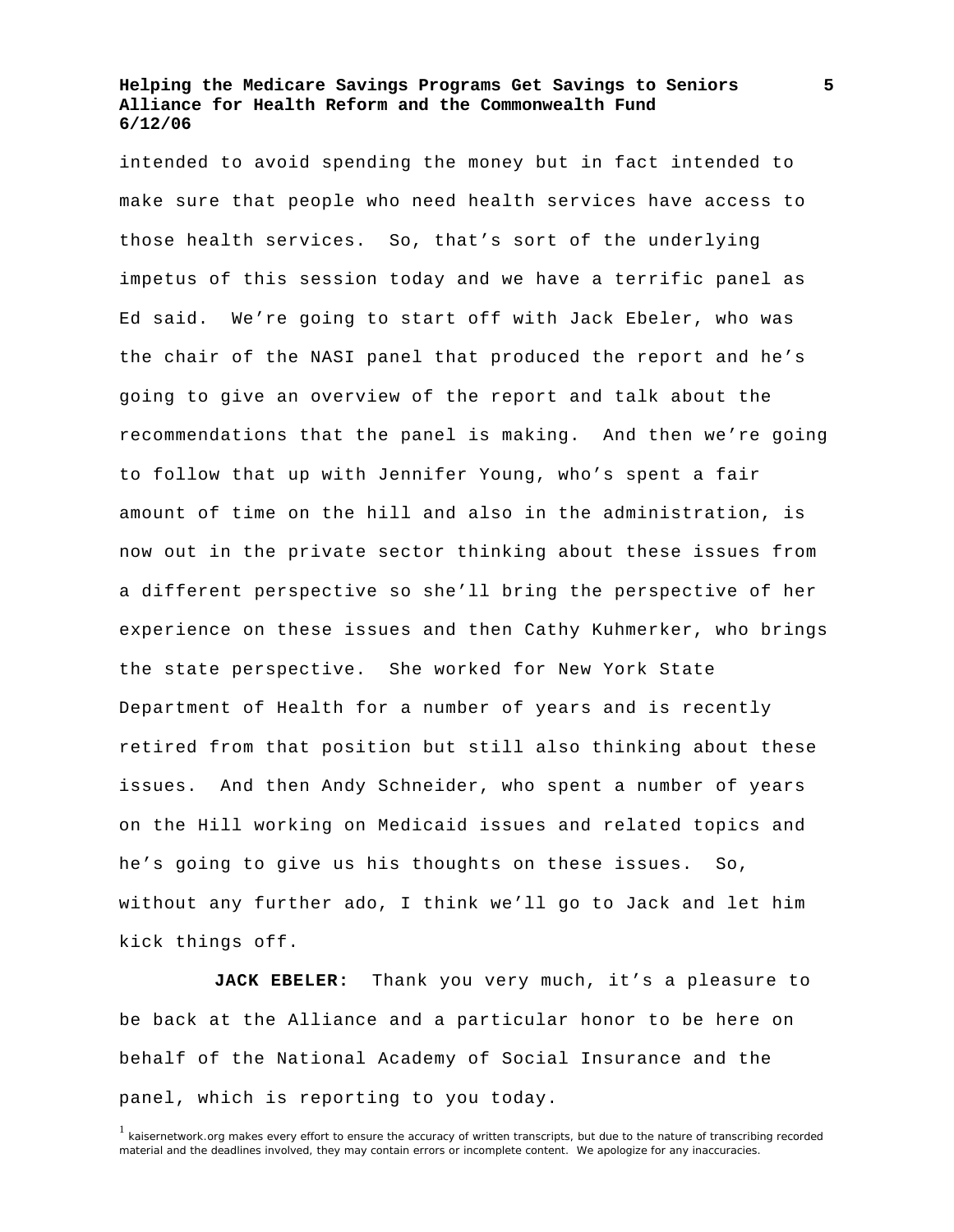The purpose of this panel was to identify ways to increase enrollment of the number of people in these Medicare savings and programs as Stuart flagged. In addition, after the panel was formed, many of you working on Medicare Part D, we passed that program and the panel began looking also at ways to link those two types of low income support programs. We were very generously funded by the Commonwealth Fund and we thank them for that and we thank them for their patience. This was an eighteen month project that started three years ago and with dissemination supported by the Kellogg Foundation, so thanks to them as well.

 This is the Study Panel, a heavy focus here on implementation. The question is how do you get benefits to which people are entitled actually available to them, how do you actually get them enrolled? And we focused on those issues. We had liaisons with both CMS and SSA, Susan McNally and Craig Street. I would stress and were they here, they would stress even more that they were technical liaisons, they were not speaking for the Federal Government and they neither support nor oppose the recommendations of the panel. But they were really extraordinarily helpful in this process.

 The project staff is presented here. This is a project of turnover. Any of you chairing a panel in the future is ask that the foundation program officers and the program staff have contract agreements. Cathy King was the initiator of the

<sup>&</sup>lt;sup>1</sup> kaisernetwork.org makes every effort to ensure the accuracy of written transcripts, but due to the nature of transcribing recorded material and the deadlines involved, they may contain errors or incomplete content. We apologize for any inaccuracies.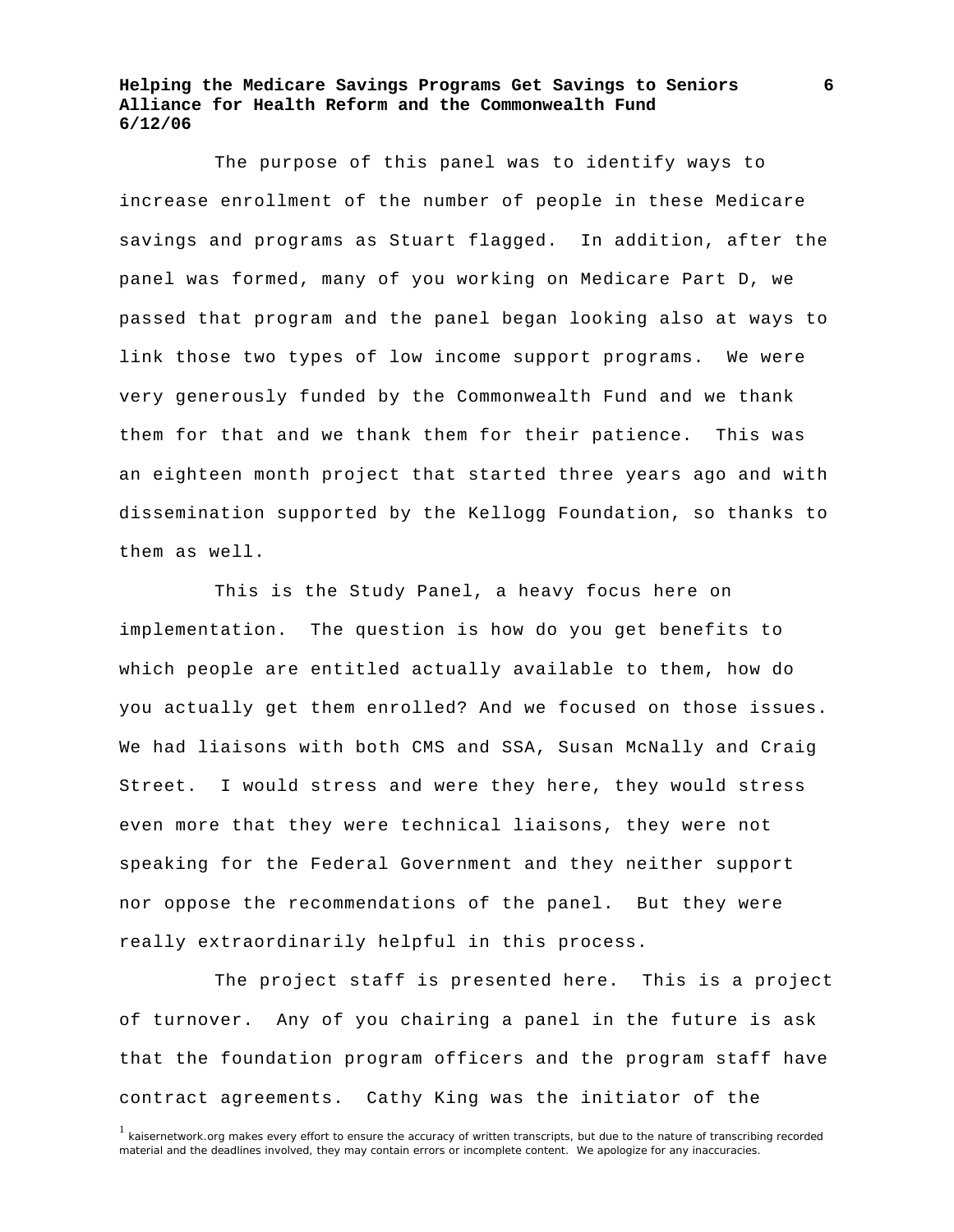project, working with Barbara Cooper at Commonwealth and they didn't like what we were doing so Cathy went to GAO, Barbara retired. I took this all very personally, this is not—this is not funny. But we are very fortunate that Paul VanDeWater came and produced the vast majority of the excellent report you're looking at. Reggie Williams was actually the first project assistant, then Cayenne [Inaudible]. They also found this to be an appalling project and they left and went to advance their careers elsewhere. We had very good consulting support from Mark Merliss and Jim VerDeer. We have a number of reports on the website. Liz Cusick and Ken Nibali, who are panel members, did a paper that was the basis for a lot of our work with the only NASI produces [inaudible] titles like this current processes for enrolling Medicare Medicaid dual-eligibles and Medicare savings programs and efforts to increase enrollment. But that's available on the website and there's a very good reference guide. Mark Merliss did a very nice job laying out a framework for costing, the various options. Jim Verdeer turned that into some particular cost estimates and all of that again are on the NASI website, which I'd urge you to look at.

 Just going back to where Ed and Stuart started us off, it's really important to go to the policy framework here. Medicare provides a basic benefit package for all the elderly and disabled and in looking at that benefit package since its inception, there's a policy clause tradeoff, which it is a

<sup>&</sup>lt;sup>1</sup> kaisernetwork.org makes every effort to ensure the accuracy of written transcripts, but due to the nature of transcribing recorded material and the deadlines involved, they may contain errors or incomplete content. We apologize for any inaccuracies.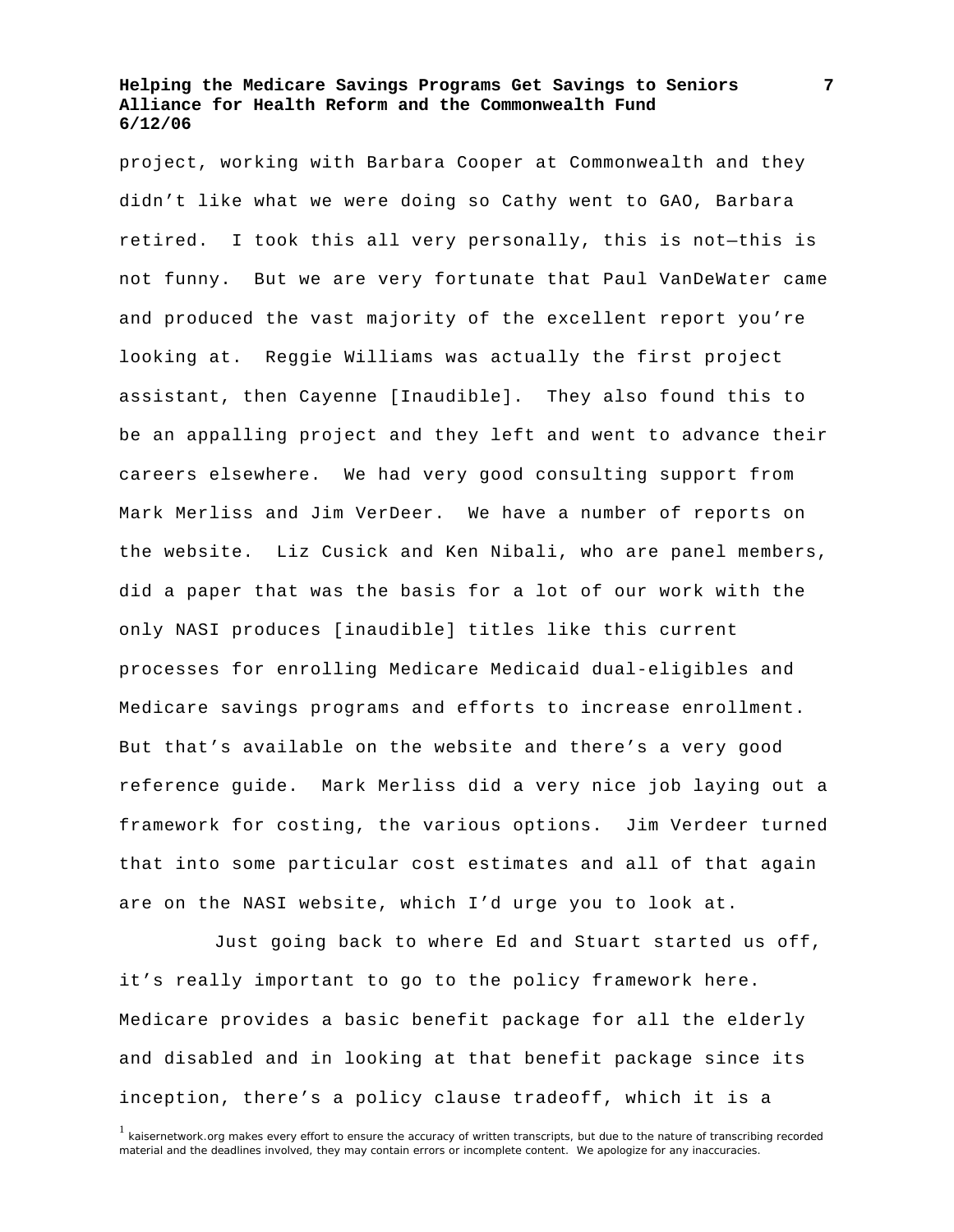fairly limited benefit package available to everyone with some uncovered benefits and a substantial amount of cost sharing included in the basic benefit package and that model is included in the prescription drug plan as well. So, you have really two policy mechanisms that adapt to that, Medicaid in particular for the lowest income covers additional benefits in a particular long term care and covers the cost sharing and more to the point of this panel the Medicare savings programs and the low income support on the prescription drug plan are there to help lower income beneficiaries pay the premiums, pay the cost sharing, so that they can have the financial access to the services that the programs are designed to provide. It's an important model because I think as you look forward to the future of Medicare one has to presume that there are going to be spending constraints across the base program, making the policies for the low income to assure they have access within that model, all the more important in why it's important to implement these types of programs well.

 Just briefly, I think this audience knows it well, the MSP programs we have, you know we have, this is acronym, [inaudible] but we have, you know QMBs, SLMBs, qualified individuals and then we have various Part D subsidy plans at different percentages of the poverty level. There are different resource limits under the programs, as we get into the report. This is the simple version of the chart because

 $1$  kaisernetwork.org makes every effort to ensure the accuracy of written transcripts, but due to the nature of transcribing recorded material and the deadlines involved, they may contain errors or incomplete content. We apologize for any inaccuracies.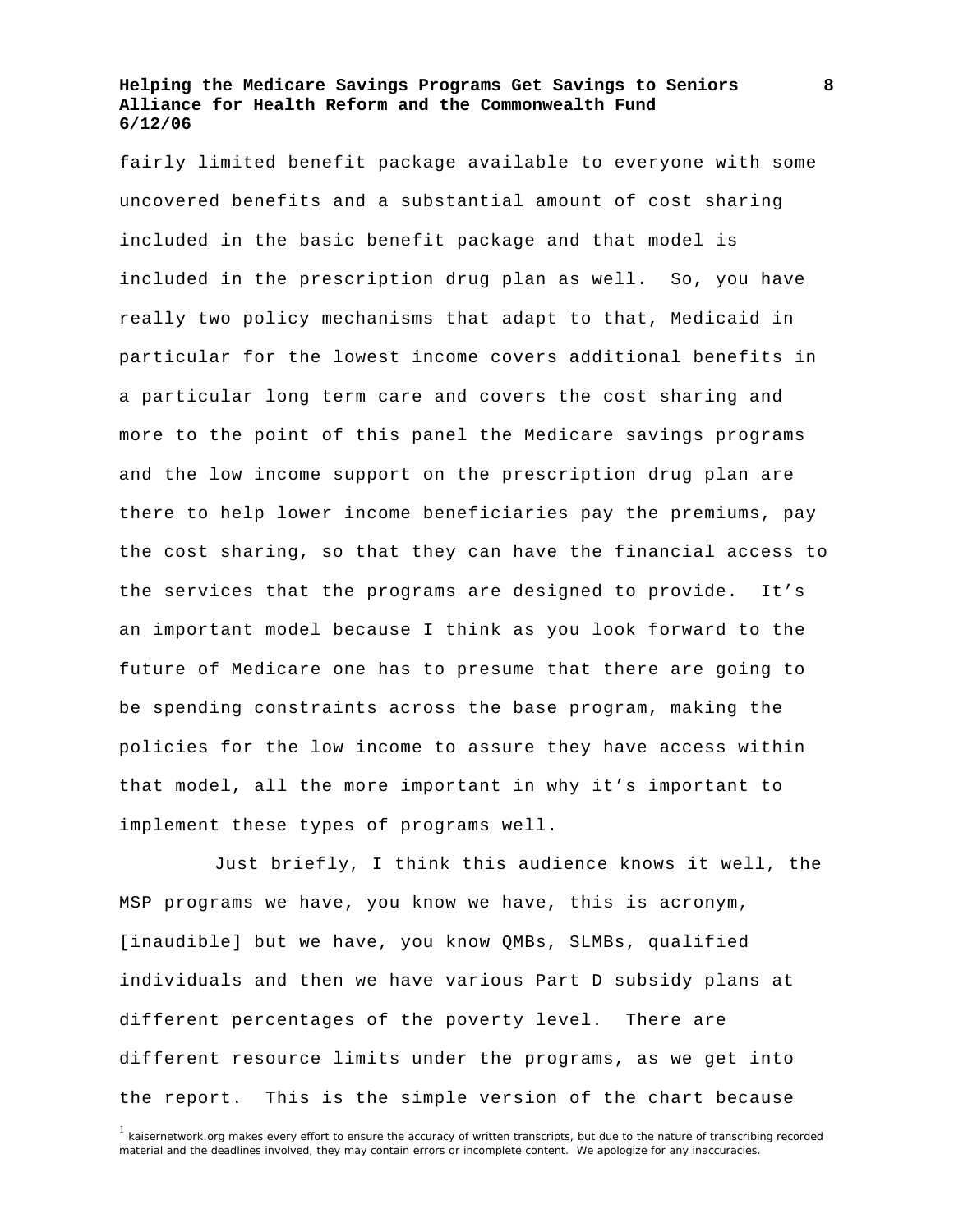there are obviously different benefits that come, there are different mechanisms for counting income and administrative mechanisms are extremely complex. So you have a set of incremental policy and options that have been enacted over time, all with very good and positive intent, but that when you're done and that is a pretty complicated structure. You have a wonderful set of papers in your packet from the Alliance that lay out a variety of these issues. The problem of course is the policy structure is a good one. We have support for the lowest income individuals. The problem is we haven't' reached them. Our panel found that there's probably about one in three QMBs are in, about one in six of the SLMBs, which means that they're not getting protection they're entitled to and the research indicates that as a result, these folks who are the most vulnerable are the Medicare beneficiaries are accessing services at lower rates that equally situated individuals who are enrolled in these programs. The barriers we identified were in five categories, lack of awareness of the programs. I think something like 80 percent of the non-enrollees didn't know of their existence. It is a very hard to reach population by definition, this target group is hard to reach. The connection to welfare, the application processes are just extremely complicated and make it hard for folks to get to it. I think something like two-thirds of enrollees require assistance in filling out the forms and getting to it and in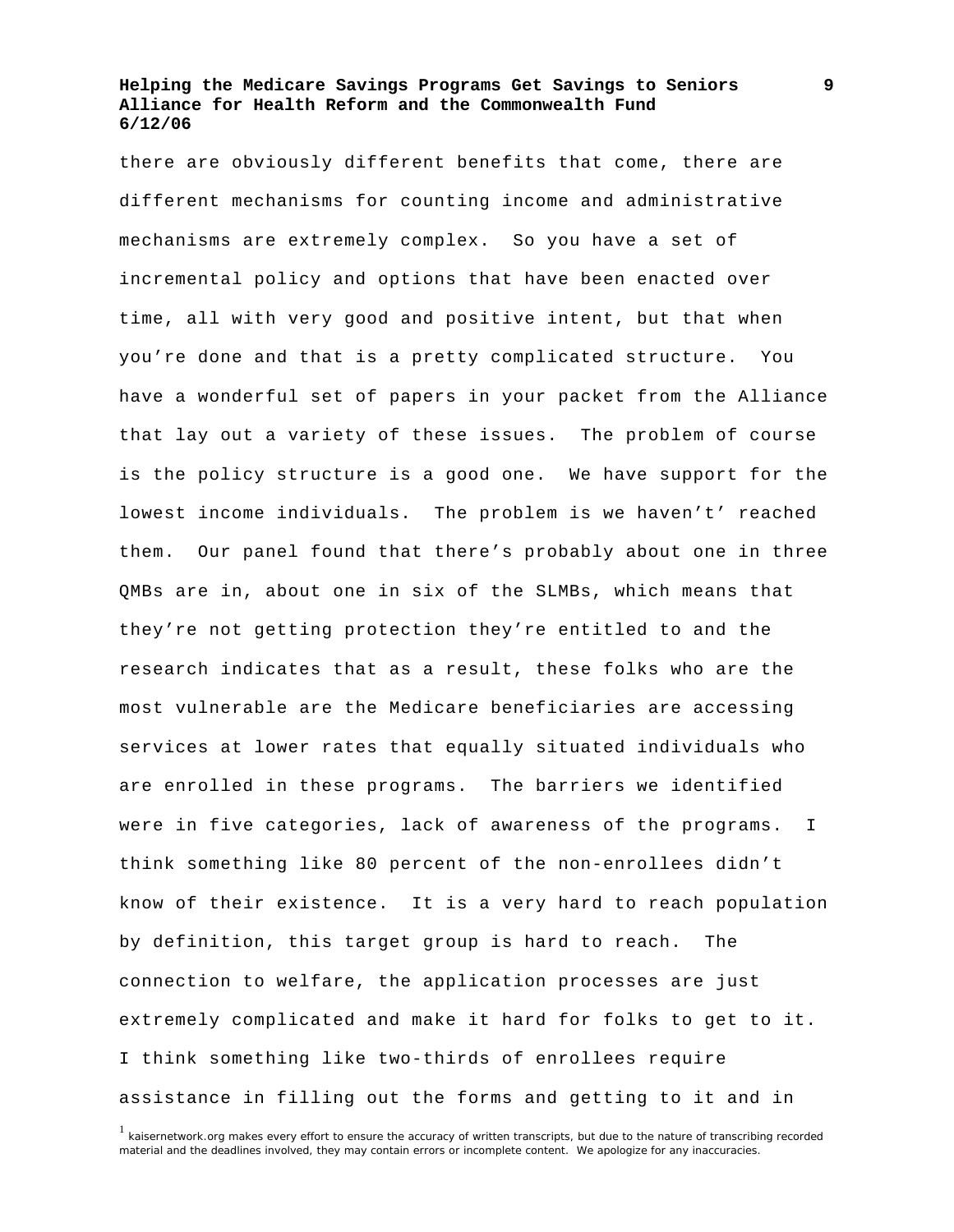particular, the pieces on asset reporting tend to be barriers, both subsidively and administratively, they are harder things to document. That list is sort of a technical list. Underneath it all, the underlying program structure is just very confusing. This may be the wrong question in this room, but I typically would say, "Can anybody, off the top of their head, describe all the features of all the various programs?" And so we should not be surprised when we sit back and discover that a 78-year-old elderly individual has a little bit of difficulty figuring out how to access the programs or somebody implementing them out of the state or the federal government has trouble doing it, it is a complicated infrastructure to deal with.

 We developed options in four categories. We do not have one recommended thing to do, we thought the most logical thing to do would be to present an array of options, making the current programs work better, simplifying and aligning the programs between MSP and drugs, changing the treatment of assets and moving towards a greater federal role and this, in our view, was sort of a mix and match set of options to look at. The report goes into them in detail, let me just touch on them briefly, taking the existing structure, logical or not, try to make it work better, trying to get Social Security to use data it collects on individuals' income and assets from the drug [inaudible] to target mailing and outreach. Social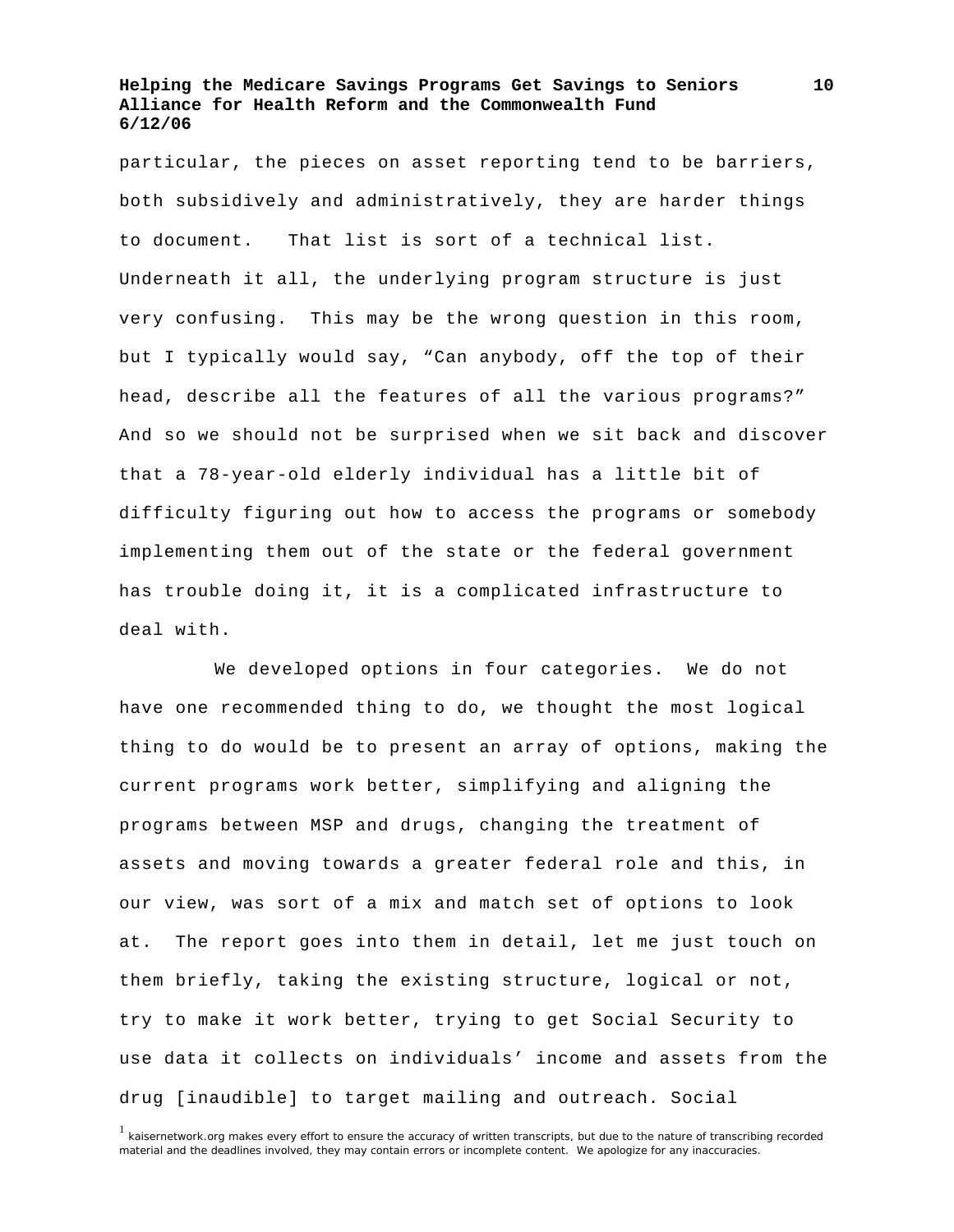Security is doing some of this but it's a clear positive direction that can go farther than that and actually use some of that data provided to the states and have the states use that to make enrollment determinations under MSP. Third, there would be mechanisms to provide some personal assistance to those individuals who need help. Again, it's an inherently complicated process, folks need help, you've got to give it to them. And fourth there was a time period where there were some performance goals and demonstration projects underway. They showed some progress in improving enrollment in the programs and that's an option for the federal government to go back to. The second set of options is saying well the underlying structure could be improved and we have a couple of pieces here. One is to adopt much more uniform methods of counting income and resources for purposes of determining eligibility under the programs. Again, we lay those out in the report. I don't want to run on here too much. Sixth is the one where we step back and say this is just way too complicated and we suggest streamlining and aligning these programs into two categories: we suggested for purposes of example using the recently enacted drug categories and moving the QMB, SLMB qualifying programs into those two categories, where there's one for folks under 135 percent of poverty at one resource level, a second for folks up to 150 percent of poverty. It would make this a lot simpler to explain. There's an option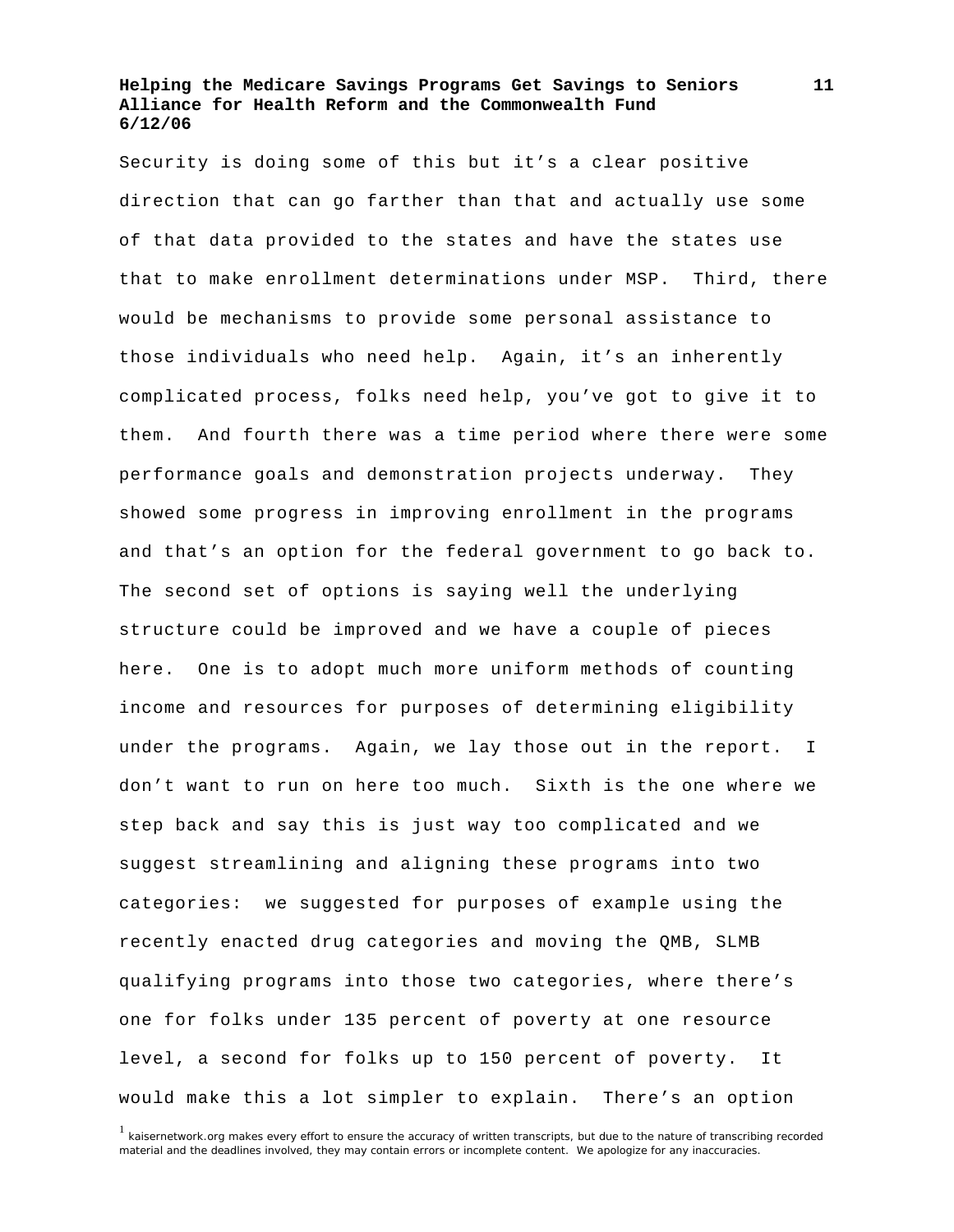connected to that, again, given that issue of resource limits where the panel suggests an option of just doubling those resource limits, again as a way to make enrollment easier and more available to individuals.

 We've put in the report some cost estimates. The cost estimates are big numbers. They presume that everybody who is newly eligible enrolls in the programs, which even with the best intent, we don't think would be happening, but they're there to provide an order of magnitude. In general, you'd increase enrollment and eligibility for the programs by about five percentage points under these options. The third area is improving treatment of assets. The one is something this group has probably talked about before which is annuitizing liquid assets, especially in the world of 401K plans instead of defined benefit pensions. It's going to become increasingly necessary not to have individuals spend down, there 401K plan, but to count some of it as income against income tests rather than treat it as an asset. And finally, eliminating estate recovery is something that a number of states have done in the MSP programs; again it would eliminate both the subsidive and a perceived barrier to enrollment.

 The final thing we look at here is allowing for a lot stronger federal administration. The states don't particularly want to do this, it's very complicated, in particular if you standardized the rules, you could create something like we have

<sup>&</sup>lt;sup>1</sup> kaisernetwork.org makes every effort to ensure the accuracy of written transcripts, but due to the nature of transcribing recorded material and the deadlines involved, they may contain errors or incomplete content. We apologize for any inaccuracies.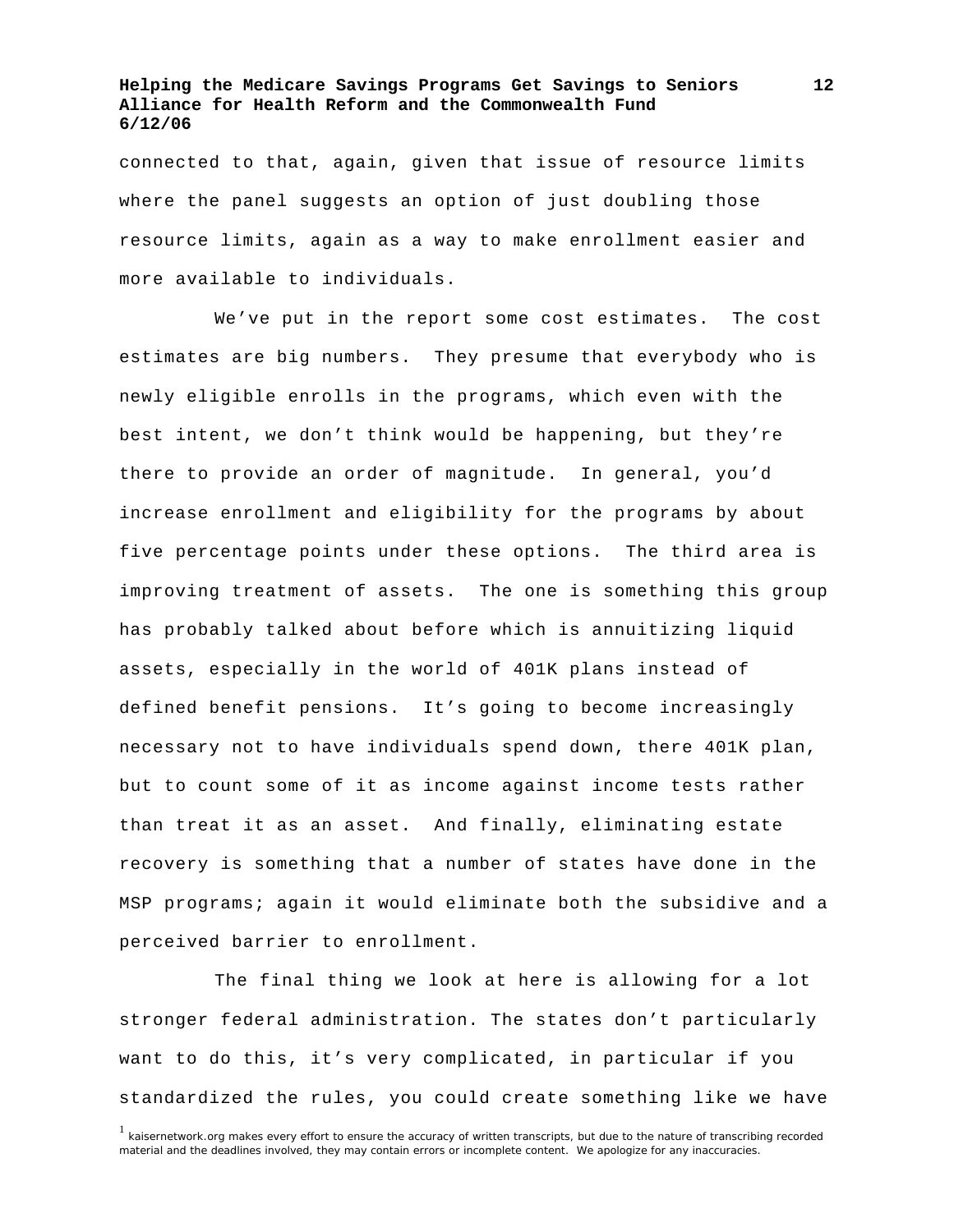in SSI where there's a state option to allow SSA to administer the program on behalf of the states so that SSA, in collecting the income, could actually make the eligibility determinations on behalf of the individual. We also included in the report that if one does that one's going to have to presume that the federal government would absorb 100 percent of those costs. Again, the states cannot do that. We cannot expect to long term it's a policy direction that one should head. So that's the laundry list of options. Again, we're not picking one and saying do that, it's a mix and match set of things, but some options we would strongly encourage people to consider. Again, this is where the reports are available and I'm over and I'm done. Thank you.

**JENNIFER YOUNG:** Thank you. I appreciate the opportunity to talk with you today. Just to reiterate, I think there's a shared belief that these programs are an extremely important societal obligation to very vulnerable populations. The QMB and SLMB programs exist as entitlement programs to beneficiaries and I think everybody here today would agree that the entitlement ought to be fulfilled and if you were currently eligible for the program but not enrolled in it, we want you to sign up period. No questions about that.

 Why people haven't signed up so far, the NASI study has done a good job looking at the departments. Some of the reasons that we would hit up against regularly would be things

<sup>&</sup>lt;sup>1</sup> kaisernetwork.org makes every effort to ensure the accuracy of written transcripts, but due to the nature of transcribing recorded material and the deadlines involved, they may contain errors or incomplete content. We apologize for any inaccuracies.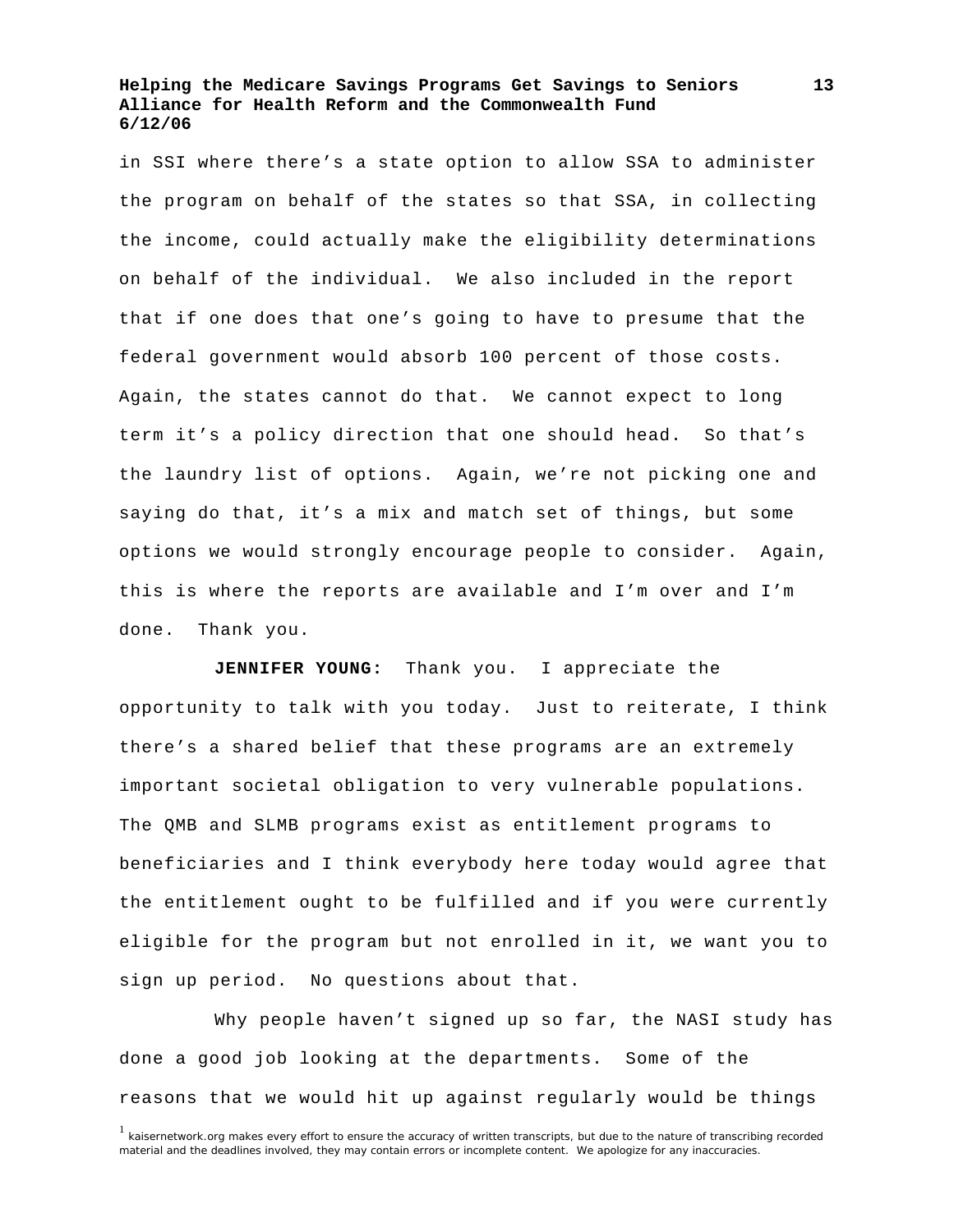like a lack of the basic awareness of the programs existence and that's not hard to imagine. Seniors confront an array of choices and new experiences when they turn 65 to not know about this complicated and small program is not surprising and we all need to do more to make sure people know it's out there in the first place. Language and cultural barriers, the welfare stigma that we've heard so much about over the years are reasons that they contribute to people not signing up for the program and things that we all need to work on. We're hopeful at the department that all the work that has been done on Part D enrollment finding and encouraging seniors to enroll in the low income subsidies could have the spillover effect in promoting awareness of and enrollment in QMB and SLMB and the QI program. Too early to know how successful that hope has proved to be but I think there is a very logical assumption that if you find someone who's eligible for one type of special assistance, they would be more open to receiving another type of benefit for which they would also be eligible. When we're thinking about Part D though, we do need to be careful that all the sound and fury about the complexity and confusion of the Part D benefit doesn't have an unfortunate spillover effect as well of scaring people away from interaction with the Medicare add-ons. We don't want to further intimidate people who might already have a basic level of intimidation when interacting with the program. But now that we're behind the initial open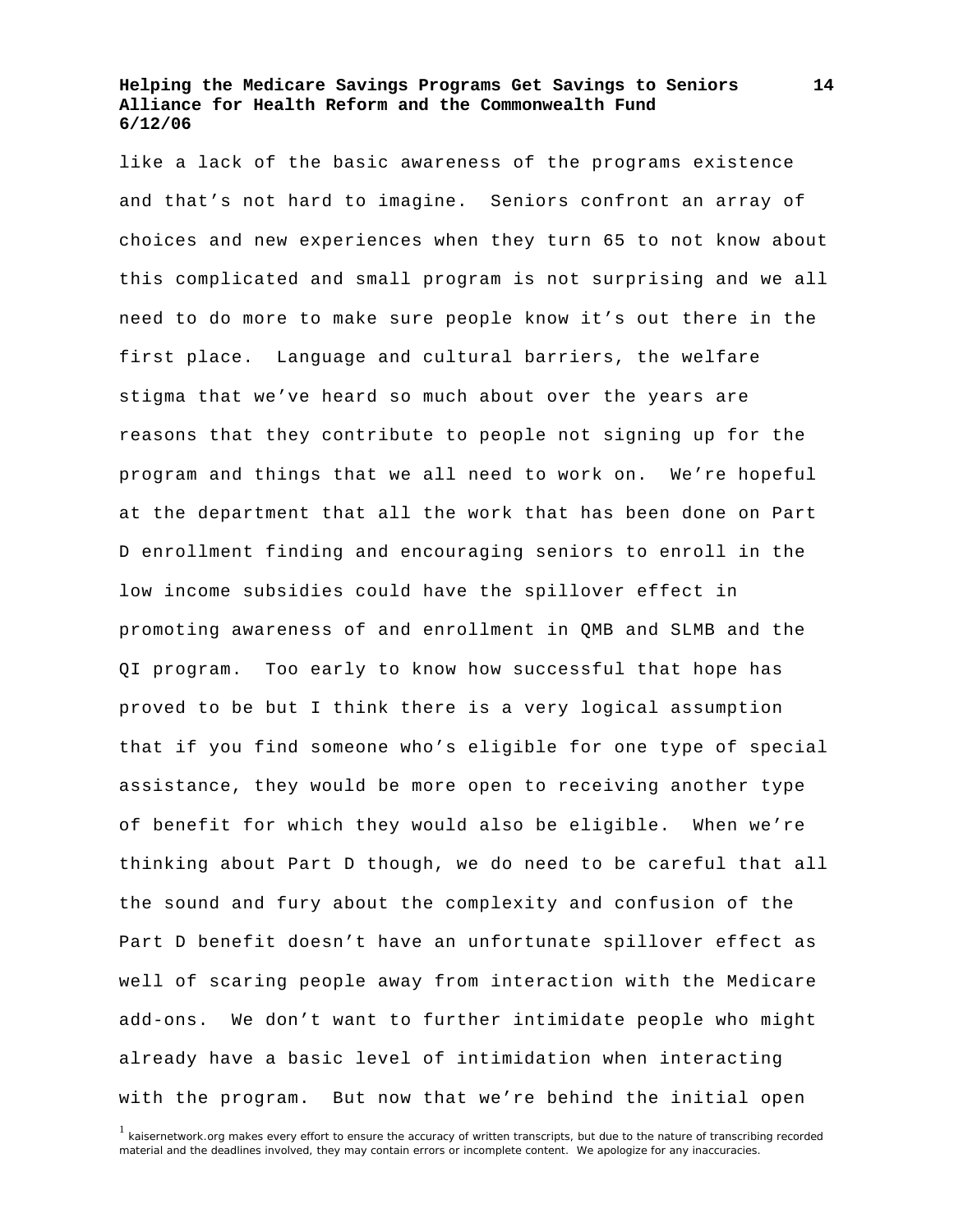enrollment period for Part D there's reason to hope that our message across the board should be supportive of encouraging beneficiaries to pursue all opportunities for additional benefits through Medicare. So when we look at the NASI recommendations I think we can agree that they've done a great job identifying some areas that need some further consideration but I do think we need to proceed with caution when we move to recommendations that would expand the scope of the current programs. Before going down that path it seems to make sense to stop and think about what that would mean in terms of the fiscal health of the overall program and the overall burden on taxpayers, many of whom we always need to remember do not themselves have health insurance. To take the ideas in sequence, when you look at things like increasing the partnership with the Social Security Administration. Absolutely, that's something that has worked very well in the Part D benefit and when you think about senior citizens, the gold standard in terms of beneficiaries satisfaction and comfort, is the Social Security Administration and the more these programs can be associated with Social Security, the more comfortable we anticipate seniors be in participating. When you think about providing information to the states for them to use in targeting their enrollment efforts, that again seems intuitively logical as long as patient privacy can be protected at the same time which probably means keeping the Veterans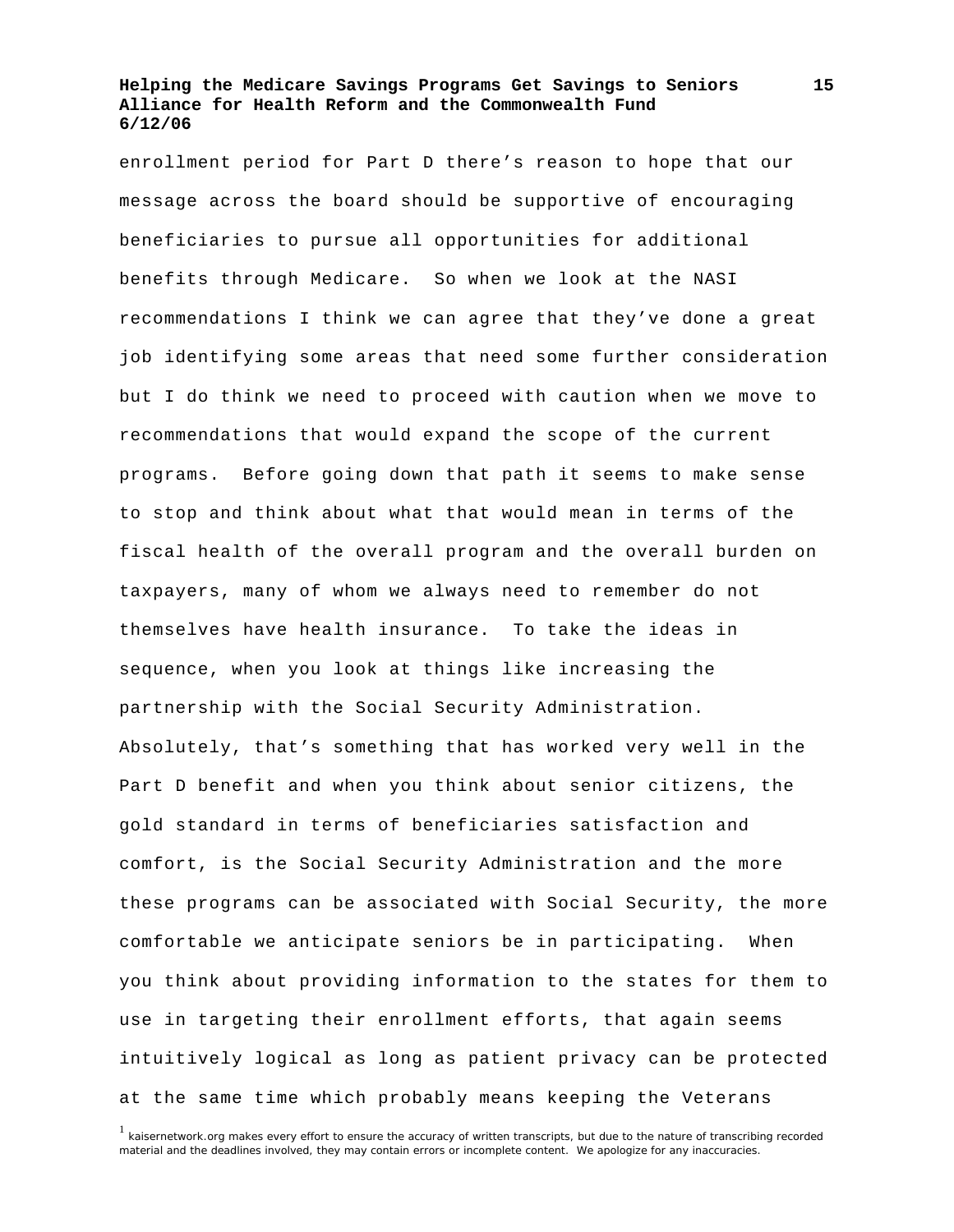Administration entirely away [inaudible]. There's something empowering about no longer working for the Administration. You can say things like that out loud and not have a phone call when you get back to your office.

 You can provide targeted casework to beneficiaries, that again is something that makes a lot of sense. Having people help you through the complicated enrollment process. And I think this is another opportunity to build on the momentum that was created through the Part D implementation process. Some really terrific community partnerships were formed with the advocacy community that really stepped up to the plate and did a phenomenal job. I'm thinking here of the National Coalition, Howard Bedlan's group, of the groundbreaking work they did with sitting down with beneficiaries on a one-to-one basis and helping them navigate the system. That same sort of passion and intensity applied to this population could again make a real difference and again should be taken advantage of. Implementation of performance goals, that couldn't sound more geek-ish, but it, does in fact matter. When the [inaudible] scores come out and OMB assigns each department, whether they're red, yellow or green, people take note of that and it's a good day if you're green and it's a bad day if you're red, and if you can get yourself on the goal list and people are thinking every day about how they need to get themselves on the right side of the government's score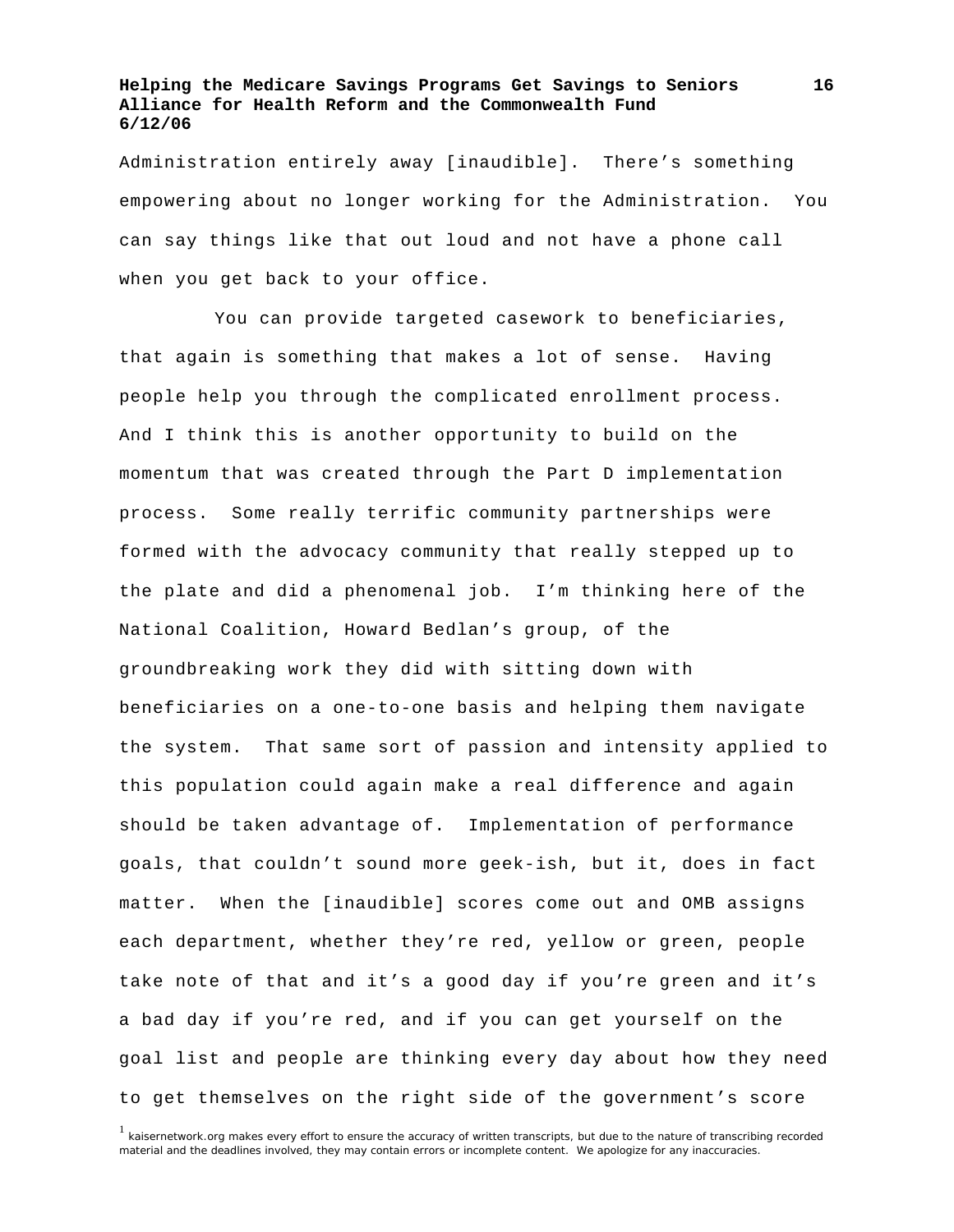card, that can only be helpful and should be taken advantage of. So those ideas should all be jumped upon and pursued administratively. These aren't things that should require any legislative intervention. But it does get harder when you talk about things like simplification and alignment, that sounds innocuous but it can be code for expanding and you're right, I run the risk of sounding blasphemous, but I would suggest that I think you don't necessarily fix a program that has shortcomings in enrolling eligible beneficiaries by simply making more beneficiaries eligible. There's some logic to instead focusing on finding the people who are currently eligible and getting them enrolled before you think about expanding the base. In addition, when you talk about these ideas that become code for expanding I guess I'm just intrinsically incapable of suspending my budgetary hat. Those things do have costs and need to be considered. Those costs can be significant, wherein having the B's here ranging from 8.7 billion annually to almost 20 billion annually and for some of the recommendations it makes you stop and think is this really the time that we should be thinking about exempting income producing property from asset determinations, again remembering that ultimately these proposals' costs are born by the same taxpayers who are just committed enormous expenditures to providing the same population with the drug benefit only six months ago. By doing things like annuitizing assets and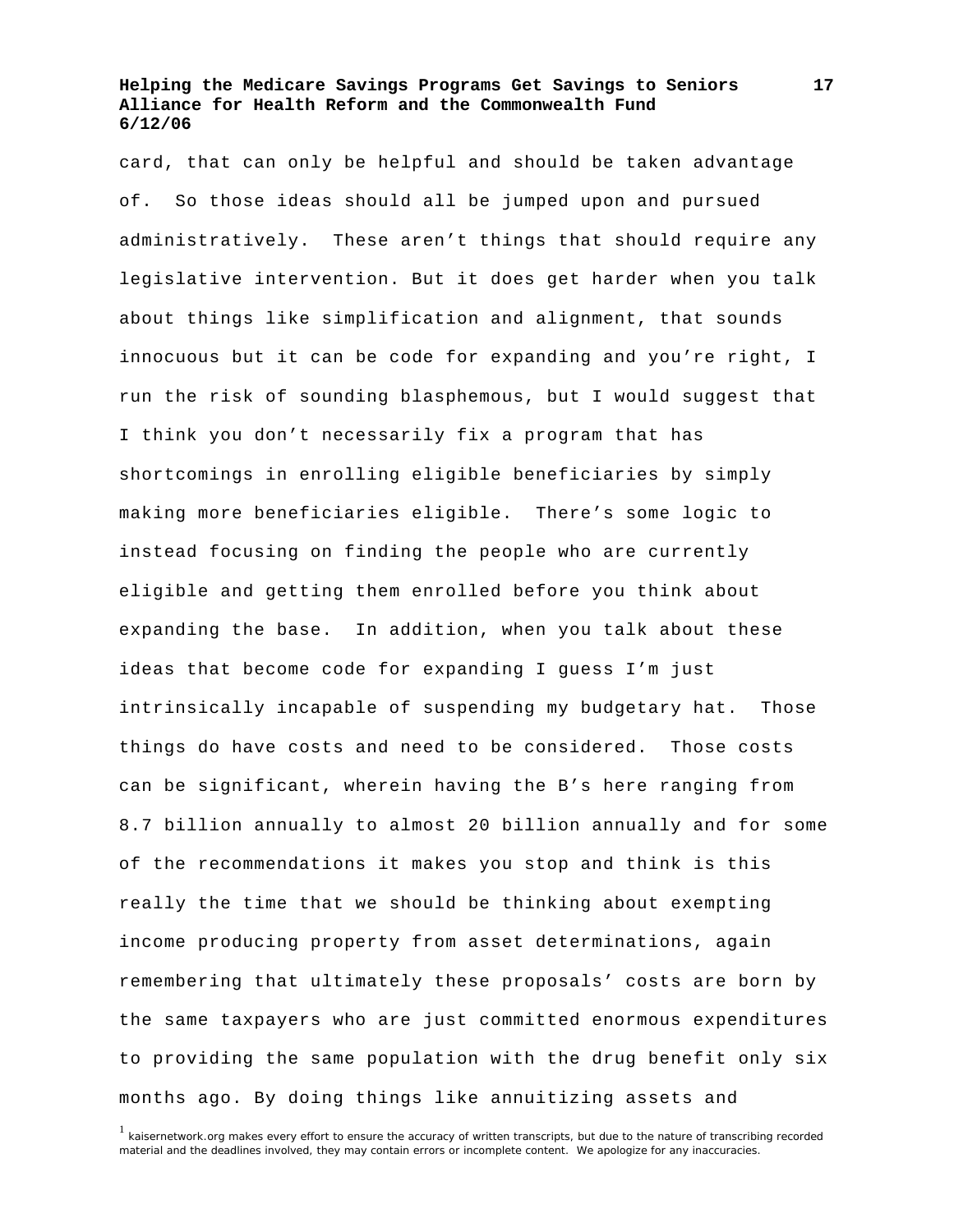eliminating estate recovery I can see that you make it seem less intimidating to the population we're trying to target, but at the same time you are essentially allowing seniors to avoid spending some of their own money on healthcare services, with the assumption that they government's going to then step in. And once again, to reiterate, if seniors are genuinely without resources and are currently eligible for these programs, no matter what it costs, it's our obligation to bear those costs and serve them. But when we're talking about a programmatic expansion we should remember that there are other priorities competing for healthcare dollars, for instance I'm sure if we were to poll everyone in this room we would probably all agree that the population of people who are currently uninsured in this country is unacceptable. Now, I'm sure there's not a consensus for how we should use available funds to provide insurance coverage to them, but I imagine we would find that to be a compelling priority that needs to be weighed against doing more for this population for whom we just gave the drug benefits. The report's final recommendation in terms of federalizing administration. Absolutely, that makes a lot of sense. And again, we're talking about creating a bigger role for the Social Security Administration so perhaps as a former HHS-er it's easier for me to say yes, Social Security should do more since we're not talking about HHS. But again, because they have this gold standard of beneficiary comfort, they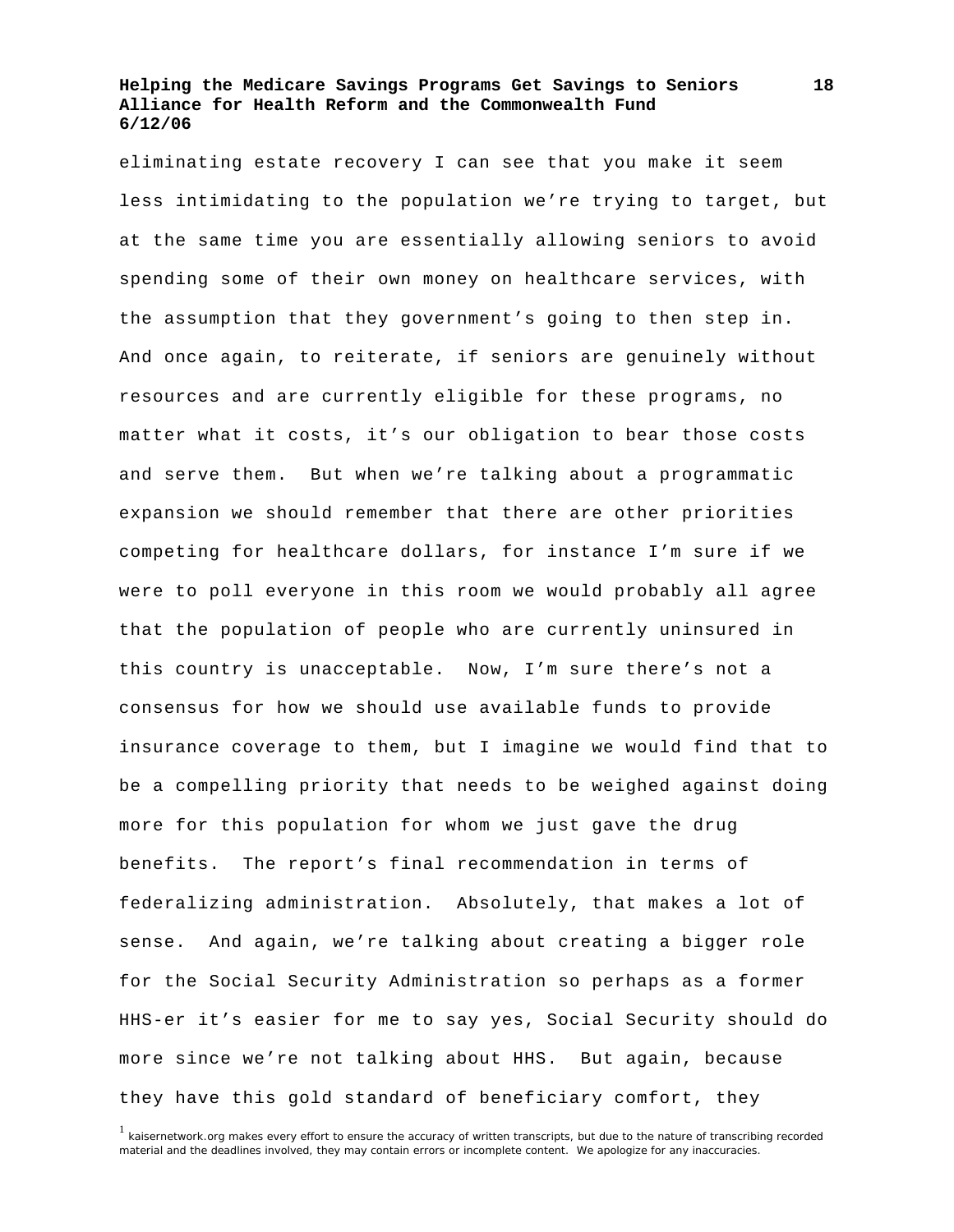probably are the logical federal home for an increased roll and because what they have done in doing eligibility determinations for the drug benefit low-income population. This is something on which they now have real experience that should be built upon. The question of how do you finance an increased federal role is something that will need to be wrestled with. There's not going to be any appetite within this administration to allow the states to shift that cost to the federal government nor, I'd imagine, would the states be jumping up and down with enthusiasm for taking more of a financial responsibility themselves. These are perhaps the sort of issues that as the Medicaid Commission completes its work and prepared recommendations for Congress and the Administration to consider next year and beyond that we can think about in the context of an overall discussion about the underlying partnerships of responsibility for this population and I think legislative changes in that regard are fair game and should be discussed. I thank you for allowing me to participate and once again, I think NASI did a great job, some very intriguing ideas.

**KATHY KUHMERKER:** Good afternoon. Can you all hear me? Great. I'm also very pleased to be here. I was the Medicaid director in New York State until the end of December and this is my first real trip back to Washington and I've missed it. So, I'm going to skip through a couple of my first presentations because why I'm really here today is to talk to

<sup>&</sup>lt;sup>1</sup> kaisernetwork.org makes every effort to ensure the accuracy of written transcripts, but due to the nature of transcribing recorded material and the deadlines involved, they may contain errors or incomplete content. We apologize for any inaccuracies.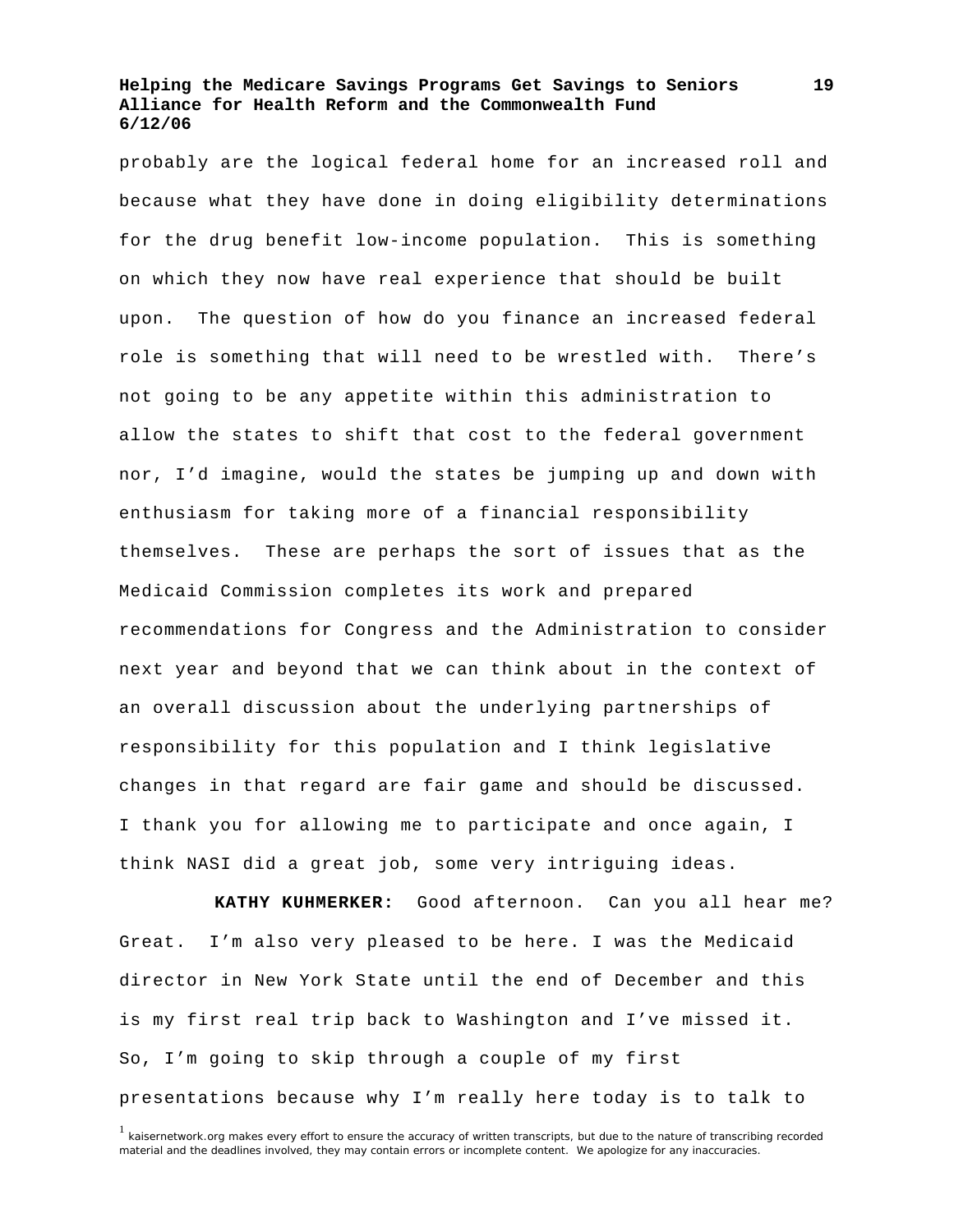you about what state Medicaid agencies thing about the Medicare savings programs and the relationship that we have to them. Despite what many people think, state Medicaid agencies really believe in providing healthcare and giving people access to healthcare. At the same time, I certainly saw in the Washington Post today that there are, as usual and continuing, lots of changes in Medicaid programs. But really, as a Medicaid director one of your major goals is to ensure that everybody who should be getting care should be getting the appropriate care. So, access is really important. But there's no question that Medicare savings programs are very, very small part of what Medicaid agencies are asked to do and I can say now, they tend to get lost. There are 55 million people on Medicaid programs; there are less than a million people who are currently enrolled in the Medicare savings programs. We think of Medicaid as one large mammoth kind of program. I think it's about 55 or 60 different programs and an eligibility worker needs to know all of them and when someone comes in and says to an eligibility worker I'm interested in the Medicare savings program. He goes, that's fine, the Social Security Administration is down there. It's hard to get them to even remember that a Medicare savings program is something that Medicaid agencies are supposed to be responsible for. And the other issue is when you look at it, while Medicare covers both the elderly and the disabled and Medicaid agencies do see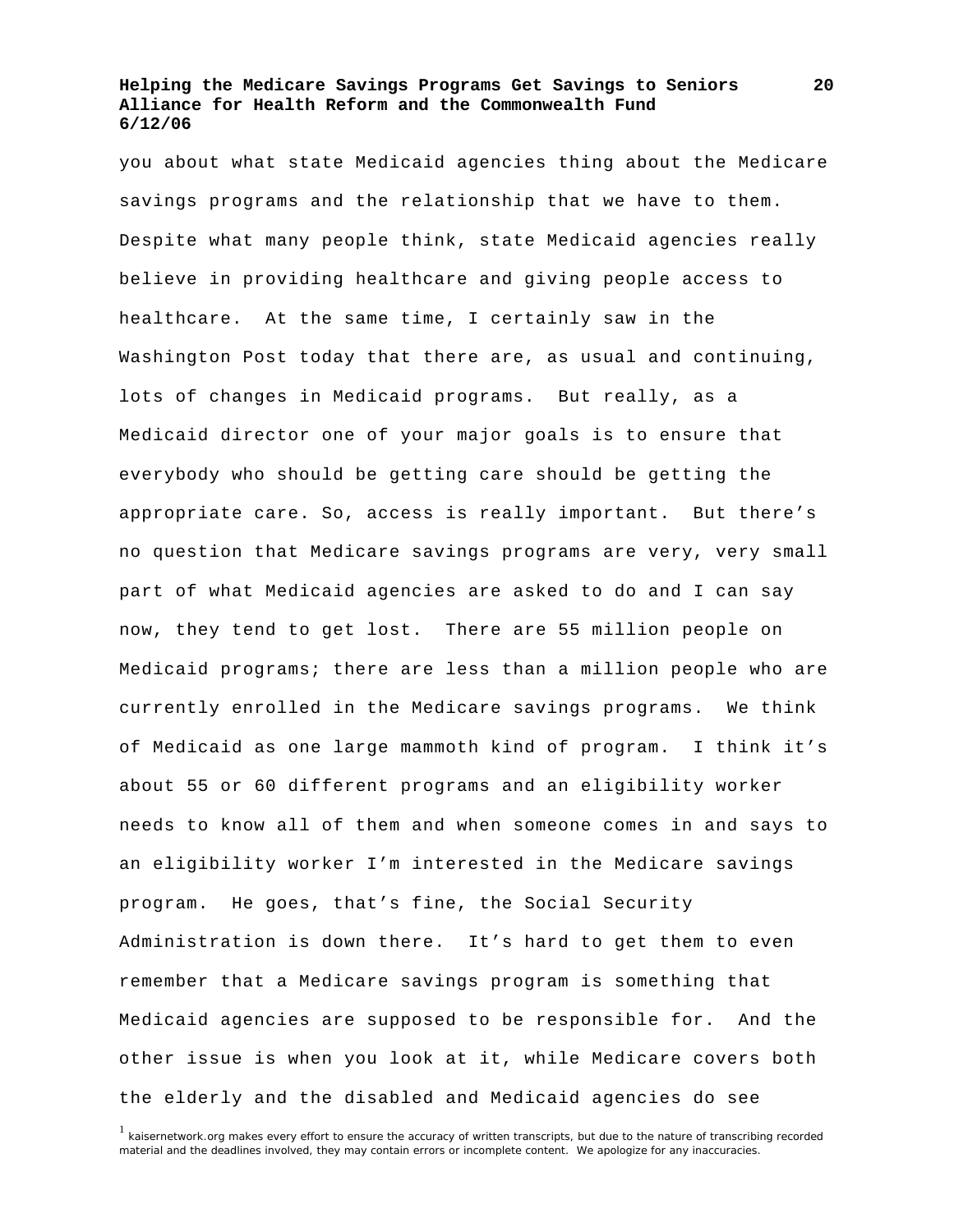disabled individuals. One, because many of them have very little incomes and the other is because for the first 24 months when they are determined disabled, they're not covered by Medicare yet, so they do come to Medicaid. Most seniors don't come to a Medicaid agency. They come only when they need longterm care because basically Medicare covers all of their acute care costs. And that really comes back to so why don't they come in addition to the fact that Medicare covers their acute care costs is that Medicaid agencies are considered welfare in most states and New York, the Medicaid program is administered by local departments of social services where they also do [inaudible], where they do child support, where they do all of the child and adult protective services. Definitely they look, sound, walk, talk and basically are welfare agencies, even though Medicaid has gone far beyond being a welfare program. So seniors don't want to come. I think we were just talking about the gold standard of SSA and what they do for the supplemental security income population. Congress recognized back in 1972, when they passed PL92603, which actually is the first federal program I ever worked on at the state level and took the aid to age [inaudible] disabled program and turned it into an SSA administered SSI program. At least for those states that opted to do that. So there is a fairly long tradition of that kind of SSA involvement. And then I think when you take a look at Part D and what happened in Part D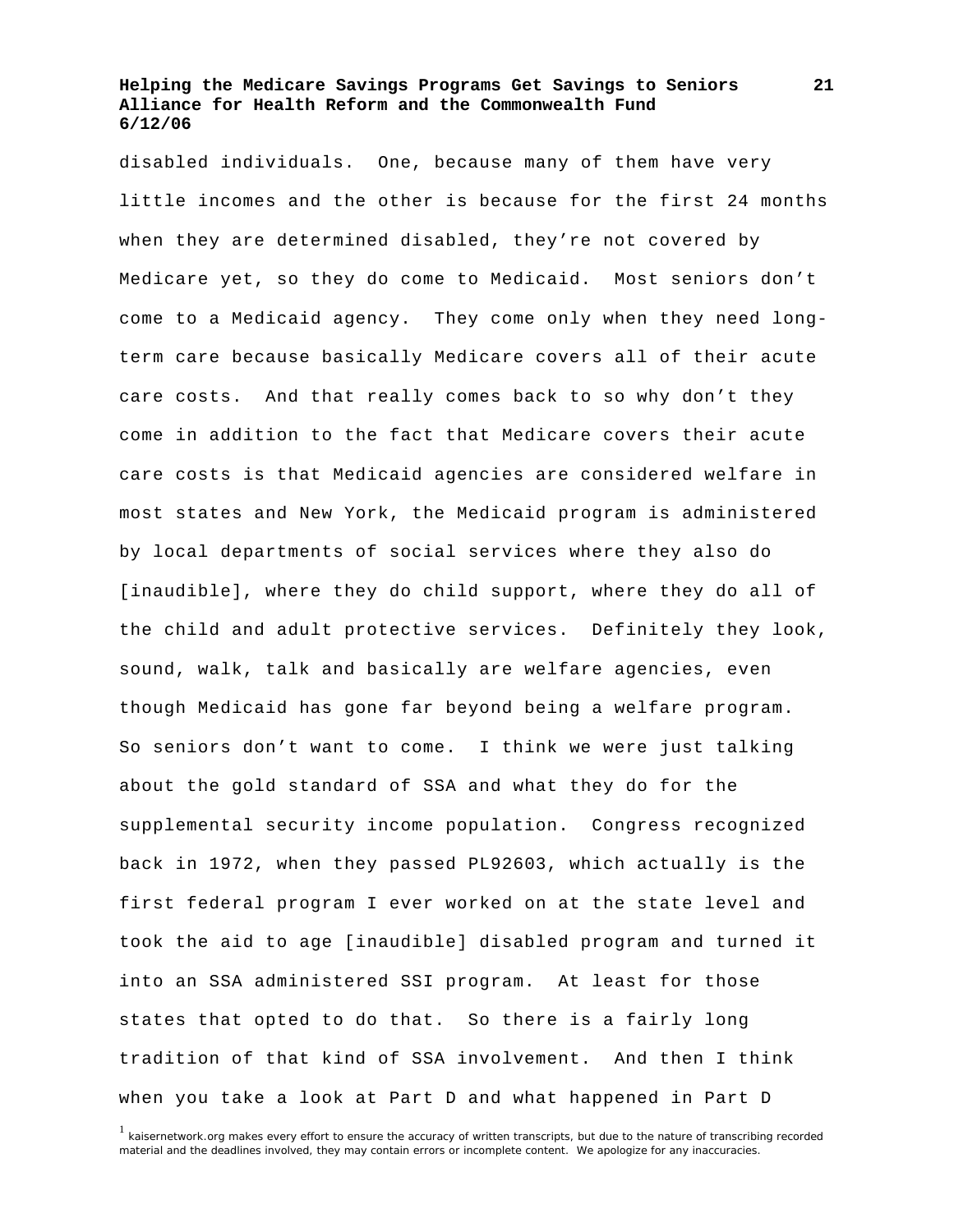where the statutes said both let SSA should be prepared to do [inaudible] subsidy determinations and state Medicaid agencies should be. Medicaid directors said basically we really don't think very many people are going to come to us. And even in those states I believe where there was really a tremendous effort to go out and talk to seniors and individuals who are disabled and on Medicare about the low income subsidy program virtually everybody went to SSA because they're familiar with it, they like it, they feel comfortable and again, it's not that welfare agency.

 At a state level Medicare savings program eligibles are really hard to identify. States have little or no systemic information on them. We don't know who they are, we don't know who's in Medicare, we don't have their income and resources because basically if you're really low income you're not even filing tax returns. So there's really no way in any systemic kind of way to identify who they are. State pharmacy programs used to be a fairly decent information source when you could get beyond the fact that in some states, including mine, it was very difficult to share information between the two programs because it was considered to be protected health information and no one had signed over the rights for one part of the agency to talk to another. But what's happening now with Part D is some states are dropping their pharmacy programs and some individuals may actually be dropping out of those programs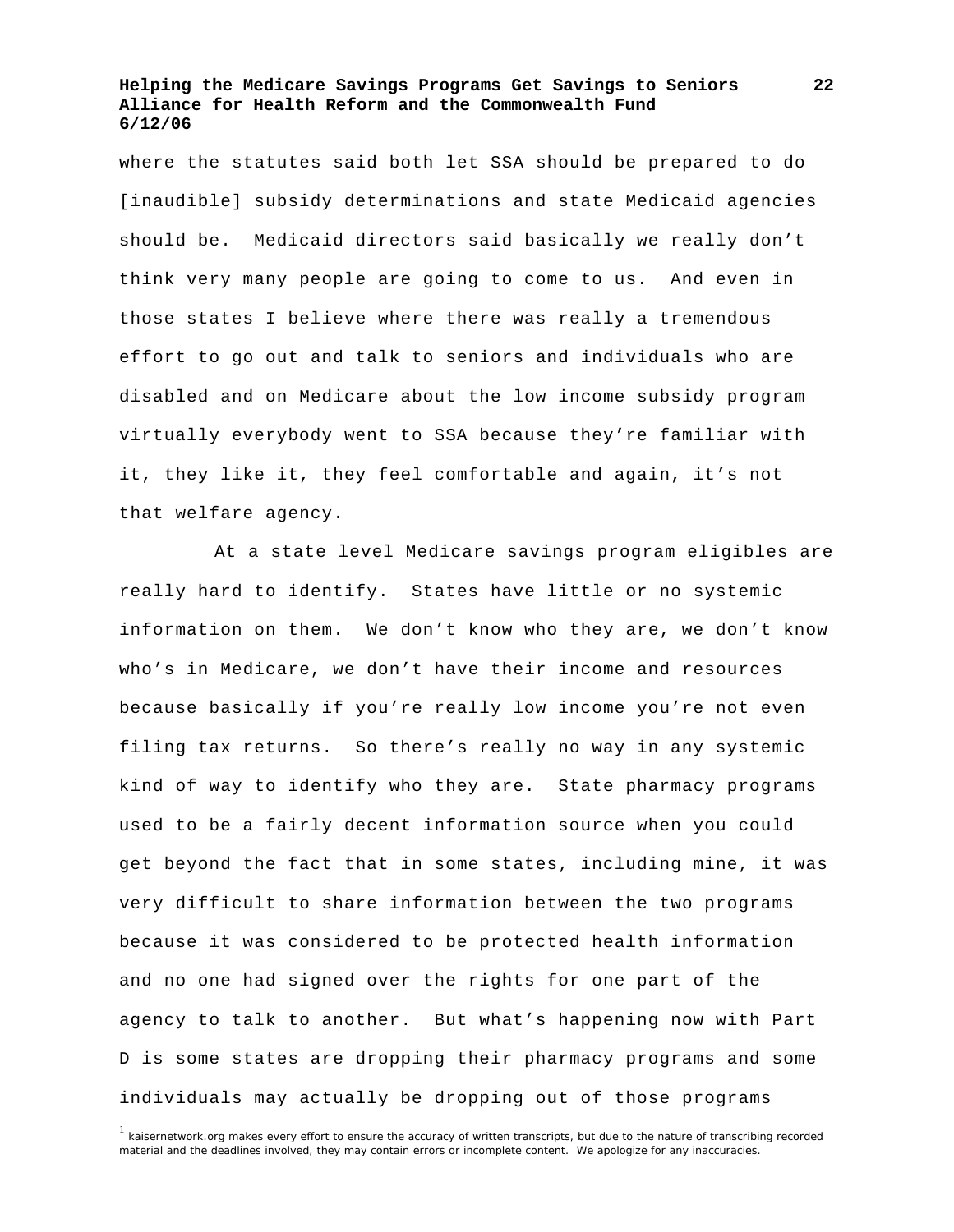because they are actually getting now Part D coverage so there are even fewer people that states might be able to identify. And the last reason is that really outreach through aging and disability network is really very resource intensive. You need to train people, you need to answer their questions, you need to keep the trainers up to date, that's a very difficult expensive time consuming and staff intensive process and states are suffering just like everybody else with limited resources and having to decide where to put them. People talk about streamlining at the state level and that has some limitations. When you look a the report you will see that many states already have streamlined their application process, we did in New York and that's some small increase in the number of individuals but still the process is complicated. There are varying state rules and approaches and those can result in very inconsistent levels and degrees of improvement. It makes it hard to have any kind of national campaign and actually even at a state level, having a state level campaign is really complicated because the programs themselves as Jack talked about are really very complicated. And then CMS is starting as appropriate a program integrity program. But that really will discourage states from doing anything that streamlines in such a way that they perhaps have less information than they used to have before. They're going to be less likely to want to eliminate in person applications and again we talked about the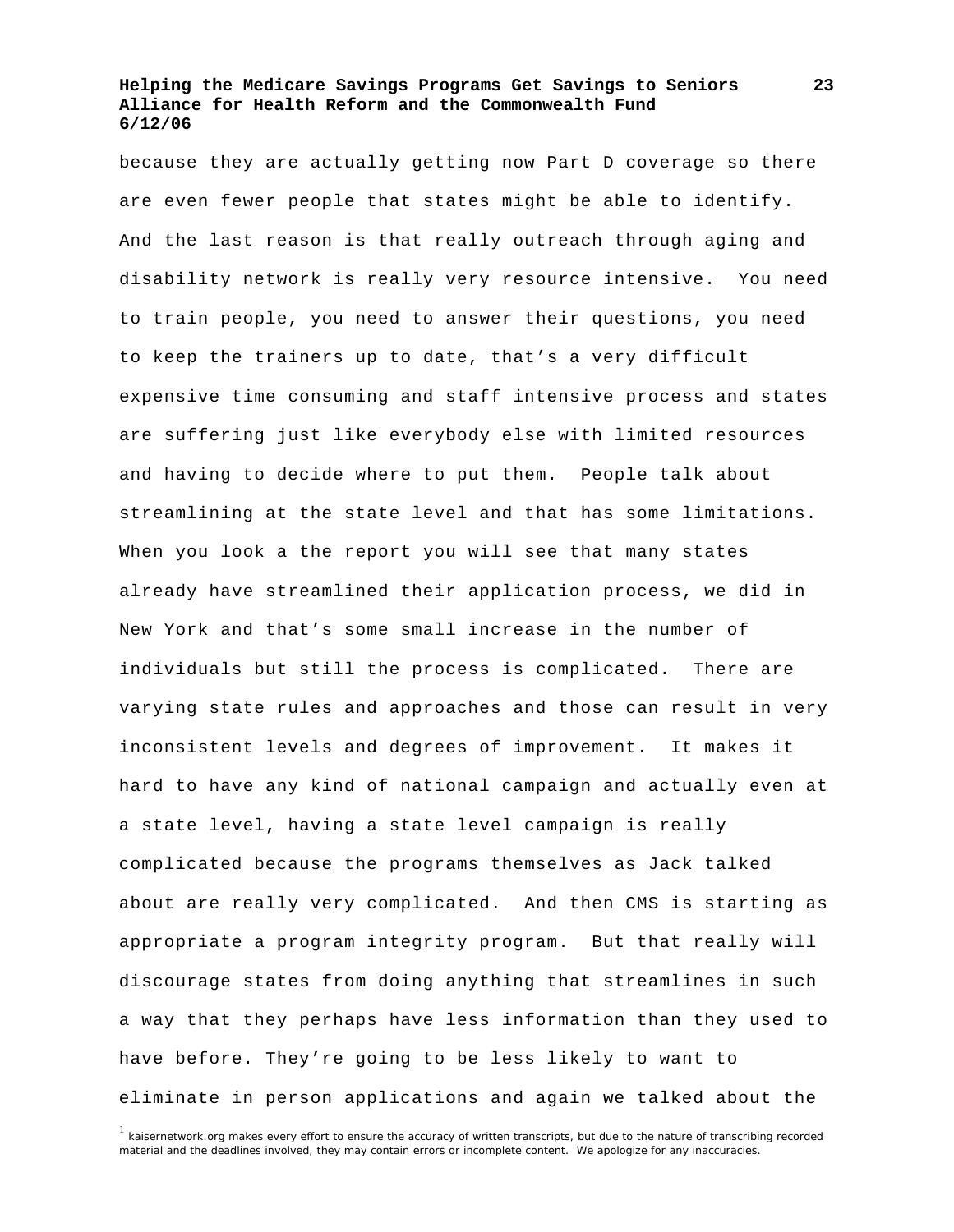fact that most individuals on Medicare don't want to come to a Medicaid office and do this. They're going to be less likely to be interested in allowing someone to attest to their incoming resources because while you can attest, you still have to go back and get the information and then how do you go back and get that information. Then finally whenever you have more than one agency or more than one place for someone to go you have a multi-step process and people get lost along the way. I think some of the reports on what's happened with Part D low income subsidy, we've seen where there are a fair number of people who applied for low income subsidy who were actually determined to be eligible but have not enrolled in the plans because again they had to go to Medicare and actually go to the plan and enroll. Now I'm also a budget person, I've had 25 years of experience in the state budget division so I couldn't quite get myself to think of some options that would include expanding a program, as I think many people here on the panel had similar difficulties doing. But when I first heard that I was going to be asked to come here, the first option I considered and I was very pleased to see that within the report was transferring the eligibility determinations to SSA. That really can eliminate or at least minimize the multi-step process. It clearly avoids that welfare stigma. It's the same thing as you have under SSI. SSA staff should know and understand Medicare. SSA now has that infrastructure under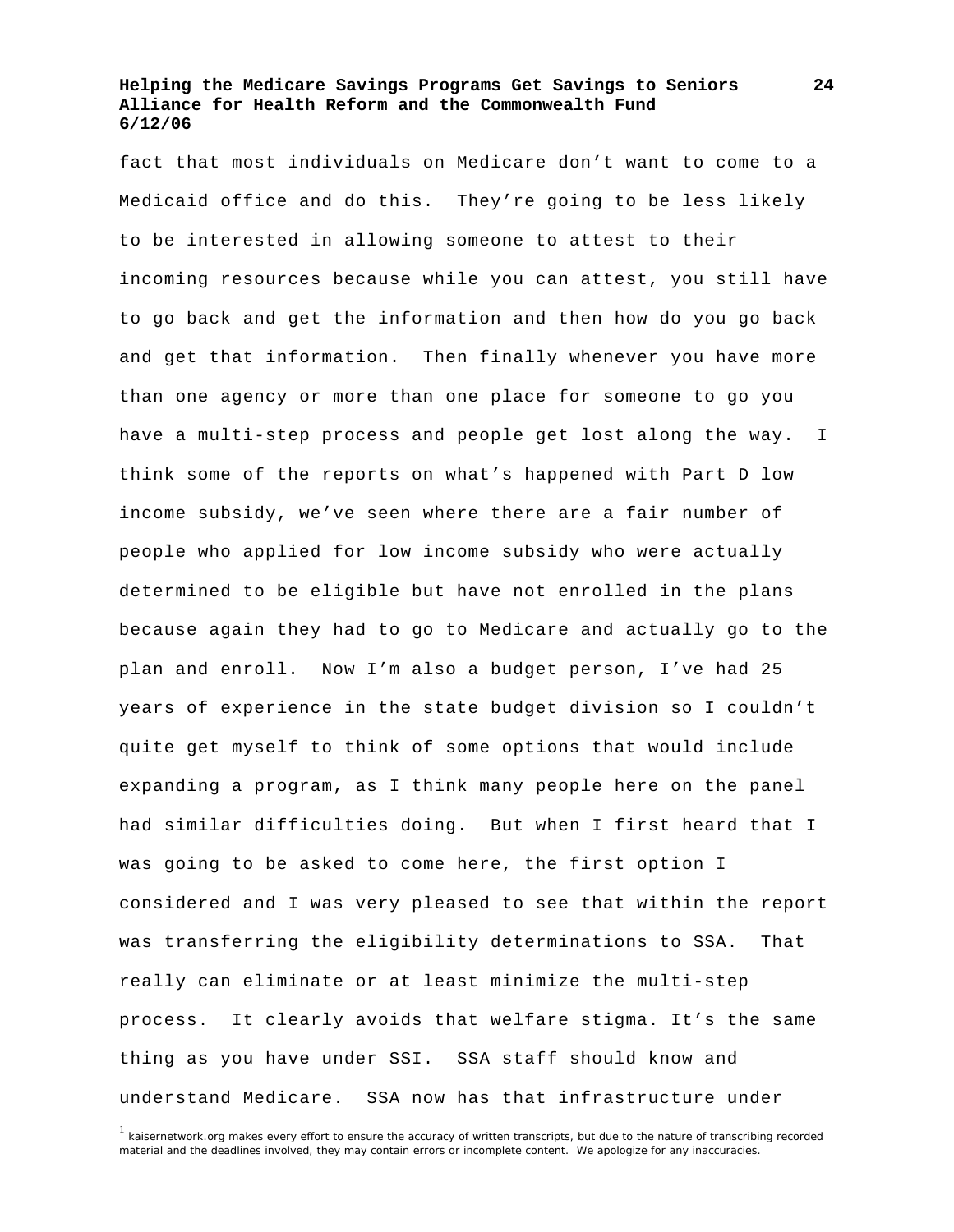Part D and all the processes and their data comparisons and all their relationships with the other agencies. I haven't talked to the other Medicaid agencies but we don't really like the clawback. I can now call it a clawback; I guess I always did call it a clawback except in front of Dennis, who didn't like that. But states might certainly be willing because the goal is to increase enrollment. There would very likely be some hopefully some increase in the number of individuals enrolled in the Medicare savings programs. But states would probably be comfortable with the maintenance of effort provision and if all you were doing, again, was moving to getting those individuals who are currently eligible for the program, there should be some limited financial impact. And something that's not on my list because I hadn't thought about it. Talking about it that way is when you think about this, the SLMB and the QMB programs are absolutely entitlement programs, the 2I1 program is not an entitlement program but we have a situation where we have entitlement programs that are Medicare programs but they're administered differently in states and they actually have different rules and while everybody is comfortable, not from what's comfortable but certainly everybody is aware that Medicaid programs are run as a partnership between the Federal and state government and Medicaid programs vary between and among the states. Medicare is supposed to be uniform, though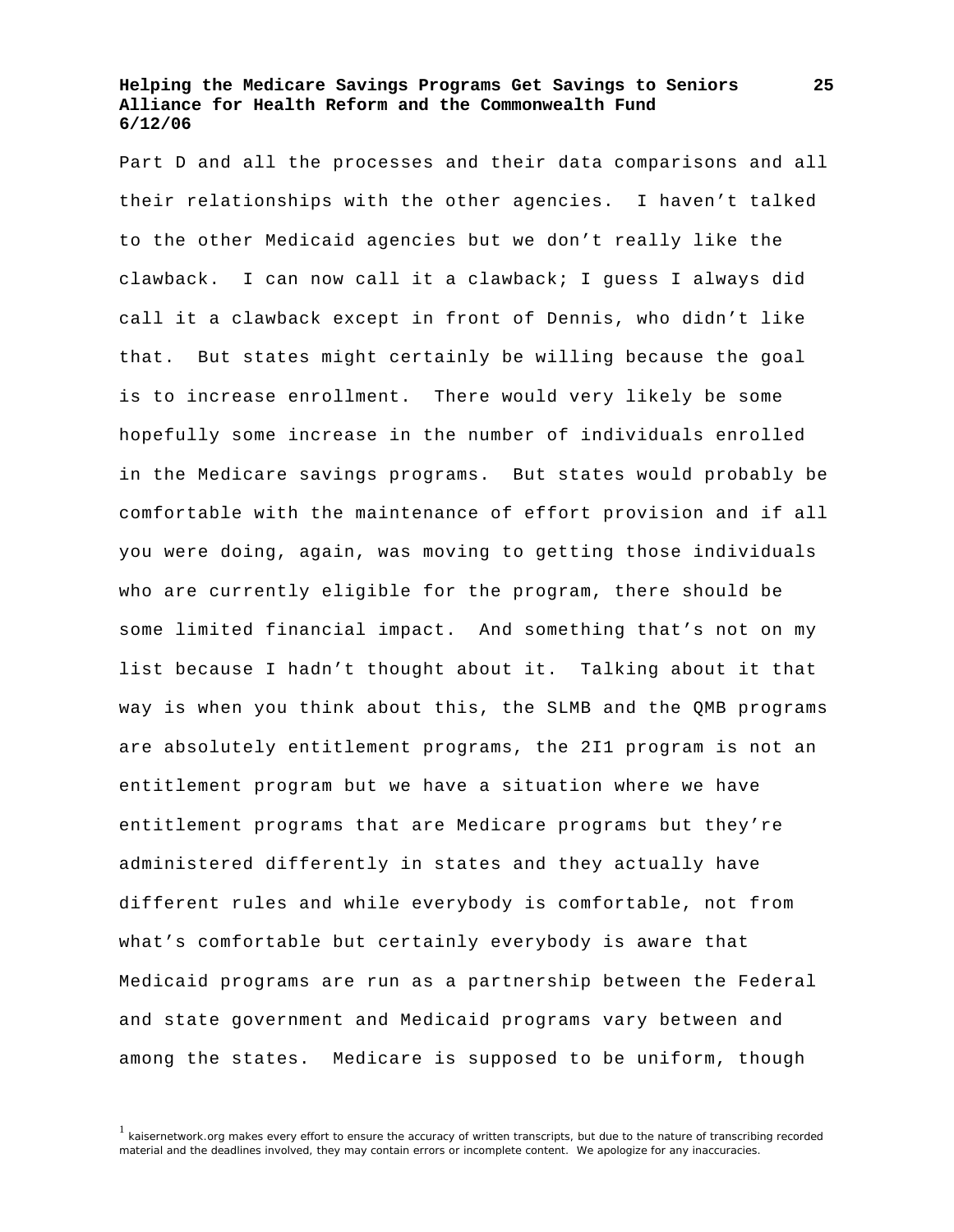having QMB and SLMB programs where you might be eligible in New York but you might not be eligible in Alabama is a bit odd.

 The second option I was considering was really to improve the eligibility process at the state level. I mentioned earlier that states just don't have any data about the individuals in Medicare on the Medicare savings program. You certainly could, if there were efforts to try and streamline that process, if you couldn't get to moving to SSA taking over, minimizing the review workload by providing access to national databases would be good. As a former state Medicaid director, I can't stop myself. I'd think if you were going to be doing that kind of streamlining, that kind of checking, you'd need to clarify that the program integrity rules either permitted that kind of data as an acceptable standard to demonstrate that you'd done the appropriate work or not have the Medicare savings program eligibility determinations count in any assessments of how states were doing. And finally, states would be interested in fully funding any outreach and program expansion because otherwise there would be significant state financial disincentives to do that and states would find it more difficult to proceed.

**ANDY SCHNEIDER, J.D.:** I'm going to be very brief. This is really a good opportunity to talk about Medicare reform and Medicaid reform at the same time. Particularly because we have a lot of people here who already have a lot of skin in the

<sup>&</sup>lt;sup>1</sup> kaisernetwork.org makes every effort to ensure the accuracy of written transcripts, but due to the nature of transcribing recorded material and the deadlines involved, they may contain errors or incomplete content. We apologize for any inaccuracies.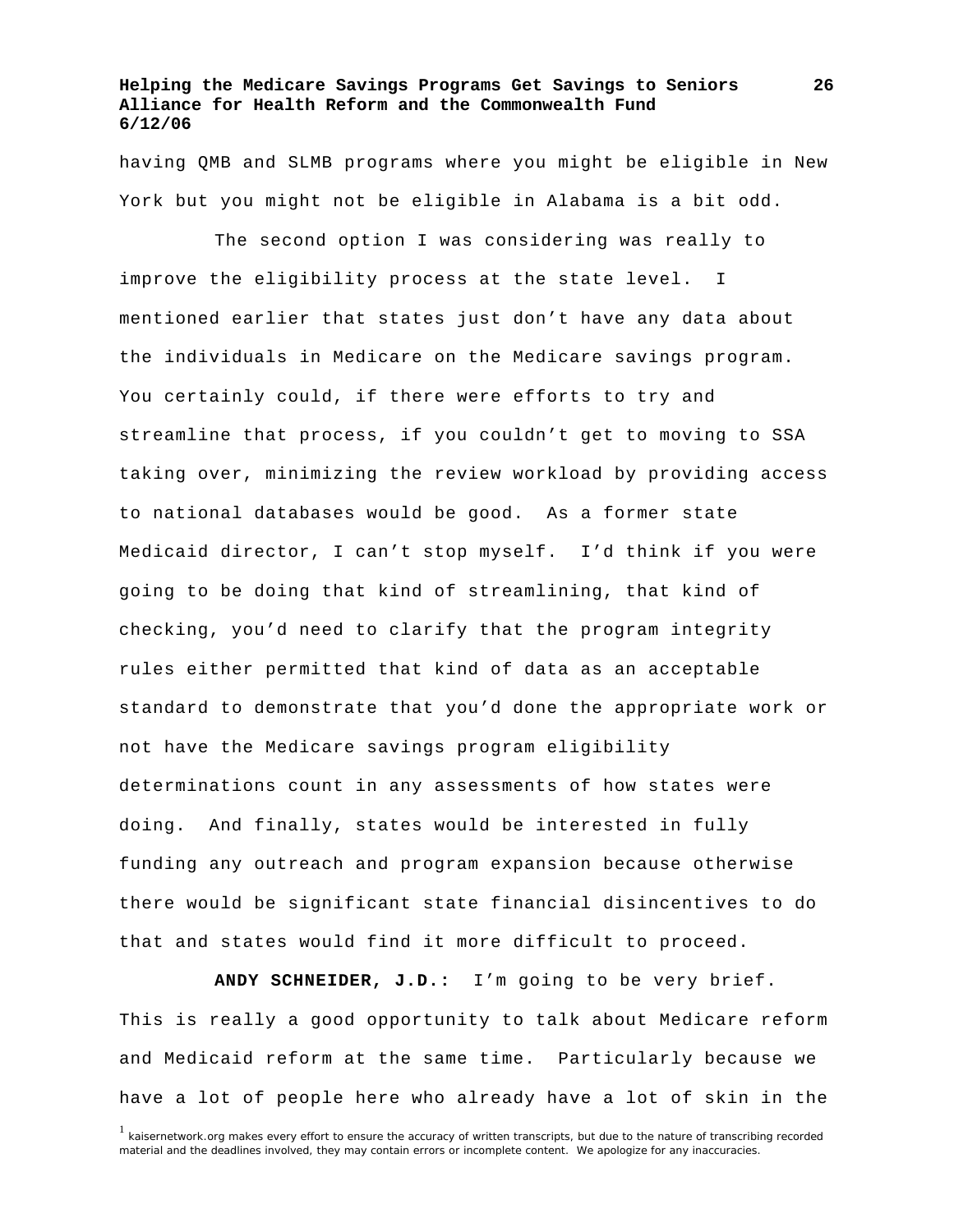game and a lot of them are personally responsible and have been for most of their lives so there's a lot of consensus here about these are deserving individuals and we might want to think a little bit about how to make these programs work more effectively for them. And you guys on the hill have the benefit of some very good reports here. This piece that Commonwealth has funded and Jack and Paul and all the others has put together is actually readable. You might not agree with it, but at least you can understand what it's trying to say and this is a complicated area this is not so easy to do, I've tried to do this myself without much success so I'm very impressed. I'm very impressed and in your materials there's actually a lot of good stuff on a state-by-state basis. Trish Nemore and her colleagues have done something for Kaiser where they waded through what's going on at the state level and of course there's a lot of variation there as Kathy mentioned and it's important obviously to get an initial fix on what's going on in your own state and measuring some of these options that Jack and his colleagues have put out in front of you against that. Lora Summer, there's a report she did for AARP; there's some other materials. There's actually allot of the staff work has been done here and my personal point of view is the ball is in your court because we've got, the numbers are difficult here, so I'm just going to move backward from the participation rates that you see in the report. If the participation rate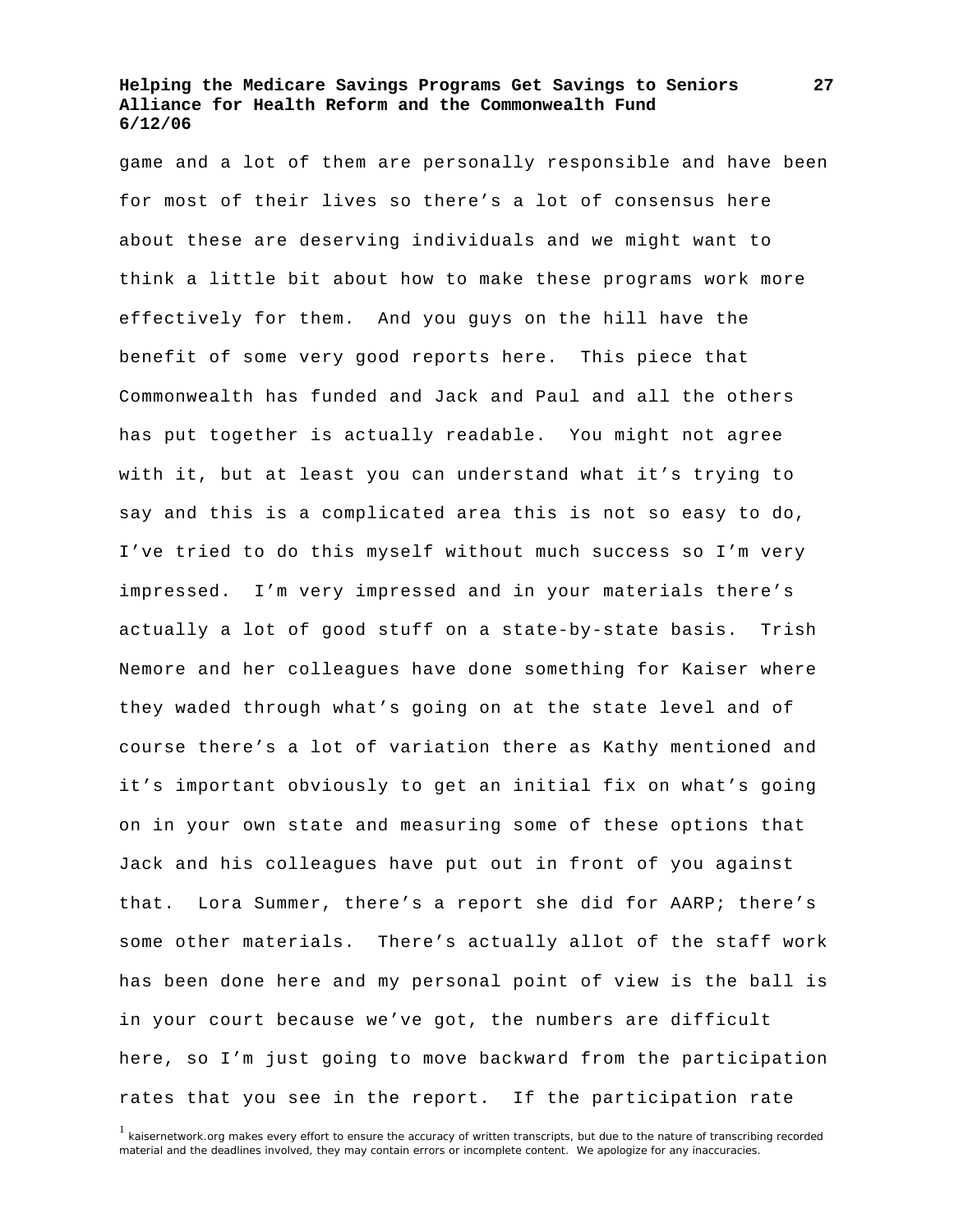for QMBs is 33 percent and if the participation rate for SLMBs is 13 percent, then roughly, just linearly what you're talking about is about 800,000 people are enrolled out of about 4.1 million. These are all elderly and disabled Medicare beneficiaries with incomes below 135 percent of poverty. And, again, not to beat a dead horse, but that's not a lot of money. If you're just looking at, and this isn't laid out in the report, if you were just looking at the benefit from subsidizing that Part B premium at eighty-eight fifty a month this year. That's ten percent of a person's income. Now, the last time Congress looked at how to make people personally responsible in the case of families and kids it shows five percent as a ceiling on income of a contribution to be expected for not only premiums but cost sharing. And that was just this past February in the deficit reduction act. So here we've got something that's already on the books. Over three million people, who are eligible for it, as far as we can tell, are not getting it and as a result, they're incurring just premium expenses. Let's not talk about any of the other out of pocket expenses and that's just a ten percent of their income if they're at a hundred percent of poverty and I guess about eight percent of their income if they're at 135 percent of poverty. So, this is really a problem worth solving. You can help a lot of people, a lot of people and make their lives a whole lot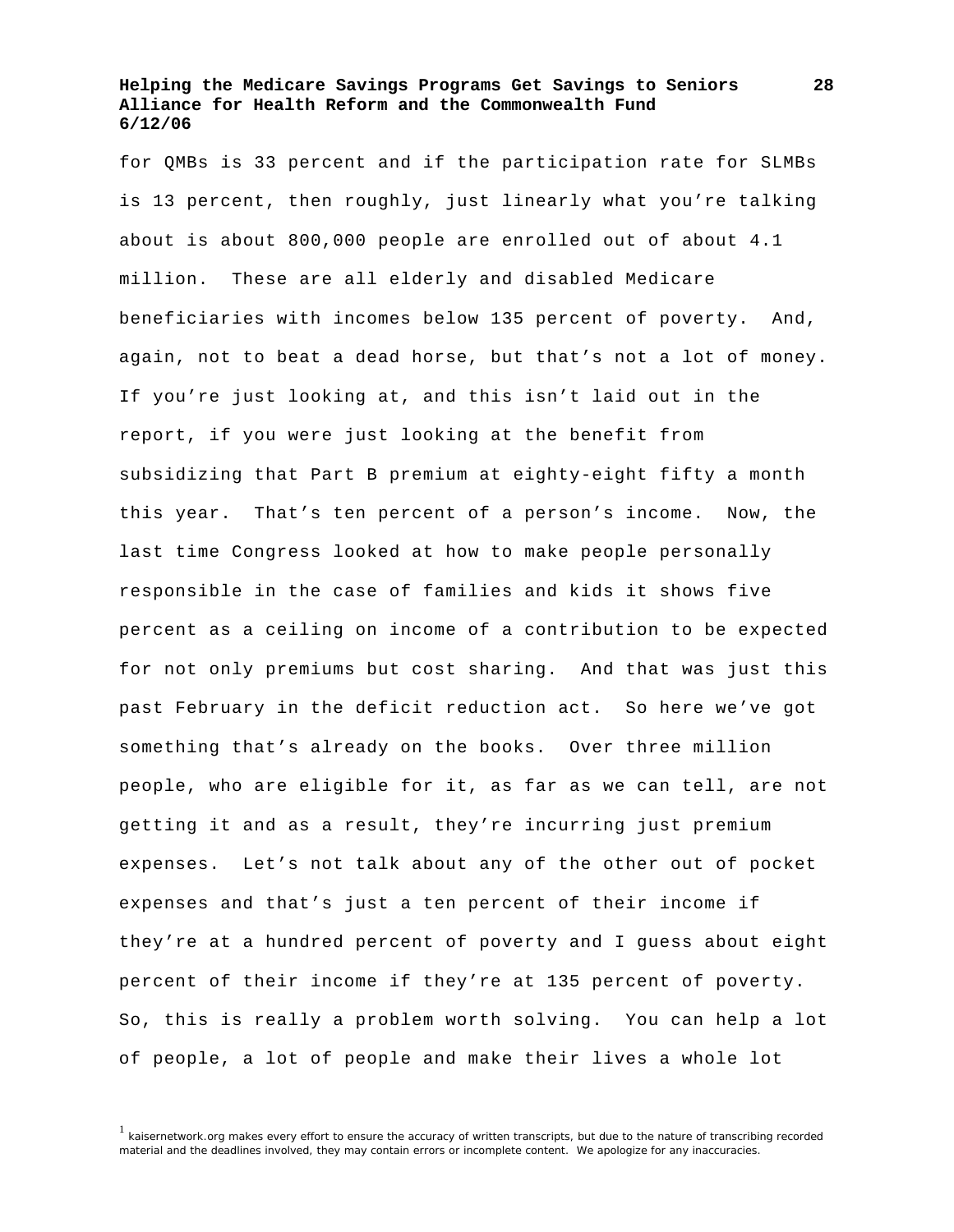better if you get a handle on this. So, that's my little pitch to the hill staff.

There are lots of ways to go about skinning this; I'm not as worried about putting more federal dollars as some of the other people up here are. I know that comes as a great shock, but in the grand scheme of things, we're not talking about a lot of money and you all know what the grand scheme of things is here. There are also—you know the notion of the federal government assuming more responsibility for the subsidies for this low-income Medicare population, not a terribly radical idea. It is a little expensive, but on the other hand, it would provide some states some fiscal relief and Kathy was too polite to say it but there are some state officials who are wondering why is this our responsibility? And maybe we might want to think about it. At the time these Medicare savings programs were first developed, of course, there wasn't the LIS subsidy under Part D that is operational now. We're learning more about the interaction between hose two, but it's pretty clear that if you get people into the MSP programs that we've talked about here, you have a much better chance of getting those same people enrolled in the low income subsidy, which is also a good thing because everybody wants the low income subsidy to work. So you can kill a lot of birds with one or two stones, some of them administrative and some of them may take some legislative activity. You have some time to

<sup>1</sup> kaisernetwork.org makes every effort to ensure the accuracy of written transcripts, but due to the nature of transcribing recorded material and the deadlines involved, they may contain errors or incomplete content. We apologize for any inaccuracies.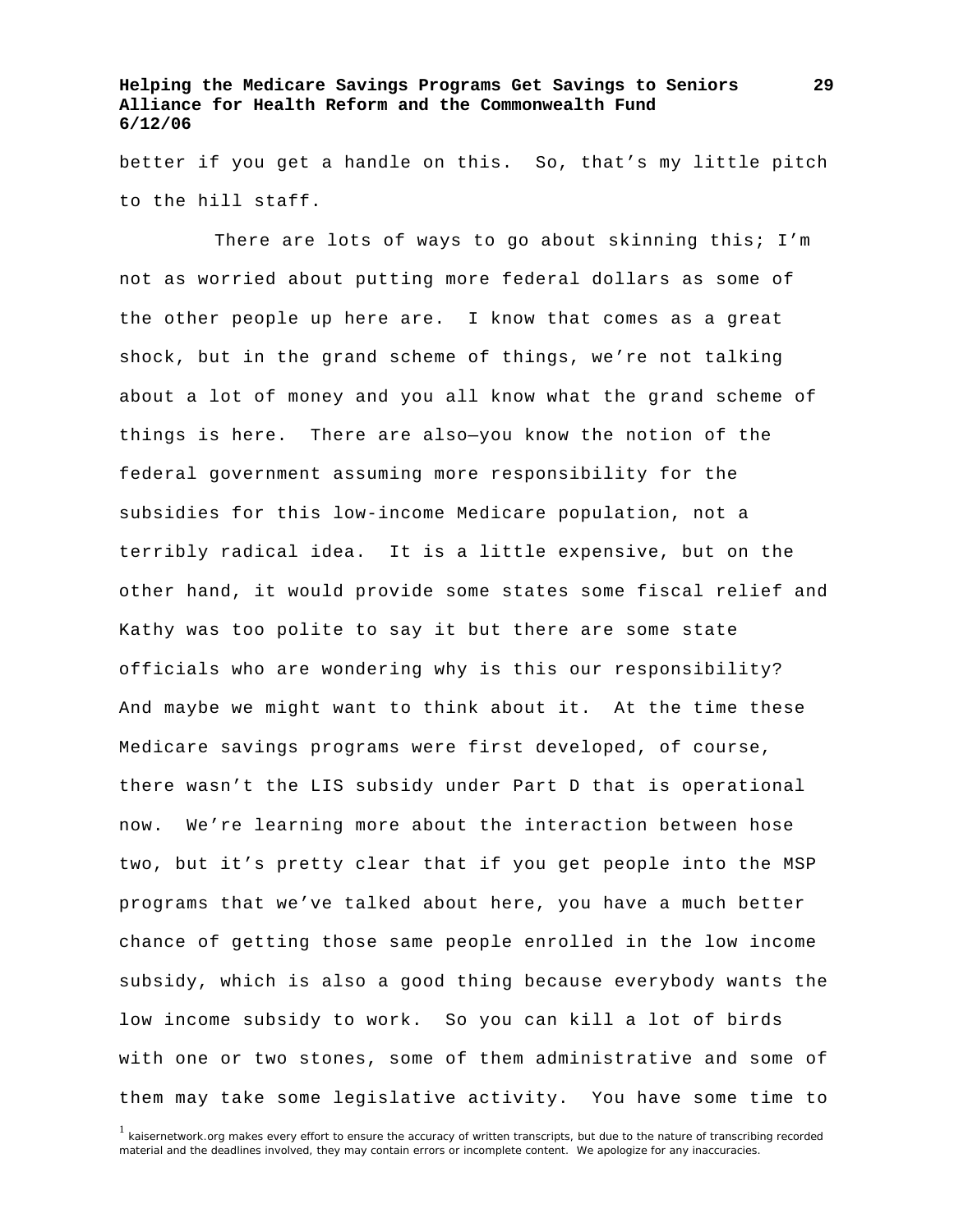think about it, this is not likely to happen this fall but maybe in the next Congress you can get something done.

 Now there is one little thing you might want to look into and then I will close. This is coming to your theaters July first. Citizenship Documentation. You think these folks are confused right now about what their options are or aren't. Well, you can just add on top of that on July first, if they show up as new applicants, these are Medicare beneficiaries citizens, they show up as new applicants for this program, you're going to be asked to document their citizenship. If they're already on Medicaid, and they're dual eligibles and they're already enrolled in the dual eligible part of this program, they're going to be asked to documents their citizenship. How are they going to do that? Well, they have to show a passport. If they don't happen to have a passport, then they're going to have to come up with a birth certificate, original, no copies or certified copy by the issuing agency. No notarized copies permissible. Plus an identification document. Now, it's not just the Medicare beneficiaries involved in all this, it's all 55 million Medicaid individuals. There seems to have been an effort made in the deficit reduction act to exempt Medicare beneficiaries from this requirement. It didn't work. There's no exemption in the CMS. Dear State Medicaid Director letter that was issued on Friday.

<sup>&</sup>lt;sup>1</sup> kaisernetwork.org makes every effort to ensure the accuracy of written transcripts, but due to the nature of transcribing recorded material and the deadlines involved, they may contain errors or incomplete content. We apologize for any inaccuracies.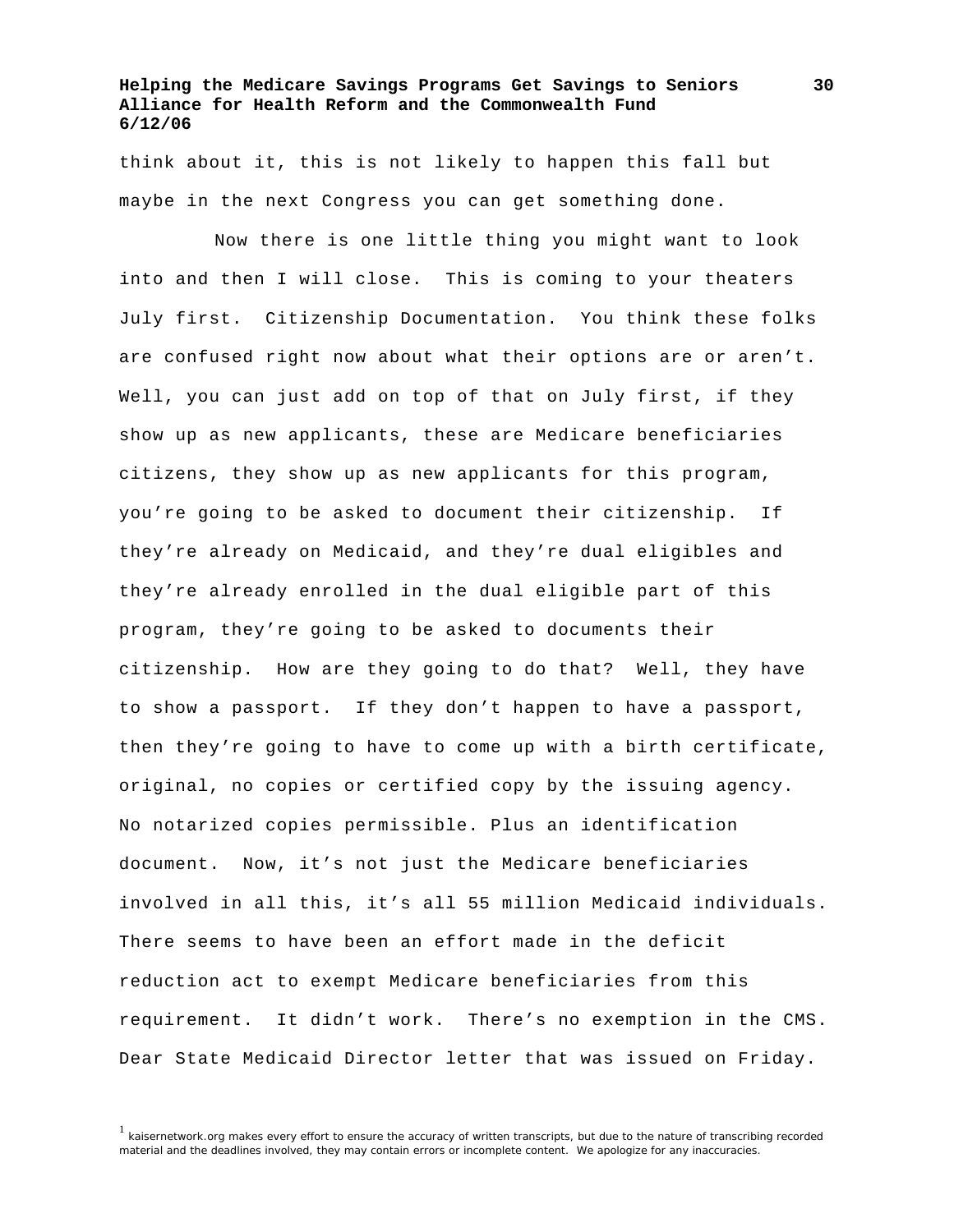This is something that can be fixed; it's called a technical correction. I would really encourage you to look into it.

**ED HOWARD:** Obviously discussion and legislative recommendations all in one. I want to encourage our panelists if they have anything they would like to say in response to something they've heard, that they can take that opportunity now. I want to encourage Stuart as a member of the panel as well as someone with a lot of experience in this to join in the discussion at any level he would like and I would like to encourage you, both [inaudible] green cards and to come to one of the microphones is you would rather make sure you're question is going to get asked than answered. One final thing, if you're going to have to leave, please fill out the blue evaluation form before you do it and let me try a question while you're writing and/or moving to the microphone.

 Do we have, and I might ask whoever from the study group can respond to this, estimates of costs that might be based on less than 100 percent participation, which may be difficult to attain? Any cost estimates say on bringing things up the five percent or eight percent that come out of some of those pilot programs that the report describes?

**ANDY SCHNEIDER, J.D.:** Jim Verdeer gave us a rule of thumb which is in his memo, again which is on the website, but it is that a one percentage point increase in enrollment across

<sup>&</sup>lt;sup>1</sup> kaisernetwork.org makes every effort to ensure the accuracy of written transcripts, but due to the nature of transcribing recorded material and the deadlines involved, they may contain errors or incomplete content. We apologize for any inaccuracies.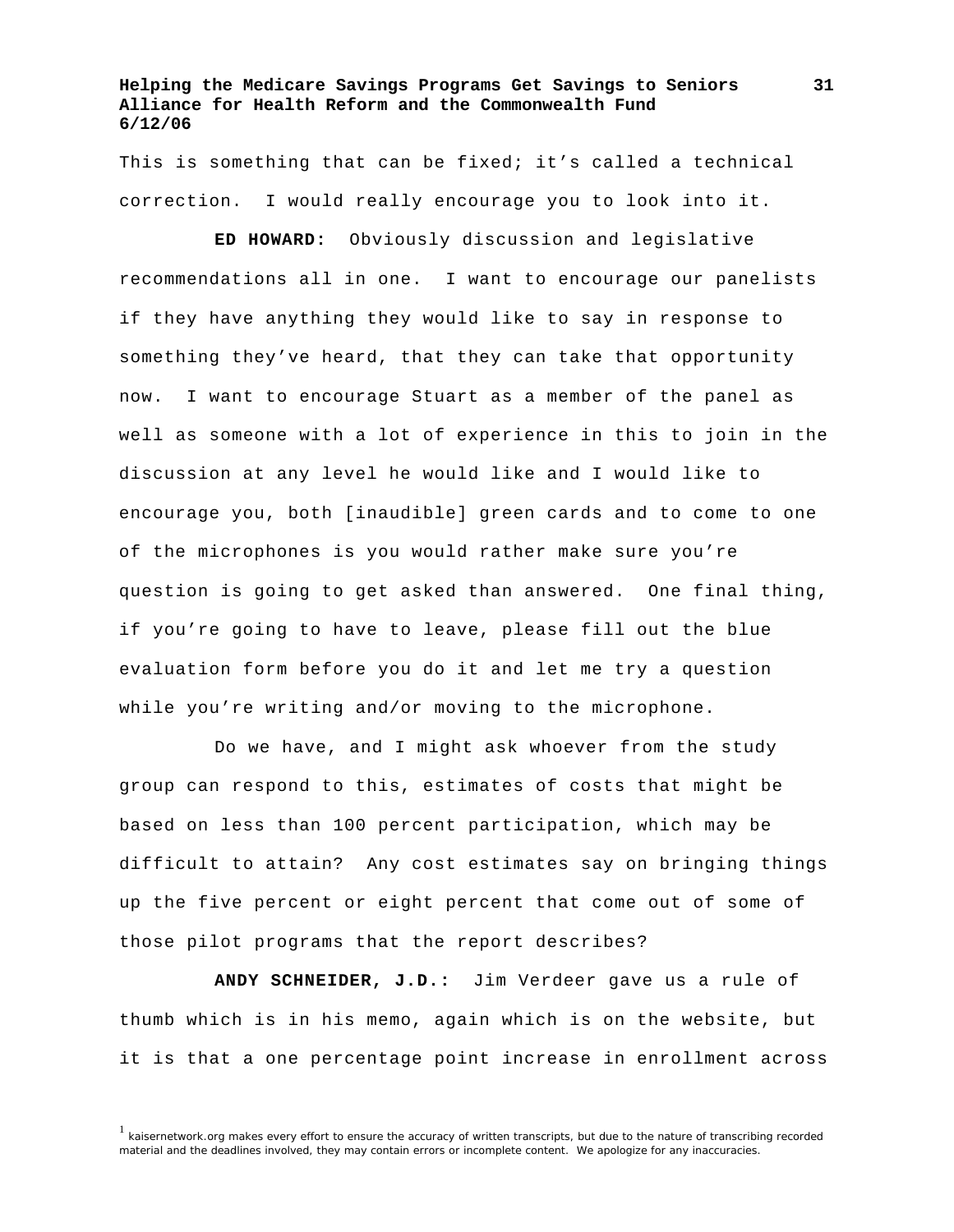the MSP programs would increase spending about 18 million dollars.

**ED HOWARD:** Million?

**ANDY SCHNEIDER, J.D.:** Million. A lot of the costs here are folks, brining them in, the numbers for the drug program are bigger because the subsidy level is bigger so I think a one percentage point in the drug subsidy program in his estimates about 102 million dollars. There wasn't anybody that we found willing to estimate what the various outreach activities would actually produce in terms of net increases in enrollment so instead we provided that scale. But my recollection of the data and some of it is in the Cusick Nebali paper. You saw increases in some cases of seven percentage points, ten percentage points, some interesting initiatives on those administrative pieces, but that's a scaling of it. To convert the hundred percent estimates to smaller that are the top line estimate here obviously if you assume 70 percent, it would be a smaller number, but we just didn't have that finegrained analytic capacity.

**ED HOWARD:** Yes? Want to identify yourself?

**JULIE STERN:** Hi, my name is Julie Stern; I'm with Congressional Research Service. I just wanted to ask about what happens if Medicaid isn't paying the premiums, how are they getting paid? I think there are deductions from people's Social Security checks and if that's the case, about how much

<sup>&</sup>lt;sup>1</sup> kaisernetwork.org makes every effort to ensure the accuracy of written transcripts, but due to the nature of transcribing recorded material and the deadlines involved, they may contain errors or incomplete content. We apologize for any inaccuracies.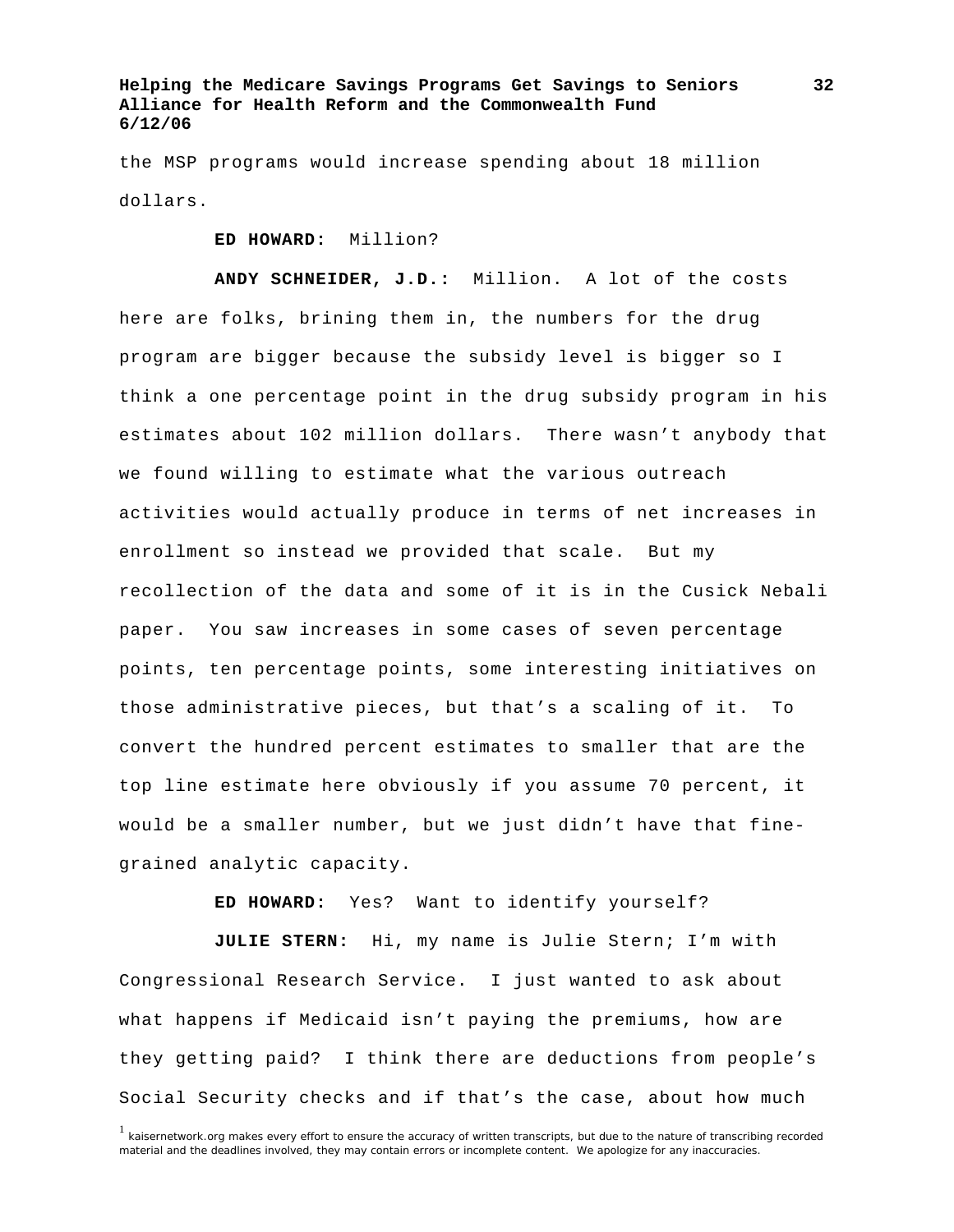money are we talking about? And if someone isn't able to pay the premium, does that mean they don't have access to medical care? [Inaudible] right?

**JACK EBELER:** I think your mechanical analysis is right. I mean, it comes out of the Social Security check. It is slightly over a thousand dollars a year. One of the reasons we looked at this is, as one of the panelists mentioned, that's about ten percent of income at this income level so it is a very substantial amount of money that if the person isn't in part—I think the mechanics work the way you described it. And it's a nick over a thousand dollars a year. The part D premium for a single person, double that for a couple obviously.

**ED HOWARD:** Either I misunderstood the question or I have another question that follows from that. Once someone signs up and is qualified, does their Social Security check then go up by 88 dollars a month? Go ahead. If you're in part B.

**KATHY KUHMERKER:** If you have a Social Security check it's whatever it is per month. If you sign up for Part B, there's a premium and it's automatically deducted from your Social Security check. I think you can, as an individual, decide to drop your Part B coverage in which case there would no longer be a premium, but if you have to pay it yourself it comes out of your Social Security check. If you've got Medicare savings program, then a state will pay for it and you

<sup>&</sup>lt;sup>1</sup> kaisernetwork.org makes every effort to ensure the accuracy of written transcripts, but due to the nature of transcribing recorded material and the deadlines involved, they may contain errors or incomplete content. We apologize for any inaccuracies.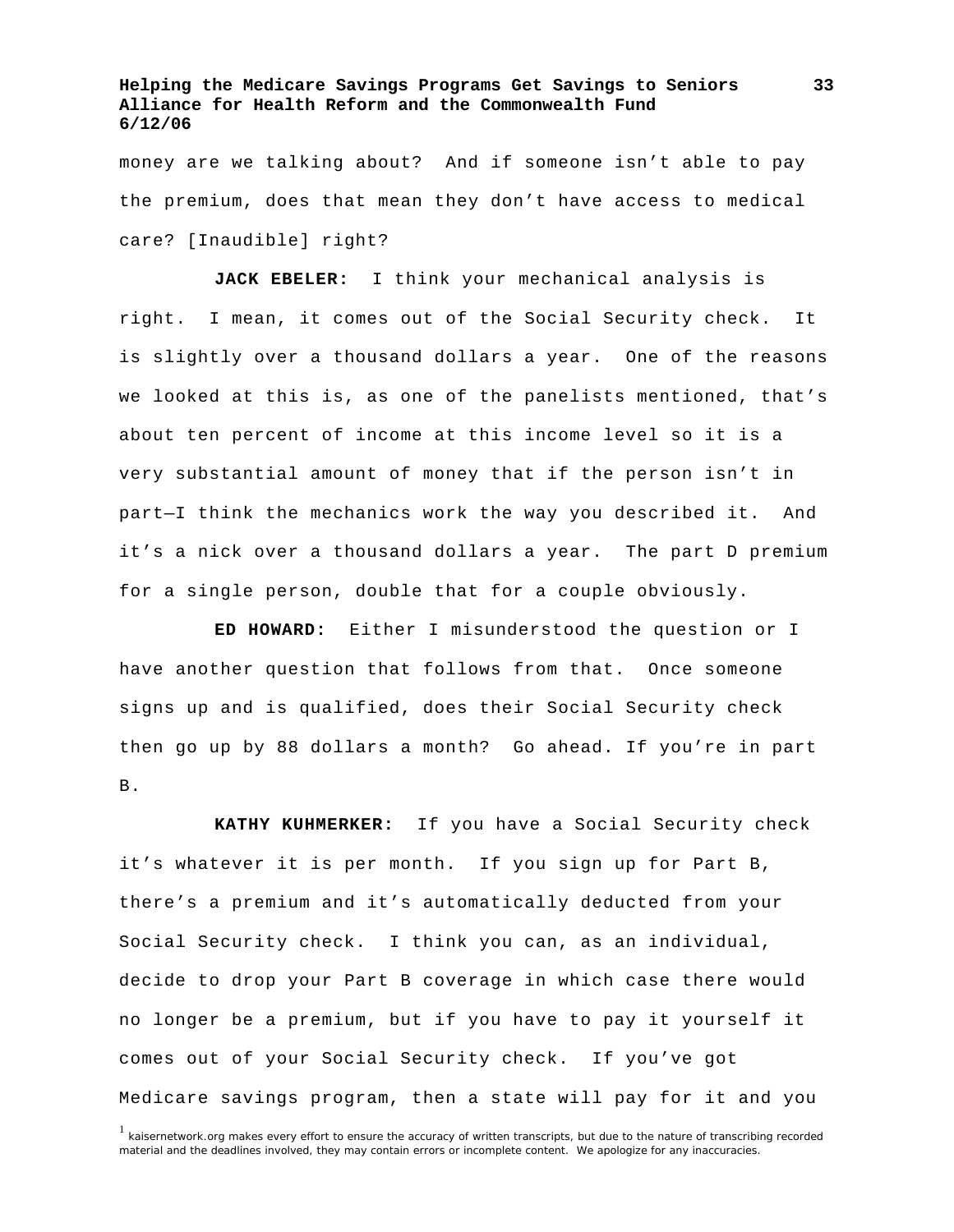can often go retroactively for a couple of months and repay someone for what they spent during the application period.

**JACK EBELER:** But in that model your Social Security, if you were paying it out of pocket, then your Social Security would then go up because the state is now paying that part B premium for you.

**JULIE STERN:** The other part of my question was about the cost sharing. If someone isn't able to pay cost sharing, then what happens, do they lose access to medical care?

**KATHY KUHMERKER:** When you say cost sharing are you talking about the twenty percent?

**JULIE STERN:** Yes.

**KATHY KUHMERKER:** Speaking from my own personal information with my in-laws, who would go to doctors and say I need you to accept us on assignment so I need you to accept the eighty percent that Medicare pays and that is often what I think a lot of people do or they have a bad debt with the physician.

**JENNIFER YOUNG:** And then Medicare does provide some financial help for institutions that absorb that bad debt.

**JACK EBELER:** But one of the pieces of data researched that we looked at and again why this is an important subsidive issue is that the research indicates that those people who are income eligible for these programs but are not in the programs to pay their premium and their cost sharing are in—use less

<sup>&</sup>lt;sup>1</sup> kaisernetwork.org makes every effort to ensure the accuracy of written transcripts, but due to the nature of transcribing recorded material and the deadlines involved, they may contain errors or incomplete content. We apologize for any inaccuracies.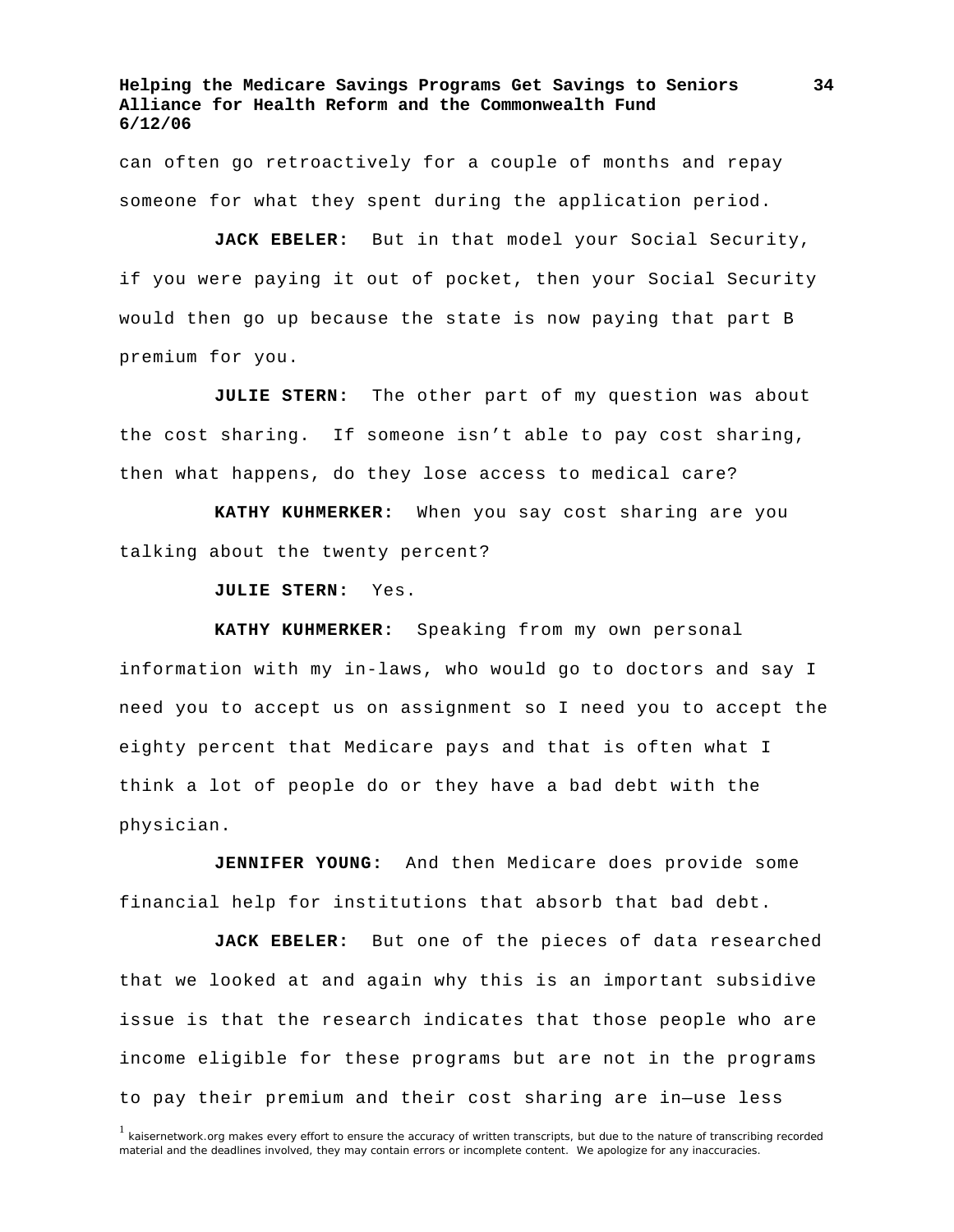services. I mean the truth is the cost sharing does appear to be a barrier to access in particularly outpatient hospital and outpatient services not so much inpatient services. So the subsidive problem here is that folks that are not, recent enrollment is important, it appears that folks who are not enrolled are in fact not getting quite as much health care as they might otherwise get.

**STUART GUTERMAN:** And in addition whether or not the doctor writes off the cost sharing that they were supposed to get that the patient can't afford, the money ends up getting provided implicitly by those who are privately insured and that's one of the reasons that private insurance is so expensive is that they implicitly subsidize the parts of [inaudible] that providers can't collect.

**ED HOWARD:** Yes, go ahead.

**TRISH NEMORE:** Trish Nemore from the center for Medicare Advocacy. I think a lot of beneficiary groups would say that the single most effective thing that can be done to align these two programs is to eliminate the asset test for both of them. If you don't do that, if you tinker around the edges and try to align them some other way, you lose the benefit of what a lot of states have done to liberalize their MSP rules and so some people will end up worse off and we know from Social Security that over fifty percent of the people who have not been found eligible for the low income subsidy who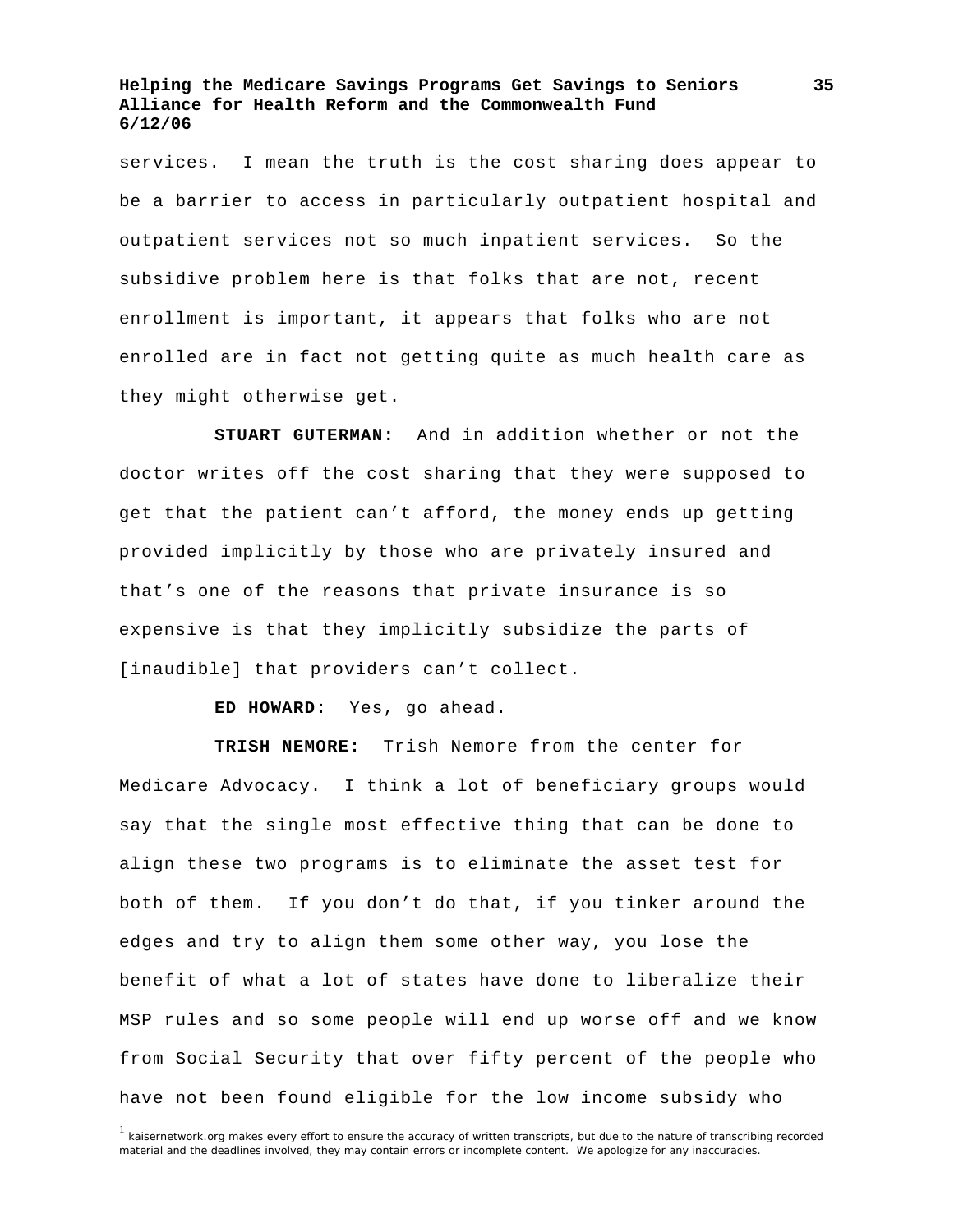have applied for it have been denied based on their assets. The other piece of that, and I think Lora Summer ahs done a lot of work on this is that asset documentation is very administratively complex and time consuming, both for the beneficiary and for the agency doing the eligibility assessment so there are a lot of ways that that single thing makes things much simpler all the way around. My question for anyone on the panel is how feasible do you think that is in our lifetime and recognizing that it's probably not feasible to happen within the next few days, what are some reasonable steps to move toward that?

**STUART GUTERMAN:** I have the advantage of a bounded answer, which is that we have recommendations sitting here, but the data clearly indicates that much we can say that the issue is the one that tends to limit enrollment. We obviously did not recommend completely eliminating the asset test but just again to remind the audience, there are some other steps one can take, standardized definitions where you look at things like income producing properties and not count that as an asset, recognize you still count it as income so if it's a property that produces a lot of income the person loses eligibility on the income side. It's just not asset documentation. Second, this proposal to annuitize assets is something that at some point we're going to all have to come to grips with in these income support programs as we get to cash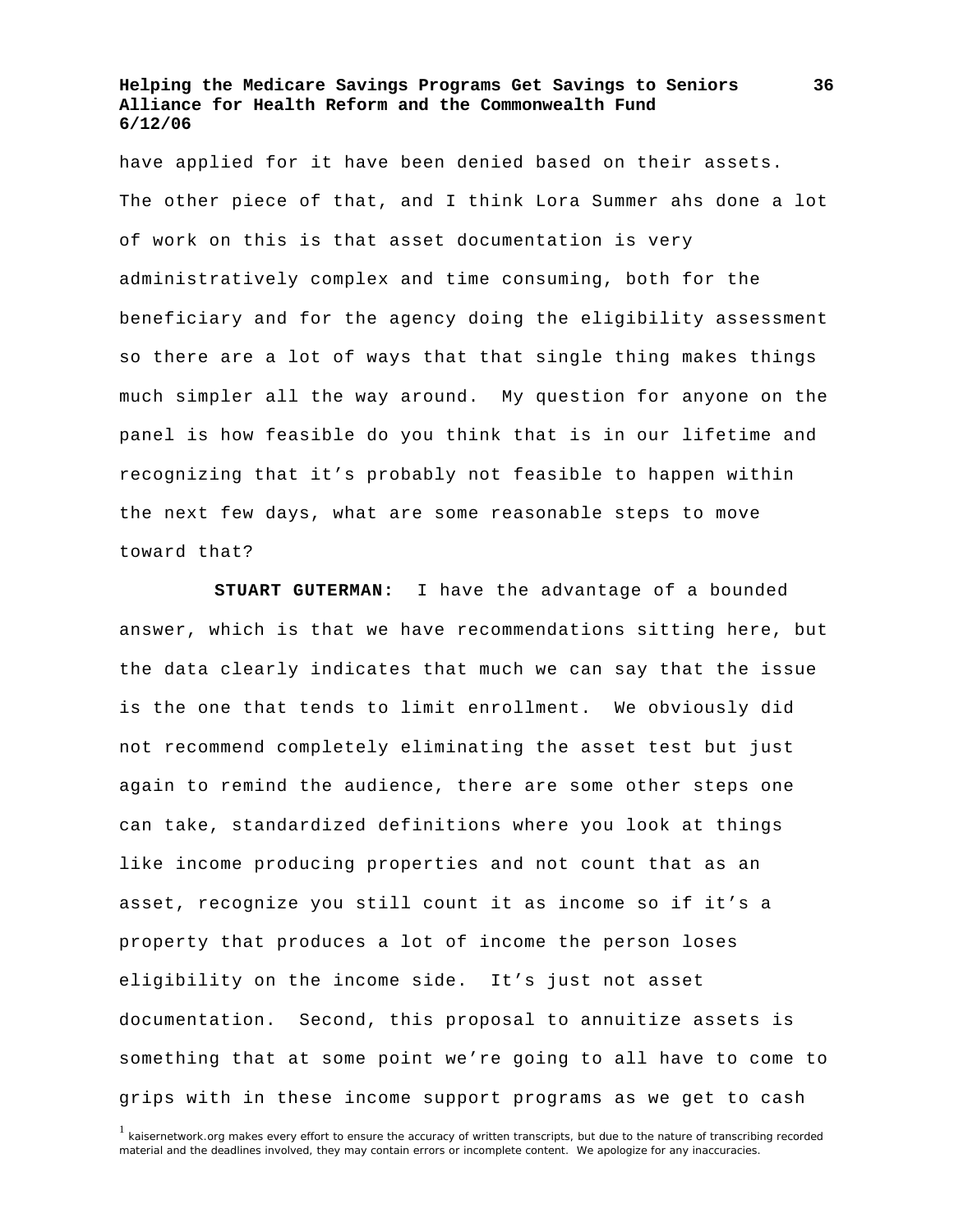account retirement rather than defined benefit retirements and then third we looked at this and thought of larger options not smaller incremental options, is that a state recovery would be something to consider eliminating. In particular, in programs like this where the value of the benefit is not this huge benefit that you often see in long term care so the policy arguments about state recovery are different for somebody getting QMB benefits than for somebody qualifying for institutional long term care. You can debate it both ways in either program but it's different so those were our incremental answers to your question. I'm sure there are other ideas at the table.

**JENNIFER YOUNG:** Can I follow up on the political likelihood of this happening unless we all live a really long time; I don't think it's something that we should be counting on. I think given the costs associated with the policy right now is not a particularly receptive environment for things of that sort but I think within the NASI report on the small end of the spectrum there's something that could be started right now that would make a difference and that is sitting down and providing intensive casework assistance. It doesn't even have to happen through the government. It could be through advocacy organizations to help individual seniors navigate a system that's difficult. I know it's small scale and labor intensive and not an overall systemic fix but it's something that could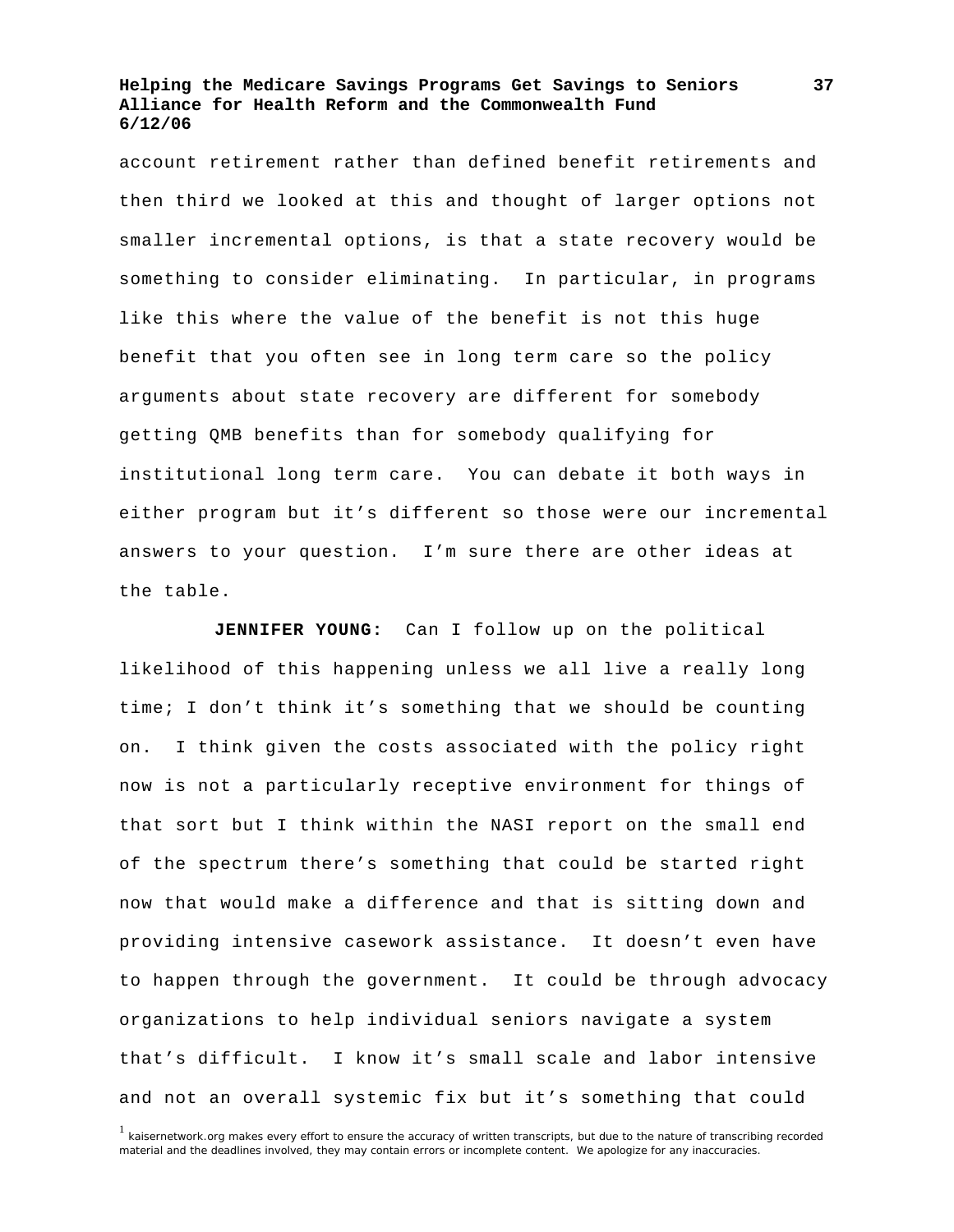make a real difference on an individual basis starting right away.

**BILL CLARK:** My name is Bill Clark. I'm with CMS. Three quick questions. I was just curious if your study examined the administrative costs to either states or respectively for SSA and whether you have that as an offset in your projected expenses for the options. Number two, Medicare advantage health plans have, for quite a few years now, made terrific efforts to do outreach to these populations in order for them to sort of maximize the Medicare payment on one hand and also get state participation. I wonder if you looked at that at all. And then thirdly, it seems in some states where 1915C [inaudible] waiver programs have eligibility of 300 percent of SSI, that there are certain issues that conflict with access to these Medicare savings programs and wonder if you had looked into that at all. Thank you.

**ED HOWARD:** Good questions.

**STUART GUTERMAN:** It's always scary getting such wellinformed questions in an audience like this. On administrative costs, when you go through the text of the report and on all of the administrative options we tried to very carefully say that while many of these are administrative, appropriations would be required that you just can't call up SSA or CMS or a state and say, oh by the way, here are 17 new obligations. We did not have the capacity to estimate what those cost, but your

<sup>&</sup>lt;sup>1</sup> kaisernetwork.org makes every effort to ensure the accuracy of written transcripts, but due to the nature of transcribing recorded material and the deadlines involved, they may contain errors or incomplete content. We apologize for any inaccuracies.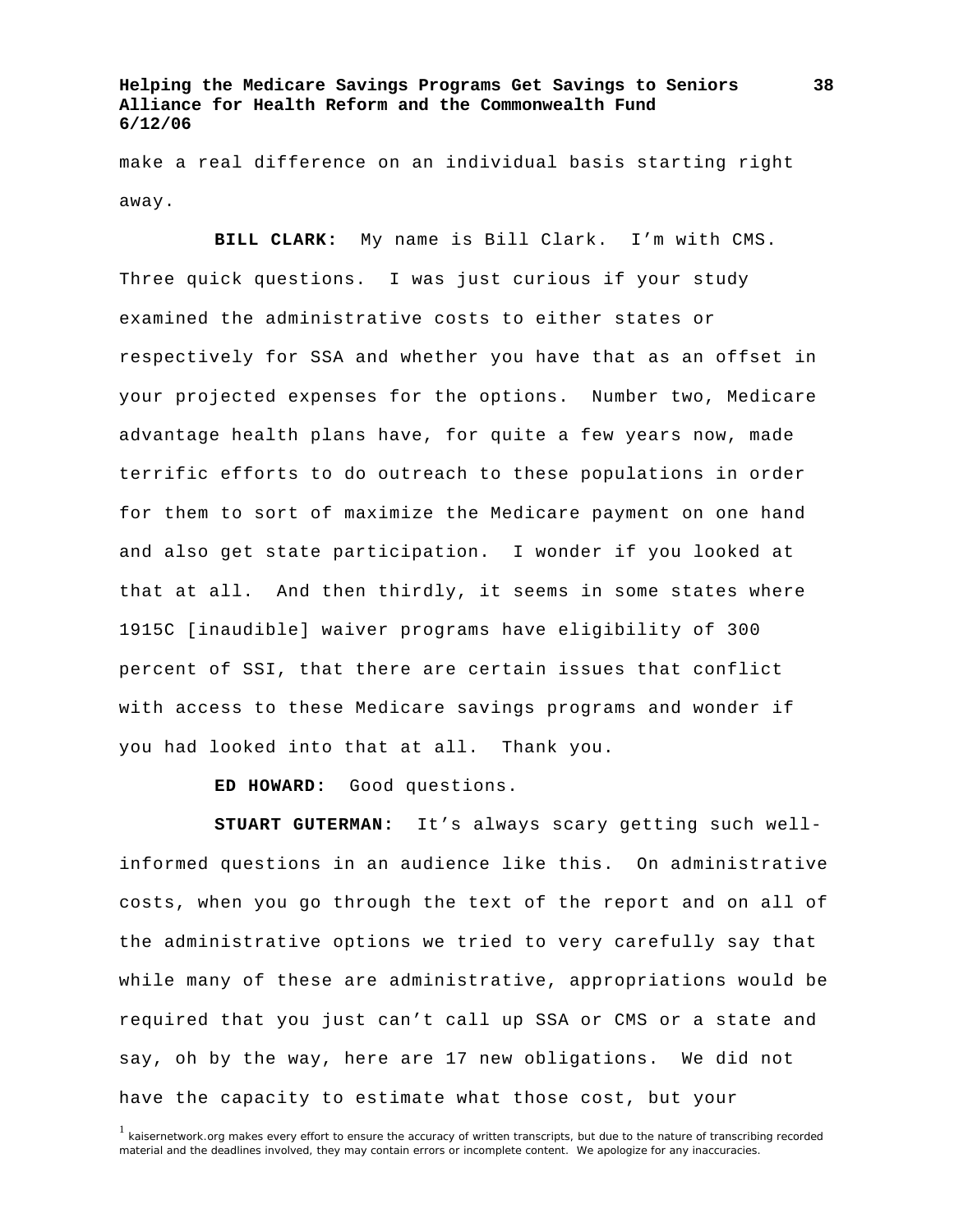question, particularly for this audience is important. These would require appropriations and in some cases, authority for SSA in particular to do certain things and if Susan McNally and Craig Street were here, they would be standing on a table somewhere pointing that out to us and it's a very important point to look at. And so the cost offset is a nuance we just don't go into. The one place where we do talk about that in connection with this resource question is states that have moved to substantially change and simplify their resource tests or in some cases, their assets tests and eliminate them have in some cases, reported that while they spent more programmatic money, they saved a substantial amount on administration because that's very expensive to administer and in some cases they felt it was a tradeoff. In programs like this where the benefit payout is not huge, your value here, we talk a little bit in the report on MA plans on the outreach side in this area of, Jennifer just flagged it again, of how you provide reaching out to beneficiaries to provide assistance and enrollment looking at that. That was the only place we touched on that. Three hundred percent of SSI level issue and how that interacts here is a terrific question and I don't recall us going into that in particular. I'm looking over here at Judy who is actually one of our panel members but I'm afraid that's on the list of terrific questions—we just didn't look at that and it's a very good point. Thank you.

<sup>&</sup>lt;sup>1</sup> kaisernetwork.org makes every effort to ensure the accuracy of written transcripts, but due to the nature of transcribing recorded material and the deadlines involved, they may contain errors or incomplete content. We apologize for any inaccuracies.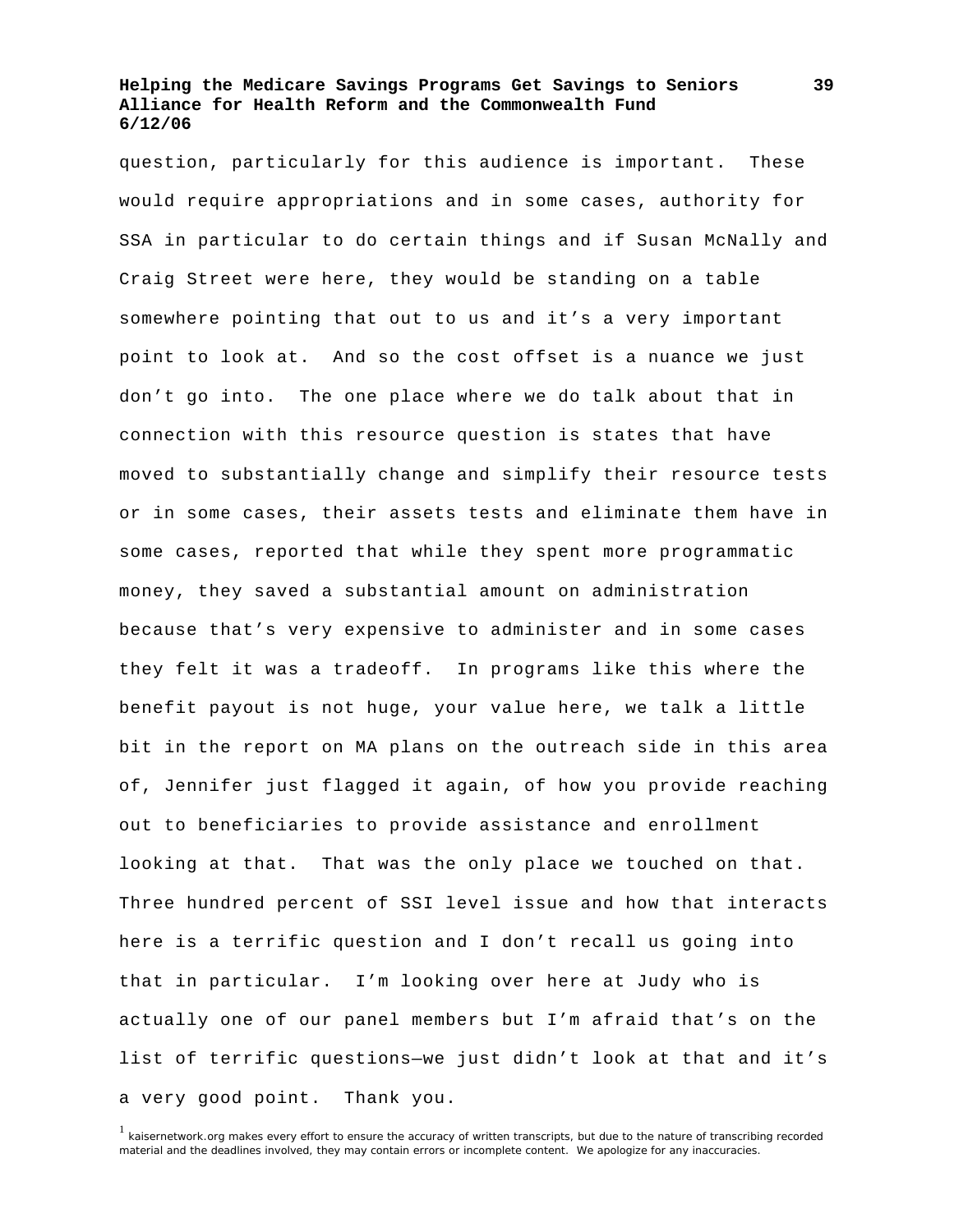**JERRY BRAZDA:** I'm Jerry Brazda, retired healthcare reporter. I'm uniquely qualified to say what I say because for 25 years I covered the passage of Medicare and the Medicaid and their development as programs. And now after a few more years I'm a Medicare beneficiary and I use the regular programs and my God, but I love it. I've used it a lot. I've had heart surgery, back surgery, other things. Now I'm particularly fortunate because I have retirement insurance that pays 80 percent of everything that Medicare doesn't pay including drugs though I don't need that. But I have something positive to say which will intrigue everybody here. My sister and husband in Omaha used the Part D and they love it, they think it's great. But I think these programs with my background, as I see the development of Medicare Advantage and things called that, I have looked back the source and I see what they are intended for, they're written by the same people who voted against Medicare. These are people who would like to kill it. I think that is what Medicare savings is. Medicare savings is to the idea is to get the people of the United states to learn how to pay their own medical bills and the government won't have to. But I would like to, along those lines, take advantage of what I think we have here is a unique opportunity to have Andy Schneider, one of the foster parents of Medicaid and Katherine, who as New York State Medicaid Director, to say what they have to say about the story that just came out in the papers today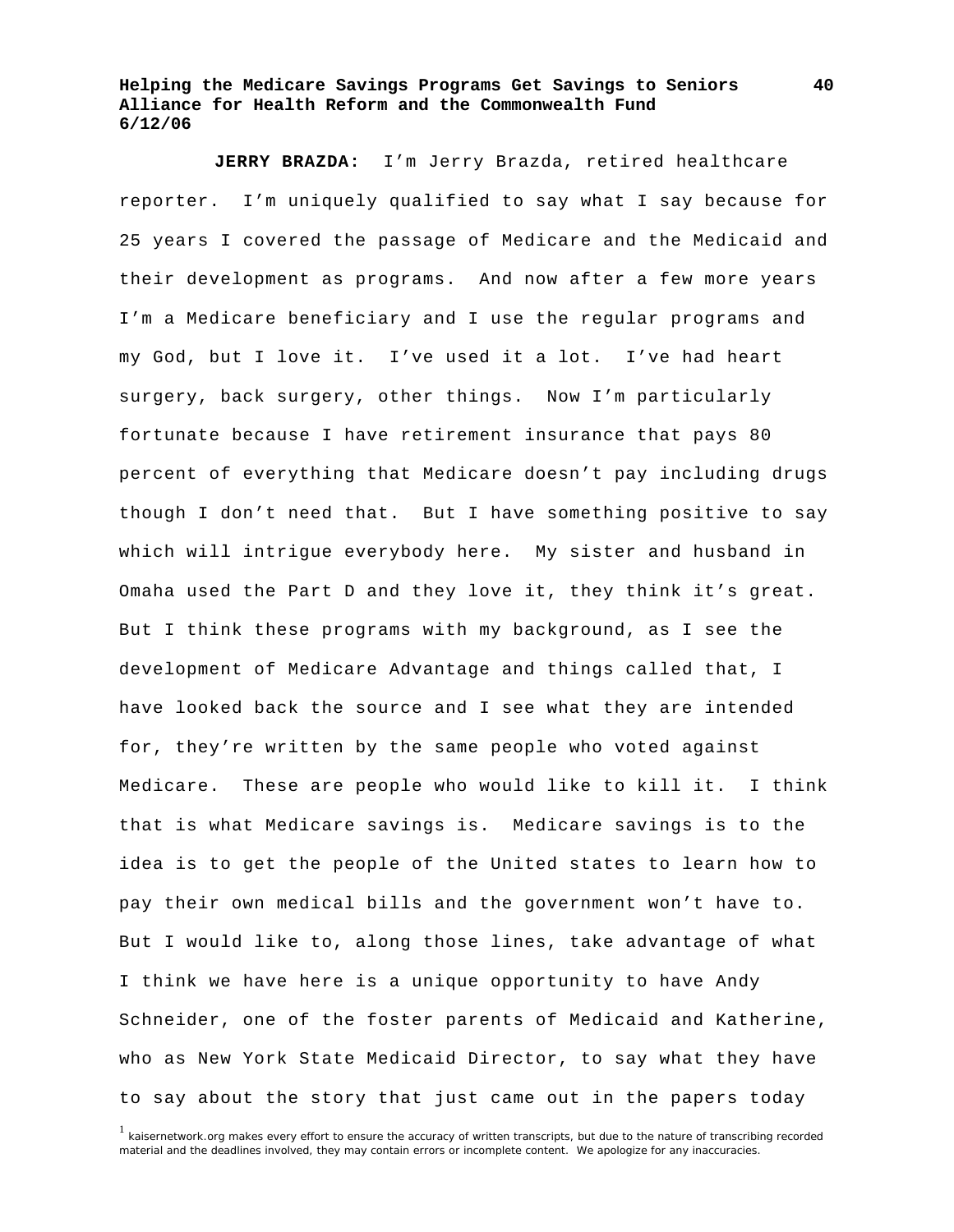about the various states who are dumping their Medicaid beneficiaries onto presumably for profit insurance companies.

**ED HOWARD:** And I know you mean that in the most nonpartisan way.

[Laughter]

Andy, Kathy? Anyone else?

**ANDY SCHNEIDER, J.D.:** When I first started doing work in this area I read Medicine and Health. It came to our office, this was in the early 70s and there was a reporter named Jerry Brazda who was writing it and it was really a wonderful window on what was going on in Washington at the time. So, I think because this is a panel about another issue, I don't think I'm going to answer your question, but I do not answer it with the greatest respect Jerry.

 I guess his response was doesn't it have the same effect? I really think there are two different things. I think what we're trying to talk about today is we have this low income Medicare population, at the maximum 14 thousand dollars a year, less than a tenth of a Congressman's salary and we're trying figure out how to make the Medicare program work better for them and one of the problems is a lot of them, maybe three million or more could have their premiums paid for and keep an extra one thousand dollars a year for other needs, many of them which would be medical if we could just get them enrolled in this program and we need to figure out a way to do that. And I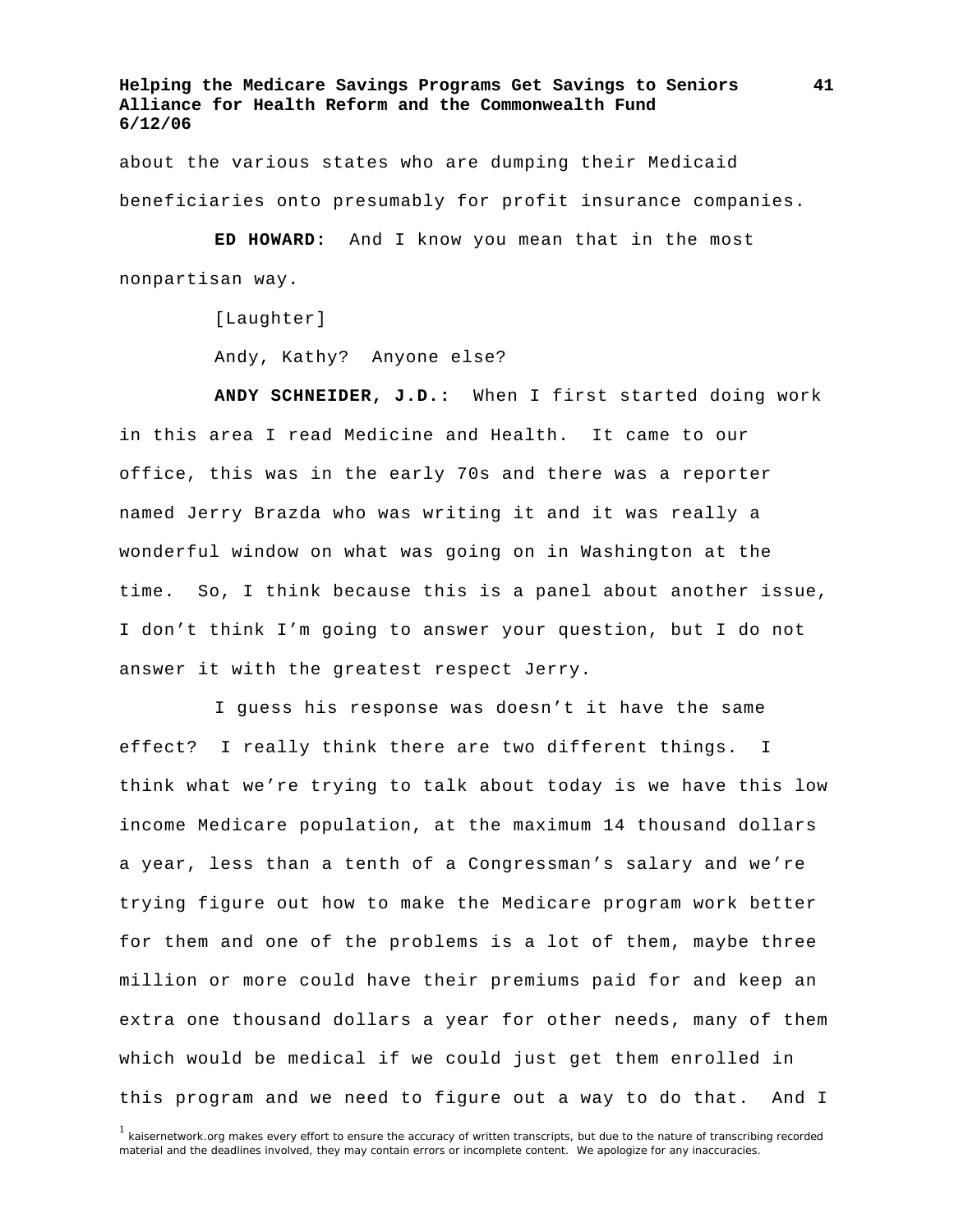think if we can make it work it makes Medicaid work better and Medicare work better.

**KATHY KUHMERKER:** I'm going to take a little clue from Andy, which is that I will probably pretty much respectfully decline to answer except to say that I've been a member of an HMO myself personally since 1978 when the first one opened where I live and I've gotten wonderful fantastic care all that time since then. It does happen to be a not for profit and it is one of the most highly rated ones in the nation but nonetheless I have firmly believed in health maintenance organizations since I was going to get my graduate study work. In New York we have wonderful healthcare plans. Some of them are for profit some of them are not for profit. We also make sure they are wonderful healthcare plans. We monitor them, we look at what they're doing, we make sure that their networks are strong and complete, that specialists are available, that people get care in a timely manner. And I think if Medicaid agencies are able to make sure throughout the nation that when they contract with other plans in providing care in deferent ways that they keep those healthcare standards there and I know that Medicaid directors will work to do that then I think that we may also be able to get better care for people who sometimes do get, particularly in Medicaid, thrown from pillar to post because they don't have a place to get care and they just go to clinics and they wait for hours and I think there's some real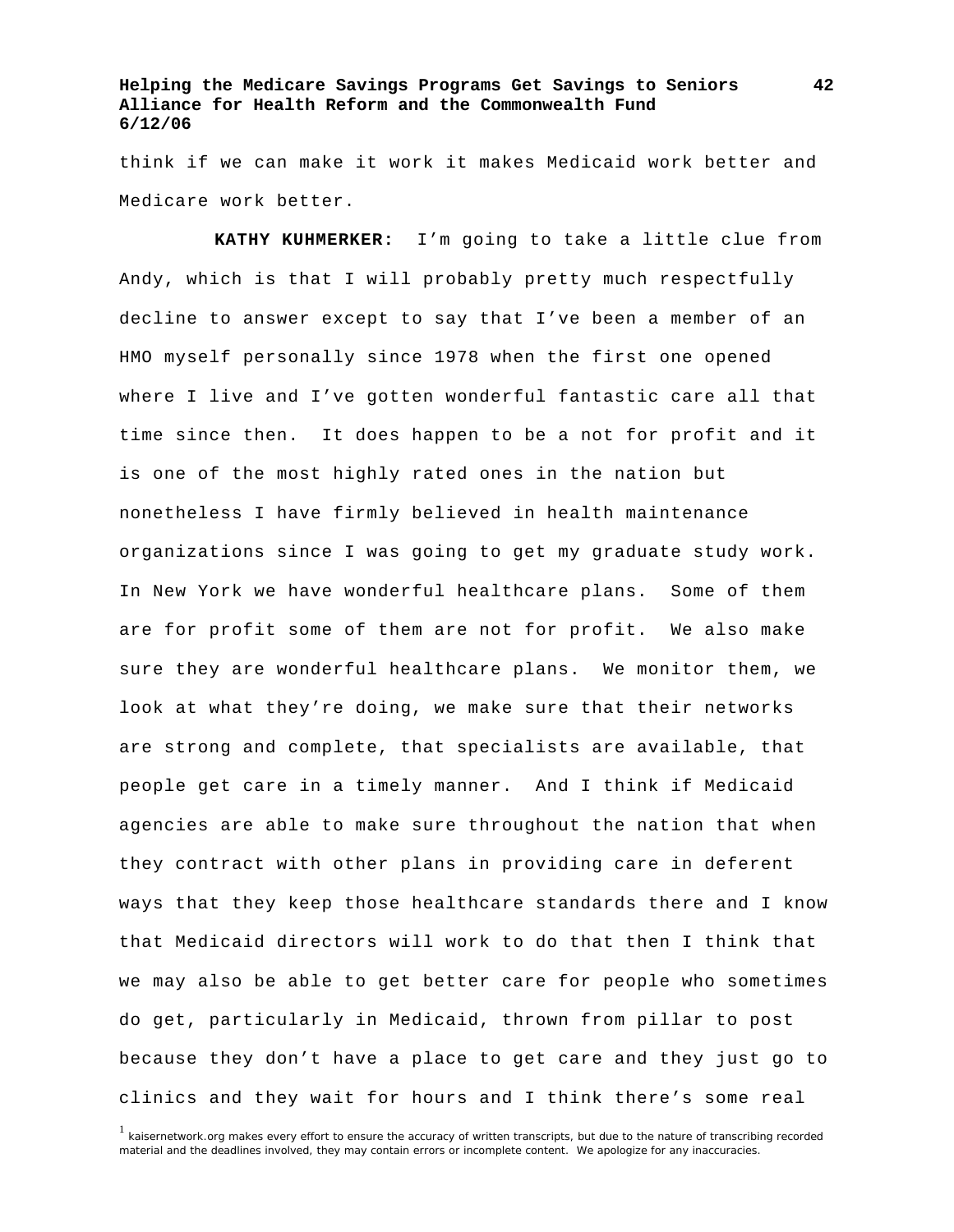potential here. I also think there are opportunities for things to not work out so well so we need to be very careful and watch it.

**MARK STEINBERG:** Good afternoon. Mark Steinberg, Families U.S.A. One of the quirks and there are only a few in the Part D legislation, but one of them is that although states, if they receive a low income subsidy application are required to screen and offer enrollment in the Medicare savings program. SSA is not required to do that. That's been a real source of frustration for advocates because we had hoped that the LIS would be an opportunity to increase enrollment in MSPs but since the vast majority of applications have gone to Social Security. Those applications have not been followed up with in any meaningful way. I was very pleased to see one of the recommendations is that Social Security offer more or federal government generally offer more information to states to be able to follow up but what are the barriers now that prevent Social Security from doing a good screen for Medicare savings programs and what can we do administratively to use the information we have from the LAS right now and take that information and convert it into a meaningful screen for Medicare savings programs.

**KATHY KUHMERKER:** I'll try and answer this because as I was leaving we still had not gotten everything completely defined in New York State about how our relationship was going

<sup>&</sup>lt;sup>1</sup> kaisernetwork.org makes every effort to ensure the accuracy of written transcripts, but due to the nature of transcribing recorded material and the deadlines involved, they may contain errors or incomplete content. We apologize for any inaccuracies.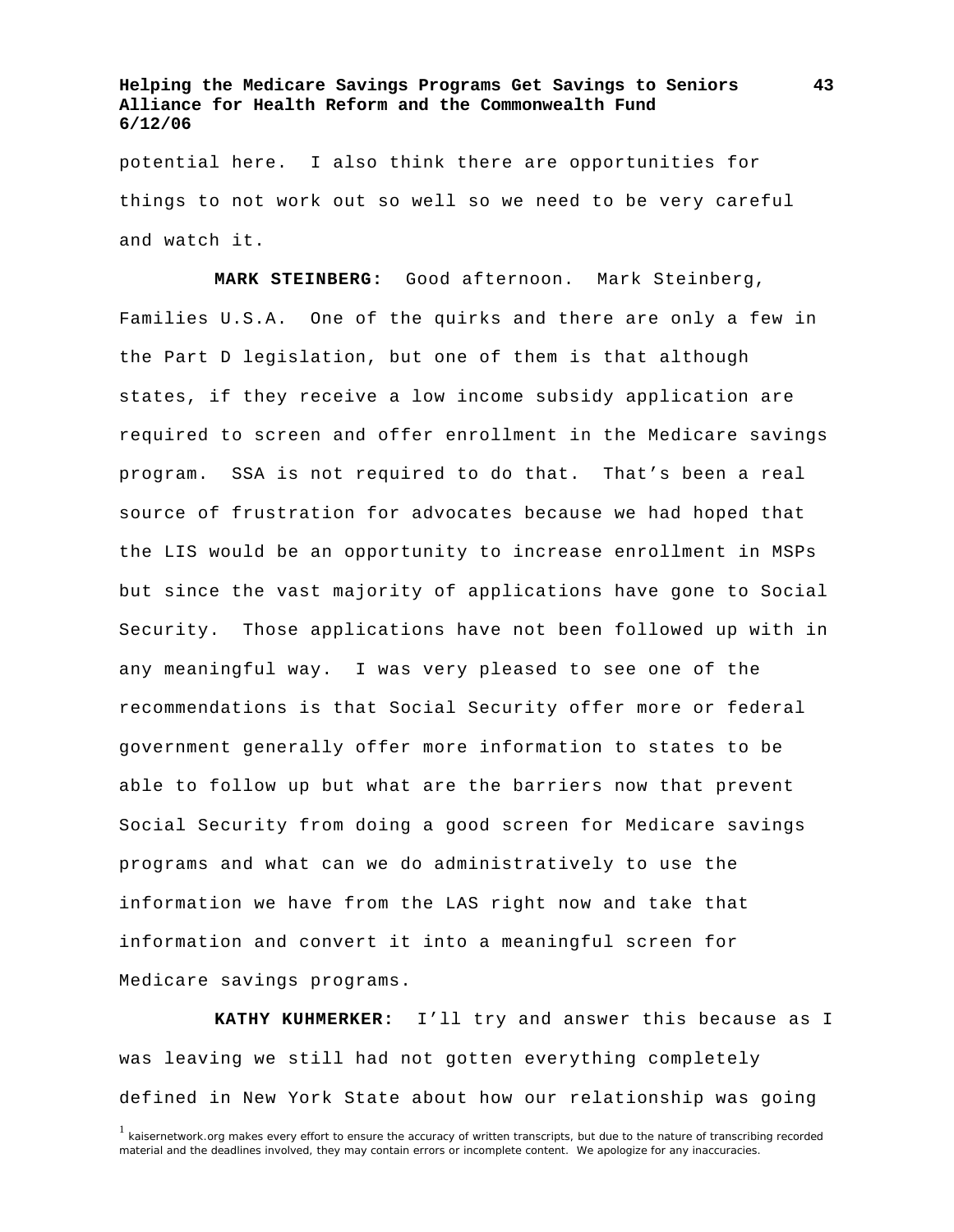to be with SSA so I'm remembering back to what we were discussing and the information that comes in from SSA after they have when they're giving states leads is very, very general and doesn't provide any of that background that you need to actually say yes, I can see someone has "X" dollars in assets and "Y" in income and this is what it's from. And so what they're giving is leads saying this person has income below this level or whatever and you should go out and follow through with them. I believe the reason is that it's considered, even though I'm not sure it is, that the argument with that it was it's either protected health information or one, the low-income subsidy application was filled out. It didn't specifically say—it's not interpreted to mean that SSA could share specific information with states. I know there are some people who say that yes it is and that may be but I believe that's CMS, and that they have come down saying that. So, for clarification, that is something that specific information could be shared I think would be tremendously helpful and then again I also think and this might be something that CMS could do. States would need to have to be authorized to use that information and consider it to be acceptable, accurate documentation of what the information stood for.

**ED HOWARD:** I guess that's a good summary. Mark, again the paper that Liz Cusick and Ken Nebali wrote got into this issue. And the one question is the privacy question. You have

<sup>&</sup>lt;sup>1</sup> kaisernetwork.org makes every effort to ensure the accuracy of written transcripts, but due to the nature of transcribing recorded material and the deadlines involved, they may contain errors or incomplete content. We apologize for any inaccuracies.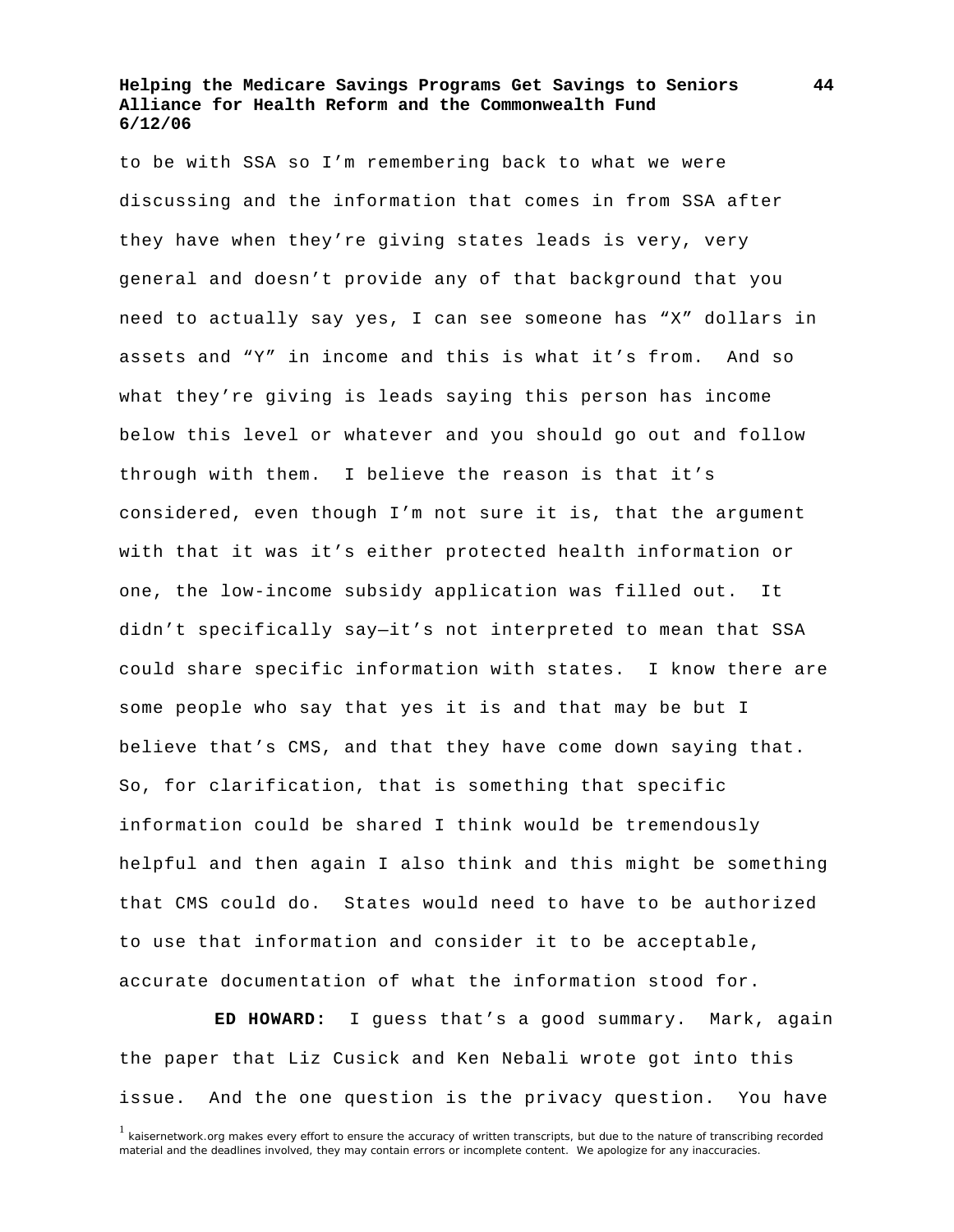a very nice document in your packet from State Solutions at Ruckers University. I don't know if there's anybody here from there, but it really walks through this issue of how to deal with that. We mentioned it when we got to recommendation number two, but that's one. The second one is again administrative burden on SSA. When they're done with the person for purposes of determining LIS eligibility, if there are and it's very frustrating to watch, but if there are just four more questions, that would nail down MSP, you know, on the one hand you would say, "Ask them," but on the other hand, "Where's the Congressional appropriation for that?" And so they really don't have it and also you have to remember once again you're dealing with different income resource levels. You're dealing with different definitions of what constitutes income, you're dealing with different definitions of what constitutes resources so the package of recommendations, the reason we wanted our package of recommendations is that there's a series of interim steps you can take to try to make it better within the current framework but then there are some other things one would need to do to take it farther. But, that's because it's a very difficult—

**ANDY SCHNEIDER, J.D.:** Just one other factoid that I found interesting here. My mental image and I don't know if it's true for other folks is that the elderly person applies for Social Security and Medicare at the same time and the

<sup>&</sup>lt;sup>1</sup> kaisernetwork.org makes every effort to ensure the accuracy of written transcripts, but due to the nature of transcribing recorded material and the deadlines involved, they may contain errors or incomplete content. We apologize for any inaccuracies.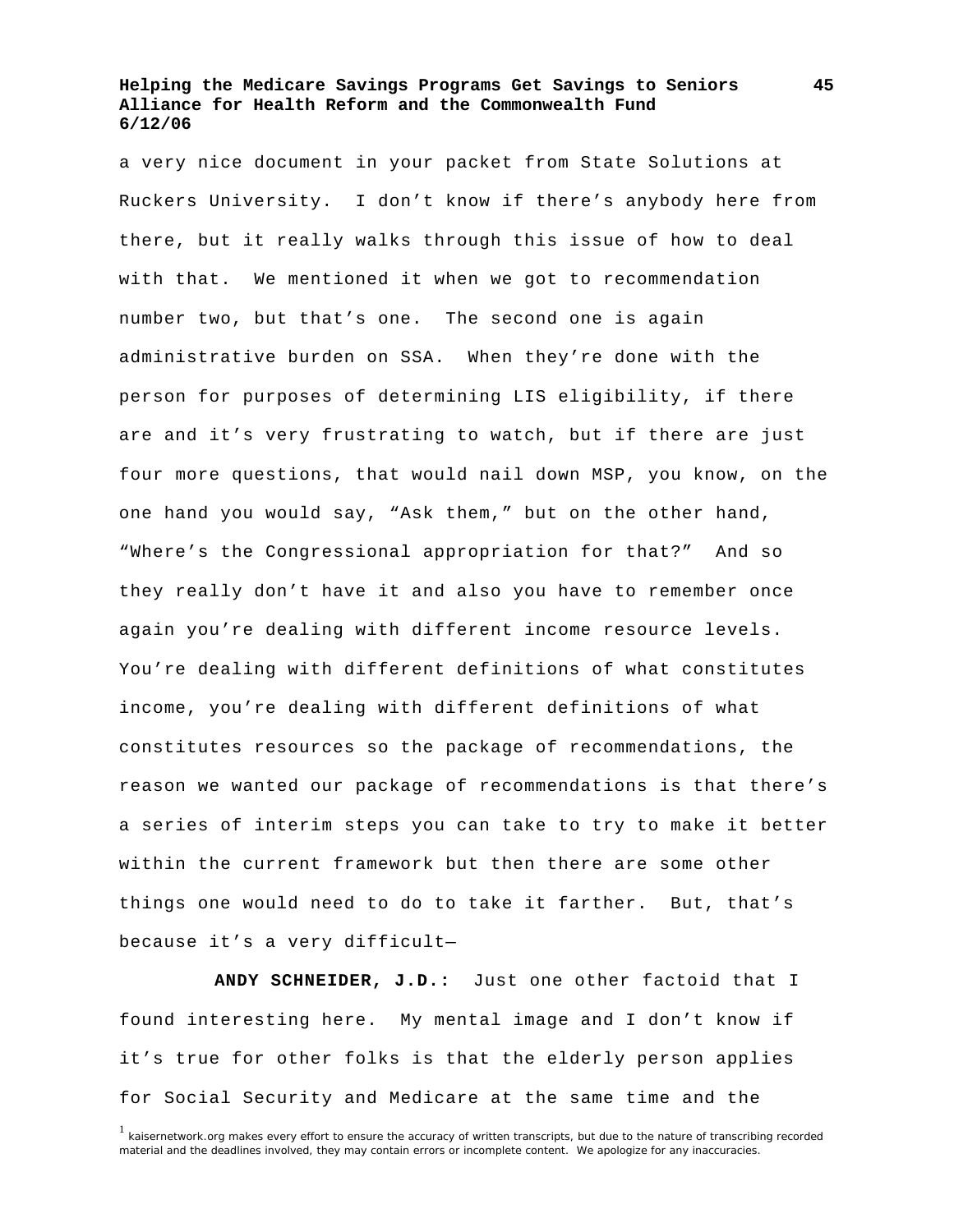health program perspective is mostly, as a long-time, old-time Medicaid person, you picture that opportunity being the opportunity to collect lots of information. In truth, something like three-fourths of the Social Security beneficiaries come on to the program well before they're aged 65. So that the image you have in your head of that opportunity for that capture of information is actually lagged and I found it to be one of the most difficult administrative steps in this process that we need to look at.

**ED HOWARD:** Let me take the chance to use one of the cards. Someone has directed a question at Jennifer. Do you really think Social Security has been successful in getting people enrolled in the Part D Low income subsidy? Aren't most of the Medicare beneficiaries who are not enrolled and do not have prescription drug coverage thought to be low income?

**JENNIFER YOUNG:** And I guess the answer to that depends on how you define success, doesn't it? If you compare it against the baseline that shows that thirteen percent of people eligible for the SLMB program are enrolled, Social Security probably has done a better job than LIS than other populations have achieved. But given the importance of the subsidy to the very vulnerable population until a hundred percent of people who are eligible for LSI are enrolled. We still need to keep working harder and finding these people. I think the preliminary report is Social Security has done better than the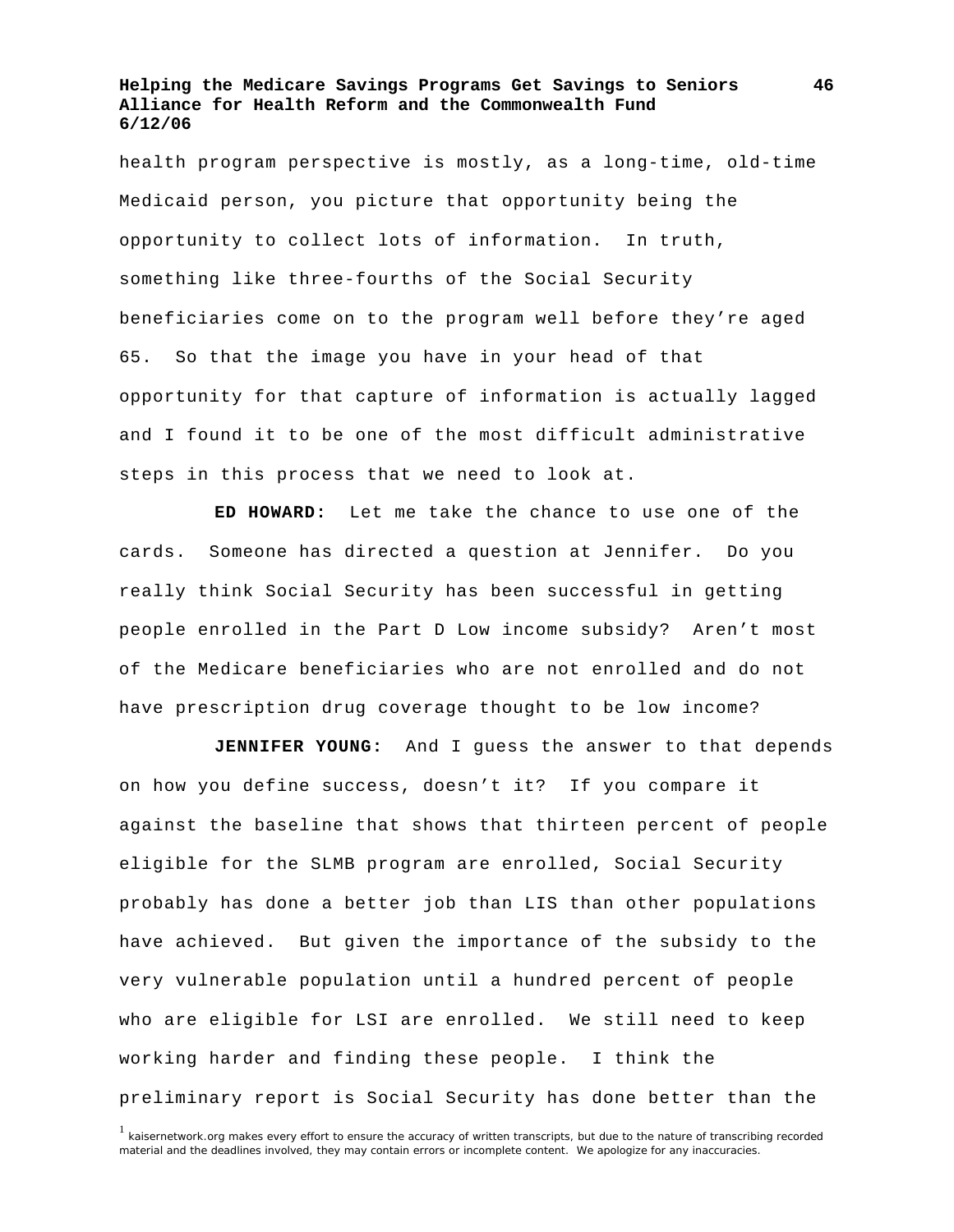baseline but still has lots of room to go and they're rededicating their efforts to make sure their efforts to make sure that they continue to find and enroll this population, without penalty I might add.

**AARON MARSH:** Yes, I'm Aaron Marsh with the National Association for Home Care and Hospice. You're talking before about increasing the involvement of the Social Security Administration in these programs to help increase awareness of them and we mentioned how SSA was pretty successful in the recent Part D enrollment for those programs. I think another aspect of that success was CMS's extensive partnerships with providers and helping reach out to seniors and I was wondering in your recommendations and your report here how much thought has been given to that partnership as far as using the providers, maybe helping assist with administrative costs or something like that to help reach seniors and increase awareness of these programs?

**JACK EBELER:** Excellent question and again, I apologize for giving short shrift in a slide presentation but we did talk in this section about outreach. About really two things: one of the important questions is when do people typically come into these programs and they do typically—one of the characteristics of folks coming in is that they have touched a provider for relatively expensive services so that partnerships with provider groups, whether in the hospital or the long-term

<sup>&</sup>lt;sup>1</sup> kaisernetwork.org makes every effort to ensure the accuracy of written transcripts, but due to the nature of transcribing recorded material and the deadlines involved, they may contain errors or incomplete content. We apologize for any inaccuracies.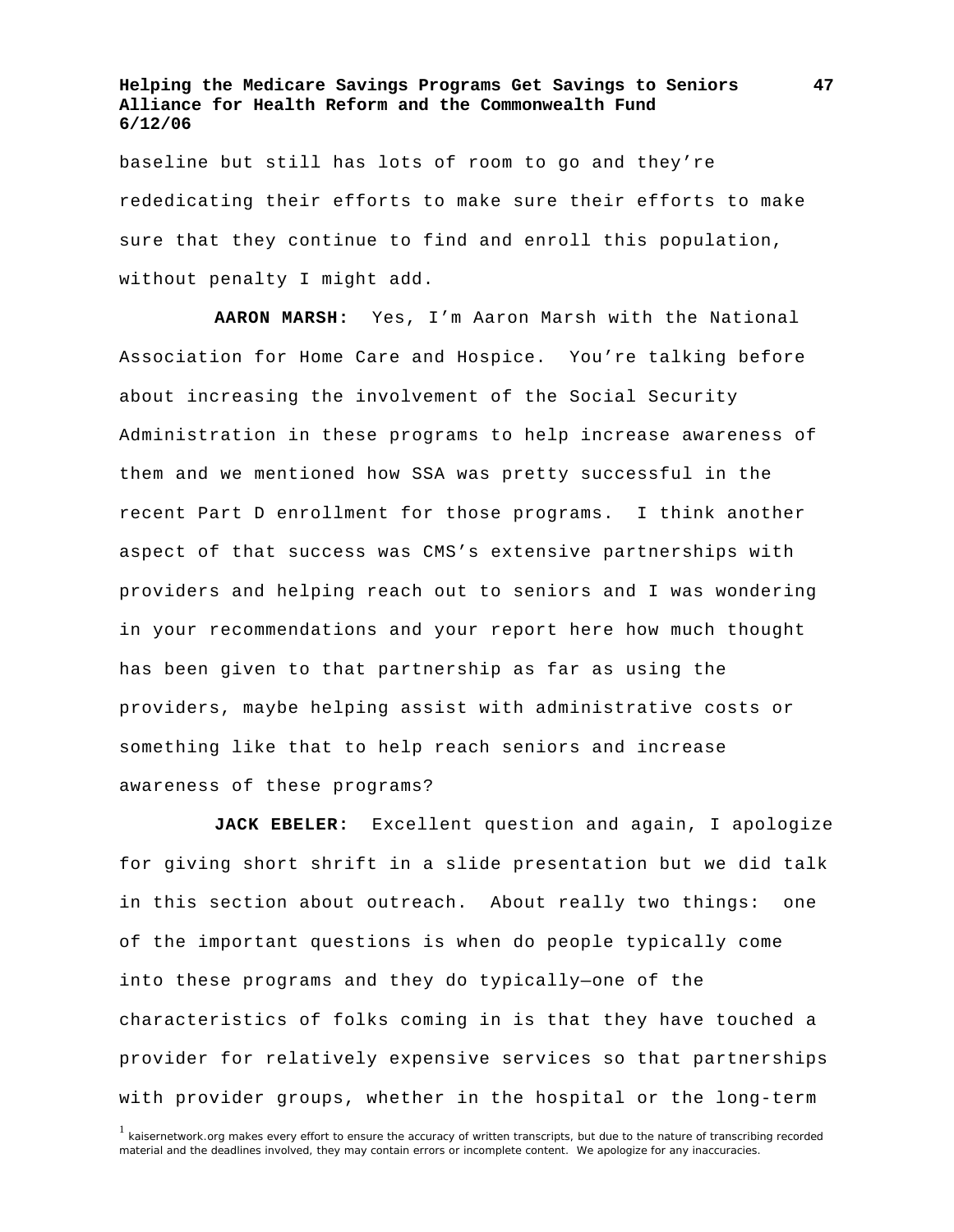care community, have been important and in our discussion of how you counsel folks and help them through a process, however difficult, administratively it is, that those types of partnerships are important, so we do talk about that a little bit in here. I gave it short shrift in the summary of the recommendation.

**ED HOWARD:** Jack, how important is the phenomenon that I had sort of forgotten about until I read it again in your report of states deeming the Medicare eighty percent payment as if it's higher than the Medicaid hundred percent, all the doctor is going to get, if you will?

**JACK EBELER:** I think it's very important policy and delivery phenomenon. I don't know that it's a huge deal here. I mean, I going to suppose provider groups on the outreach side could say, "Gee, it's not worth it for me to get them enrolled, they're a Medicare beneficiary. It's not worth it for me to get them enrolled because the net payment impact won't be there." I think that tends to be more on the physician's side frankly, than anywhere else. So I had not heard that as a barrier. Other folks may think of it as a barrier.

**KATHY KUHMERKER:** To come out with a little bit of New York State experience, after several years and because New York State's always looking for ways to save money. New York State actually changed its policy and it used to pay the full twenty percent and it then changes policy in many cases but

<sup>&</sup>lt;sup>1</sup> kaisernetwork.org makes every effort to ensure the accuracy of written transcripts, but due to the nature of transcribing recorded material and the deadlines involved, they may contain errors or incomplete content. We apologize for any inaccuracies.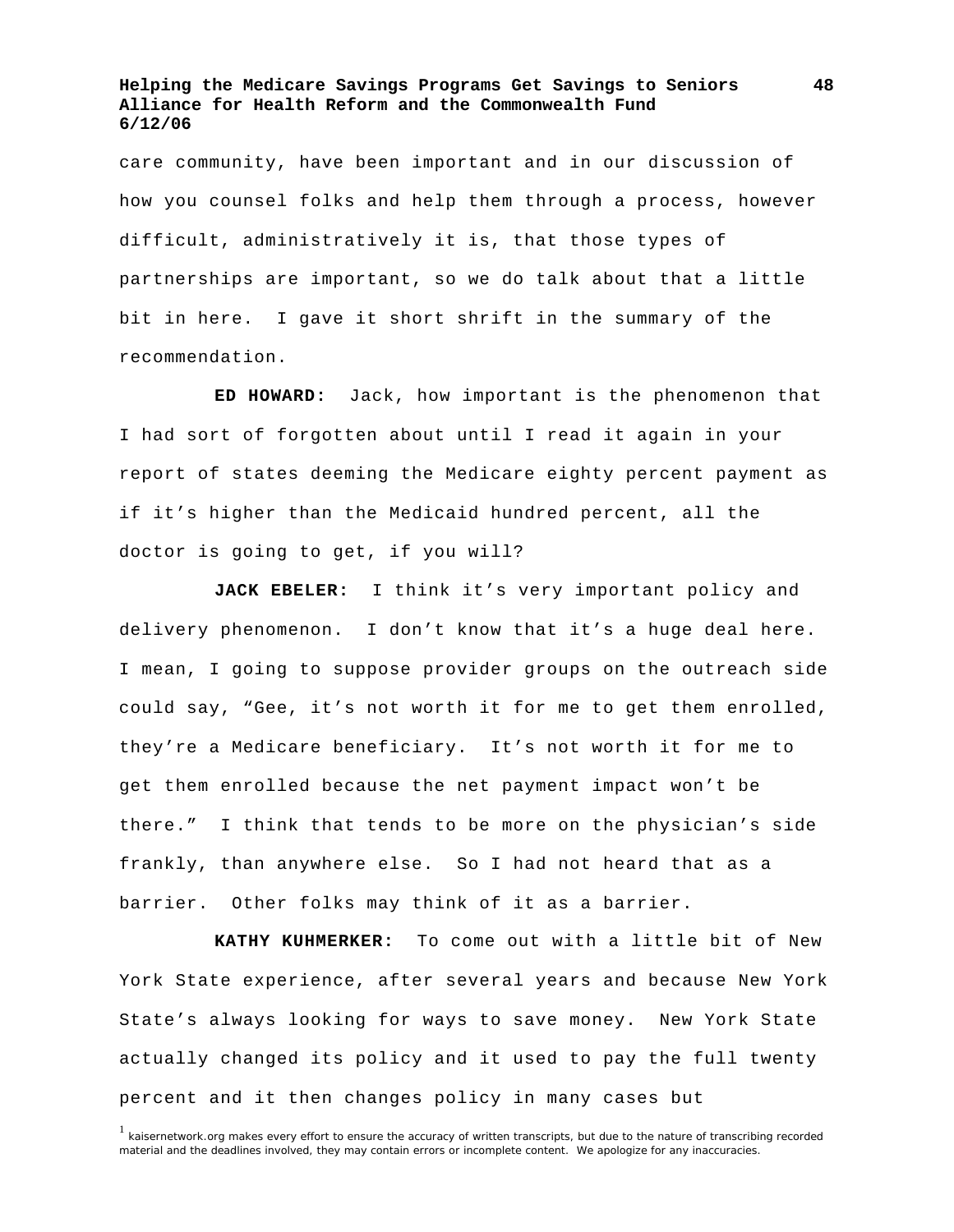particularly for physicians to only paying up to what the Medicaid rate was. I would say that we got a tremendous human cry from the physician community and particularly from psychiatrists because they only get fifty percent paid for by Medicare and a fair number of people and the organization suggesting that doctors and psychiatrists going to drop out of the program. Though we never did see that happen, but I would then again go back to the concept, two issues; one, these are really entitlement programs and the fact that you again are seeing differences between and among states because there's a Medicaid aspect to it and because states have changes in their own individual financial situations that make them do things one way or the other. I think is unfortunate and is inappropriate in an entitlement program and then again I would go back to Andy's comment when you think about that even for this population just the Part B premiums are ten percent of what an individual's income, never mind the co-payment requirements and the coinsurance requirements and again, right in the DRA again, that five percent limit on all cost sharing for kids and families and why we're not looking at the same kind of equity because we're talking about the same income levels. Actually for kids we're talking about even higher income levels, why are we not talking about that here?

**STUART GUTERMAN:** Actually I'll take the co-moderator's prerogative and ask a question to the whole panel. I can't

<sup>&</sup>lt;sup>1</sup> kaisernetwork.org makes every effort to ensure the accuracy of written transcripts, but due to the nature of transcribing recorded material and the deadlines involved, they may contain errors or incomplete content. We apologize for any inaccuracies.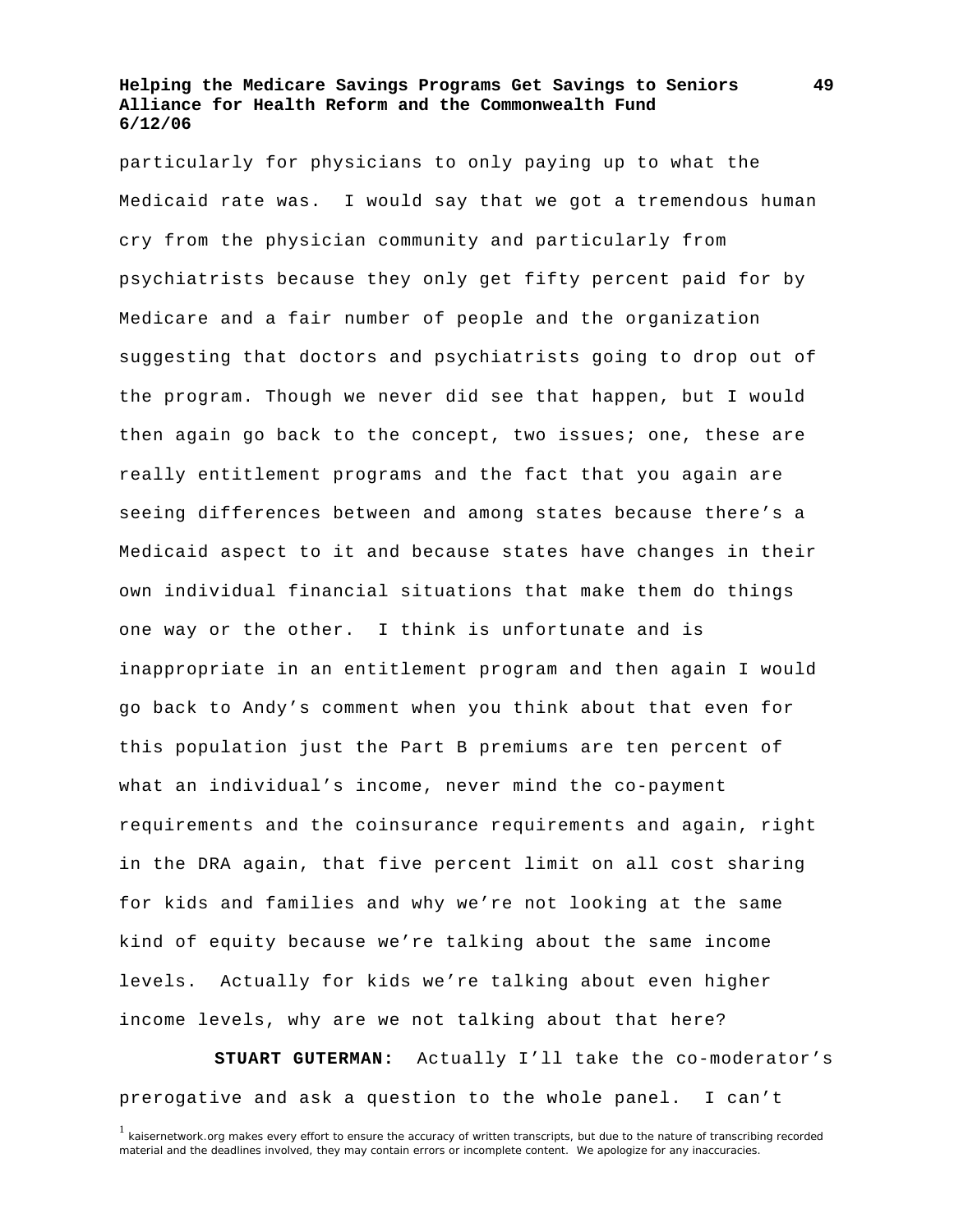help but notice that there's been no MSP bus tour and I'd like to know, given the amount of emphasis that's put on signing people up for the low income subsidy in Part D, is there anyway that we can use that infrastructure to really sort of boost outreach to enrollees who could be eligible for the MSP?

**KATHY KUHMERKER:** Let me just kind of, from a state perspective, I think one of the things that's would make it very difficult to have a bus tour on the MSP programs is that you need to have a different script for every state. When, a couple of years ago, there was and I think it's actually may be mentioned in one of the papers here or actually in the paper from NASI, that there was Medicare rights center, there actually was a statute that required SSA to go out and do outreach on this program and I know in New York State, just getting the instructions, getting the definitions of what was covered in the state's Medicare savings programs took us weeks of work with the Medicare Rights Center and with SSA. And that was talking to bureaucrats and then it took us even more weeks to go out and explain, to get it into something that effectively because this is where you need to do it, at the fourth grade level and then transplanting it was even tougher. And it just, it's just so complicated that I think it is a good idea, I think it would be very difficult to implement. And then, of course, you'd have states saying, "Oh my God, why are you doing that? Because we don't have the money to pay for it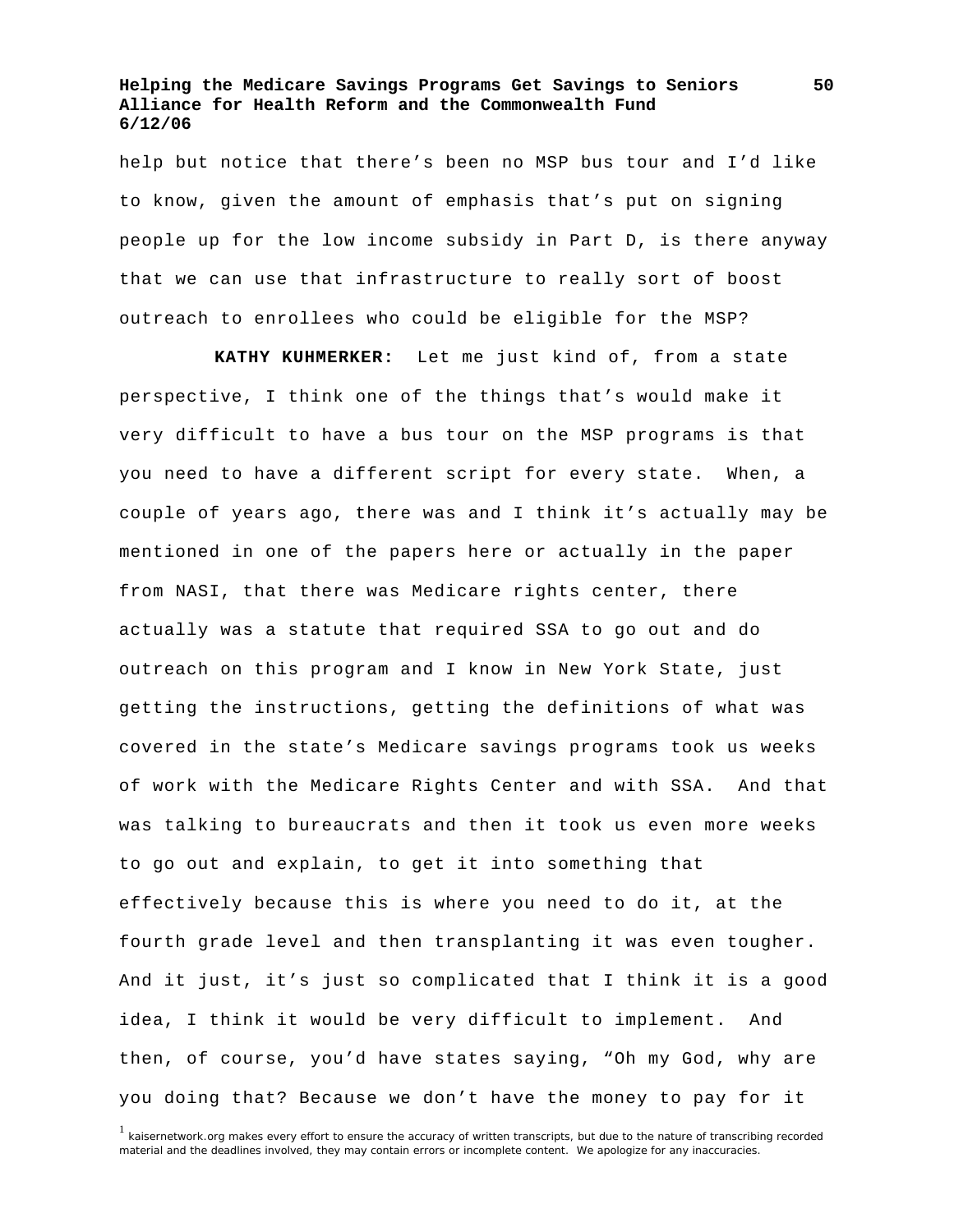when they come in or the staff to do the eligibility determinations."

**JENNIFER YOUNG:** Can I comment on that? Having ridden the bus, I think one of the components of the bus tour that I think was largely absent from the public eye, but actually will have the greatest impact in the long-term wasn't the secretary pulling up and doing a nice event with local dignitaries, it was the meeting that happened beforehand and afterwards with local community service with partners talking about what on the ground efforts everyone could undertake and assuming responsibilities for different components of outreach and education. I think that sort of community partnership paired with federal leadership and state buy in could certainly have a real impact on enrollment, even absent [inaudible].

**KATHY KUHMERKER:** Just on Jennifer's comment I would point out that there were appropriations to increase the state health insurance program activities that helped to fund some of that work so that was not done. So one of the reasons that that part of it was successful was that there was additional funding coming from the federal level to support those voluntary community-based efforts.

**ED HOWARD:** The other thing that I would note and I suspect it's one of the things you are leading to here Stuart is that our final recommendation where we talk about a substantially stronger federal role in the program, building on

<sup>&</sup>lt;sup>1</sup> kaisernetwork.org makes every effort to ensure the accuracy of written transcripts, but due to the nature of transcribing recorded material and the deadlines involved, they may contain errors or incomplete content. We apologize for any inaccuracies.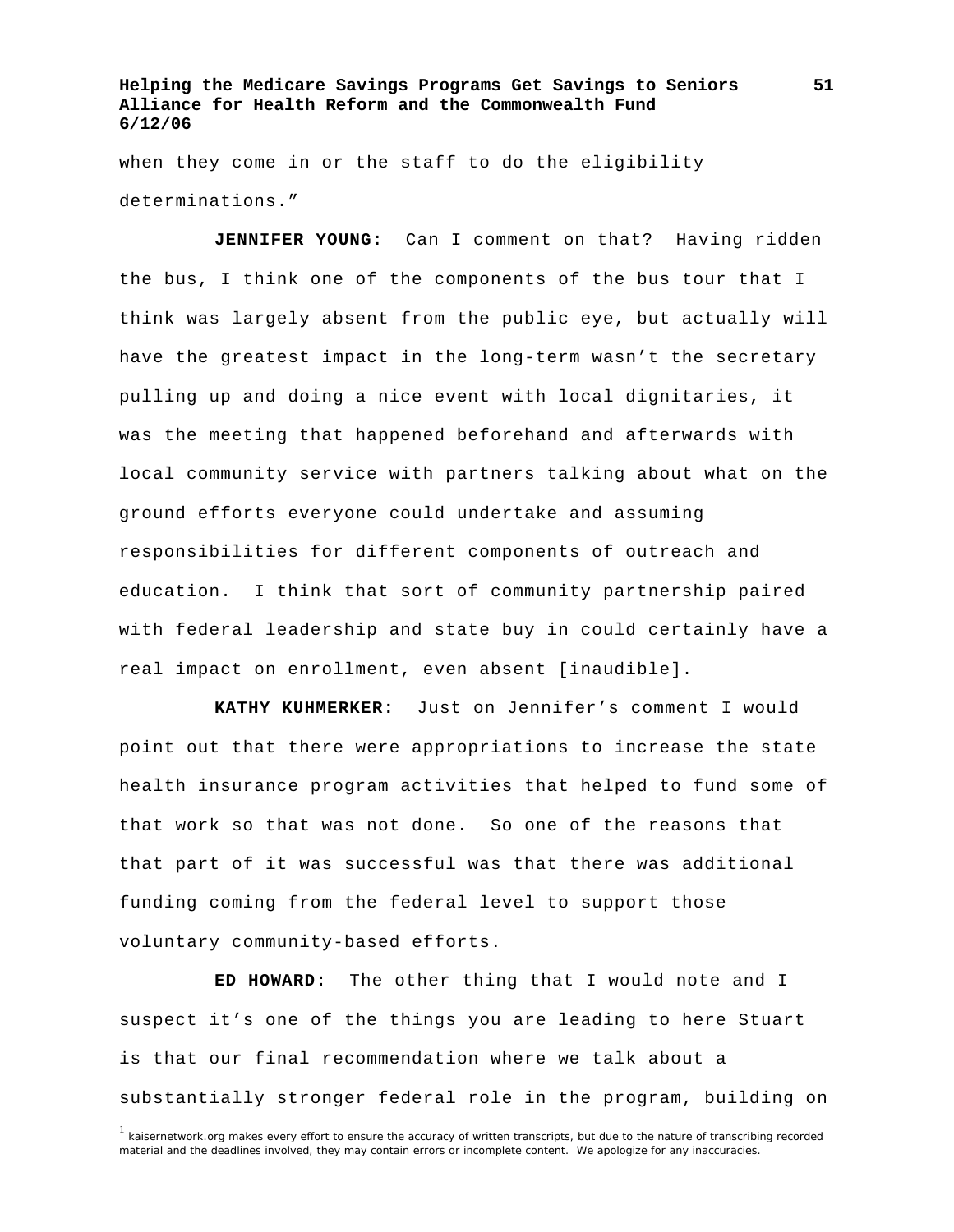some of the other incremental pieces, in particular, points to the need for federal financing for the incremental costs of enrollment. One of the tensions and it would have been fun to put a bus tour right here, what one of the tensions obviously is you're in the midst of a federal state matching situation so if the feds fly into Omaha and have a big enrollment campaign, you know, depending on how you think of the [inaudible] programs, you know, the state gets annoyed or something and if you had a cleaner policy, somebody clearly responsible and the person responsible paying the bill, you could much more easily have the bus tour on MSP, like you did on drugs, where the feds were paying the bill so I actually think moving toward some variant of Option X would facilitate that type of more aggressive program and accountability for both the results and the spending.

**KATHY KUHMERKER:** I'd like to make one additional comment because there was the question earlier about the fact or the recognition that there are state variations and that if you were to standardize, you might actually find yourself and states might find themselves in a position where people that they had individuals like already enrolled in the program suddenly were not eligible. I think something that could be considered here would be a hold harmless for people who have already been determined eligible and until they no longer meet the original eligibility standards they get to stay on and new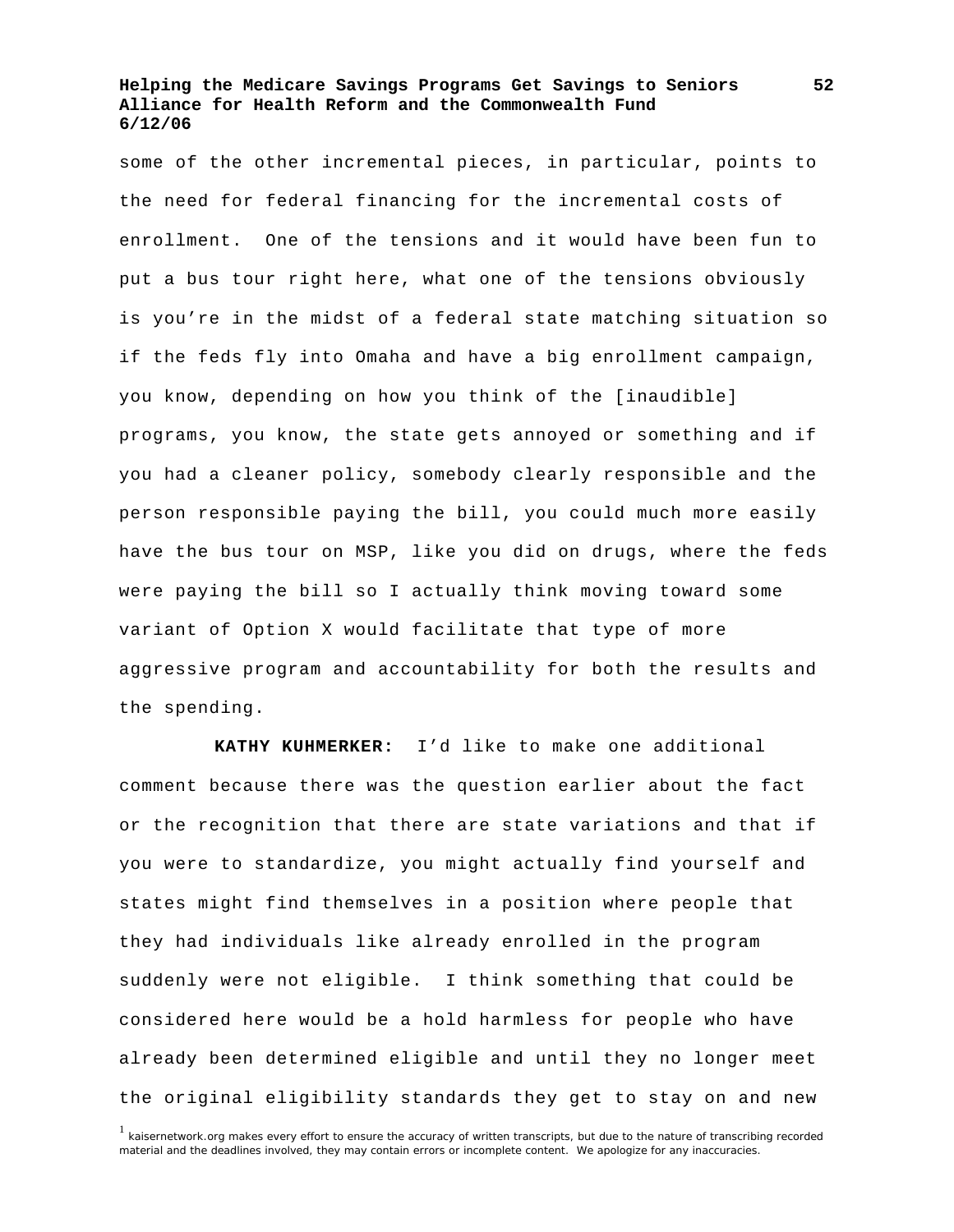people come in at the new levels, grandfathering and hold harmless are longstanding traditions when you want to change a program.

**ED HOWARD:** Thank you Kathy. Actually this last card question we have anyway is directed to Andy Schneider, has elements of grandfathering in it implicitly. The questioner wants clarification, Andy, on whom or who is affected by the citizenship provisions that were released on Friday and become effective on July one. Who's going to have to come up with that proof? Anybody who newly enrolls in Medicare? Anybody who newly enrolls in Medicaid? Anybody who gets low income subsidies under Part D or anyone who newly enrolls in Part D or somebody else?

**ANDY SCHNEIDER, J.D.:** I'm sorry to have been unclear about this. This requirement applies to citizens, not legal immigrants, just citizens, anyone who applies for, initially applies for Medicaid on or after July first, whether they're a Medicare beneficiary or not and anyone who is currently a Medicaid beneficiary, that is, is enrolled in Medicaid, comes up for their re-determination or renewal, usually at six months or a year. At that point, they are also going to have to, if they are a citizen, document their citizenship and again, that would apply both to people who are on Medicare as well as Medicaid or just those who are on Medicaid and as far as I can tell, it also applies to people receiving the MSP subsidies as

<sup>1</sup> kaisernetwork.org makes every effort to ensure the accuracy of written transcripts, but due to the nature of transcribing recorded material and the deadlines involved, they may contain errors or incomplete content. We apologize for any inaccuracies.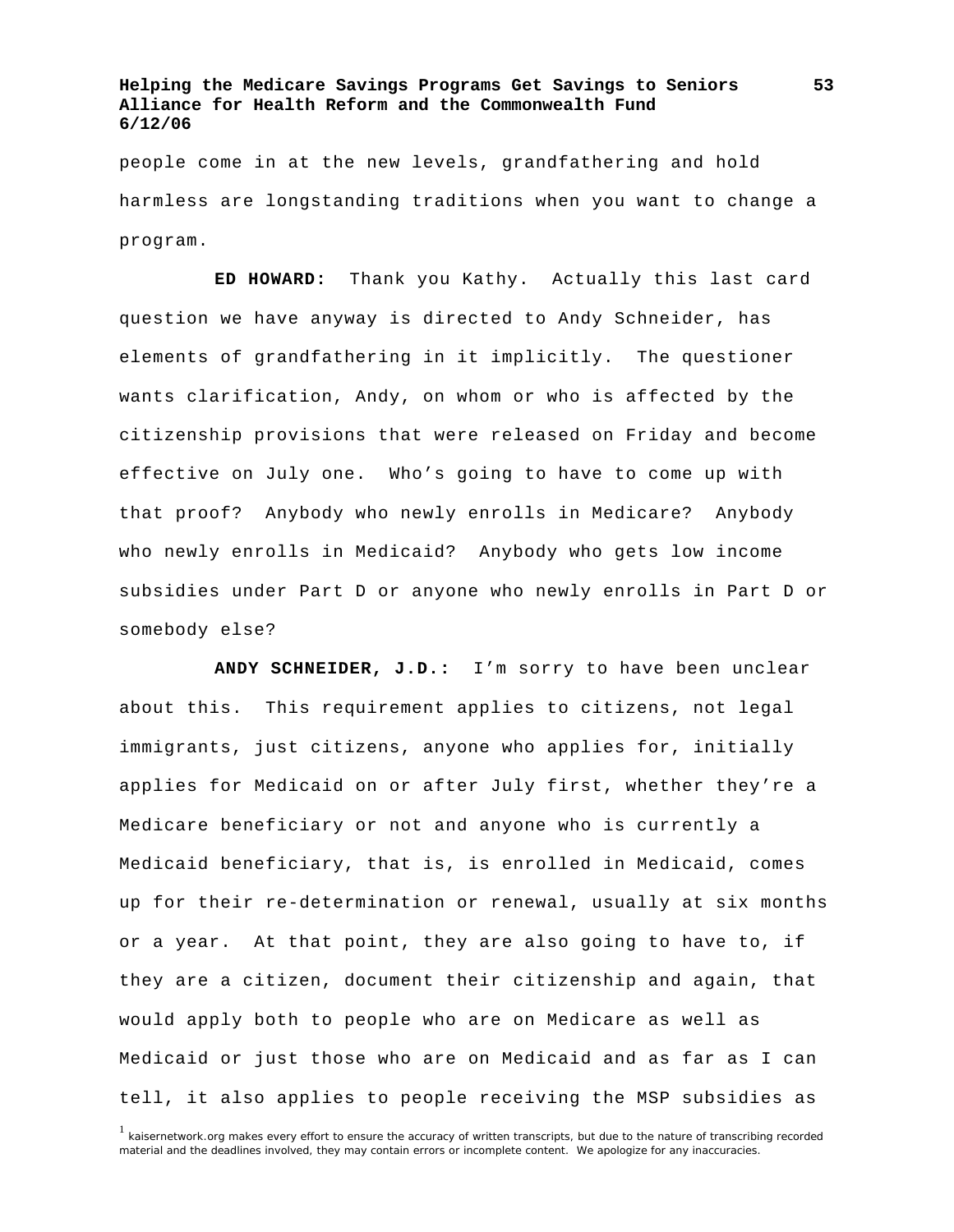well. There is, in the guidance that was issued on Friday by CMS, implementing the DRA legislation, no exceptions were carved out for Medicare beneficiaries, whether they're full duals or whether they're MSP beneficiaries or partial duals or any other category. I think there was an effort to do that in legislation, initially there was a technical problem that would be great if it could be fixed.

> **ED HOWARD:** Jerry has a follow up question. Go ahead. [Inaudible]

**ANDY SCHNEIDER, J.D.:** No because you are not on Medicaid and unless you have applied for Medicaid—just Medicaid—right—yes—just anyone on or after July first applying for a Medicaid card or the kind of Medicaid assistance we've been talking about today.

**ED HOWARD:** You can relax Jerry.

**KATHY KUHMERKER:** If I can just—I think—

**ANDY SCHNEIDER, J.D.:** And who declares that they're a citizen, does not apply, they're a separate set of procedures and requirements for legal immigrants. Just citizens who are applying for Medicaid.

**KATHY KUHMERKER:** I think Andy's other point was it's not only the people who are newly applying but unlike Medicare, where once you're on, you're on, you have to come, you have to renew or recertify for Medicaid on a periodic basis and that varies depending upon the state and so if you had not provided

<sup>&</sup>lt;sup>1</sup> kaisernetwork.org makes every effort to ensure the accuracy of written transcripts, but due to the nature of transcribing recorded material and the deadlines involved, they may contain errors or incomplete content. We apologize for any inaccuracies.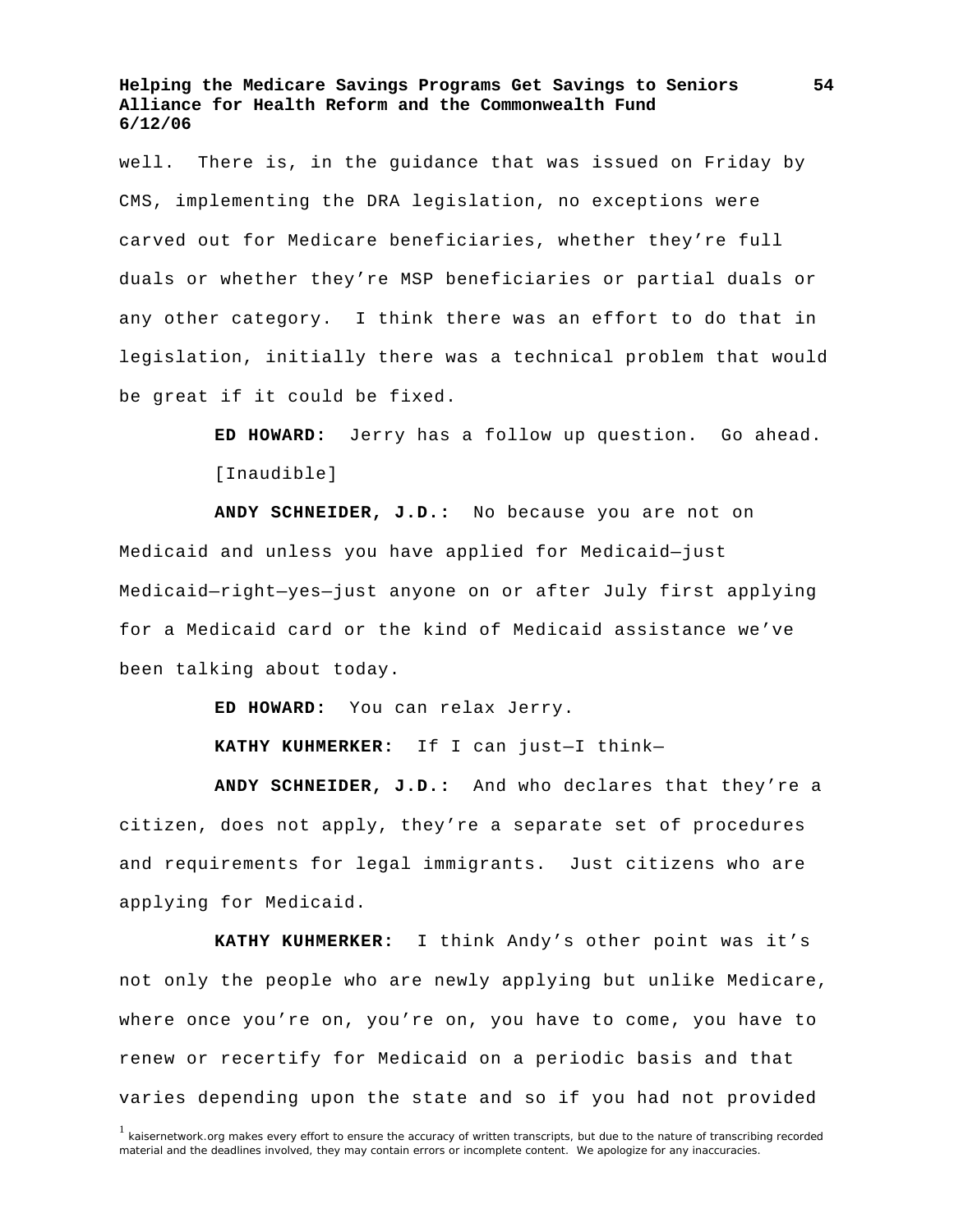that appropriate documentation, that documentation that's now required at the time you originally applied, you are now going to have to demonstrate it and then you'll have to, you have a certain period of time to get the information in if you don't have it but if not, then you'll have to be determined ineligible and you will lose your Medicaid coverage.

**ED HOWARD:** Okay on that—go ahead Bob.

[Inaudible]

 Bob, can you come to a microphone because it's being recorded and the throngs who will be watching the web cast will want to hear your question.

**BOB:** Okay, let's say someone in this room who's an American citizen, their mother or father is in a nursing home, stands down and after July first will go on Medicaid. Does that person then have to go to the nursing home director and provide a birth certificate for his mother or father to get on Medicaid? Is that correct? Is that what you're saying?

**ANDY SCHNEIDER, J.D.:** Well, first they're going to ask for a passport. If they don't have that, they'll have to come up with a birth certificate. Original birth certificate or certified copy by the issuing agency, no notarized documents acceptable plus an identifying document.

> **BOB:** Okay. Or? **ANDY SCHNEIDER, J.D.:** No, there's— **BOB:** Or else I mean?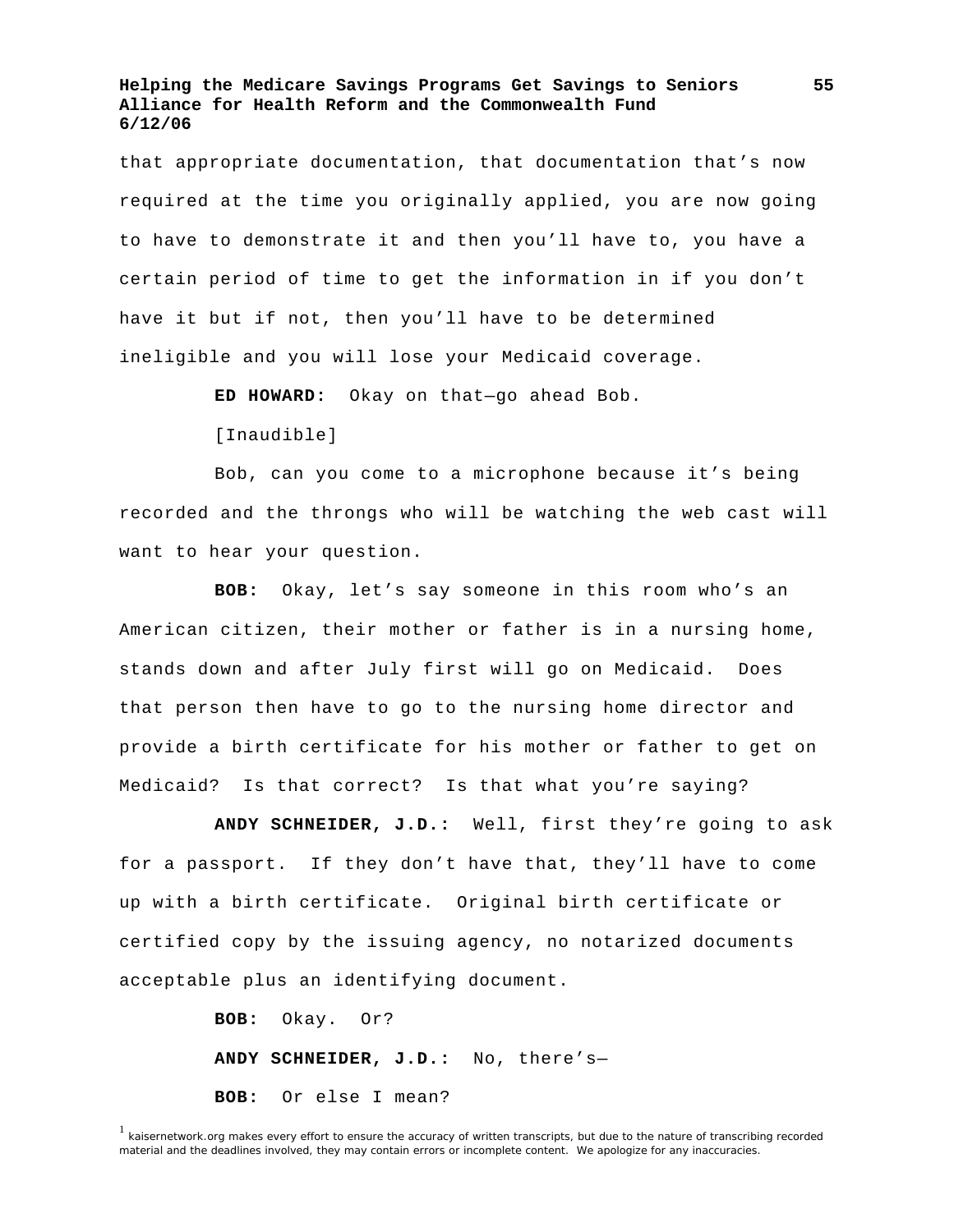**ANDY SCHNEIDER, J.D.:** Oh if that documentation is not made available then if the individual is not going to be allowed to—the initial applicant will not be enrolled in Medicaid because there will not be any federal matching payments available. It's a little different situation with someone who is in the nursing home after July 1st, comes up for renewal, they're also going to have to certify in the same way, but they will have a reasonable opportunity to gather documentation together before they are terminated for lack of documentation. But if you can't show it in the first place and you're not already on the program you will not get on the program until you can document your citizenship.

**ED HOWARD:** But Andy I want to clarify so that people don't leave with a misconception. You don't have to be a citizen to be on Medi—

**ANDY SCHNEIDER, J.D.:** No, okay, I'll say that again too. So, this does not apply to legal immigrants. Legal immigrants can qualify for Medicaid. They otherwise are eligible. Legal immigrants, they have a separate set of requirements, right, which have been in place for a while, right. And I'm trying not to get into that, right. They have to prove that they're legal immigrants. They have to have satisfactory documentation of their immigration status. That's been in place for a long time. Right.

 $<sup>1</sup>$  kaisernetwork.org makes every effort to ensure the accuracy of written transcripts, but due to the nature of transcribing recorded</sup> material and the deadlines involved, they may contain errors or incomplete content. We apologize for any inaccuracies.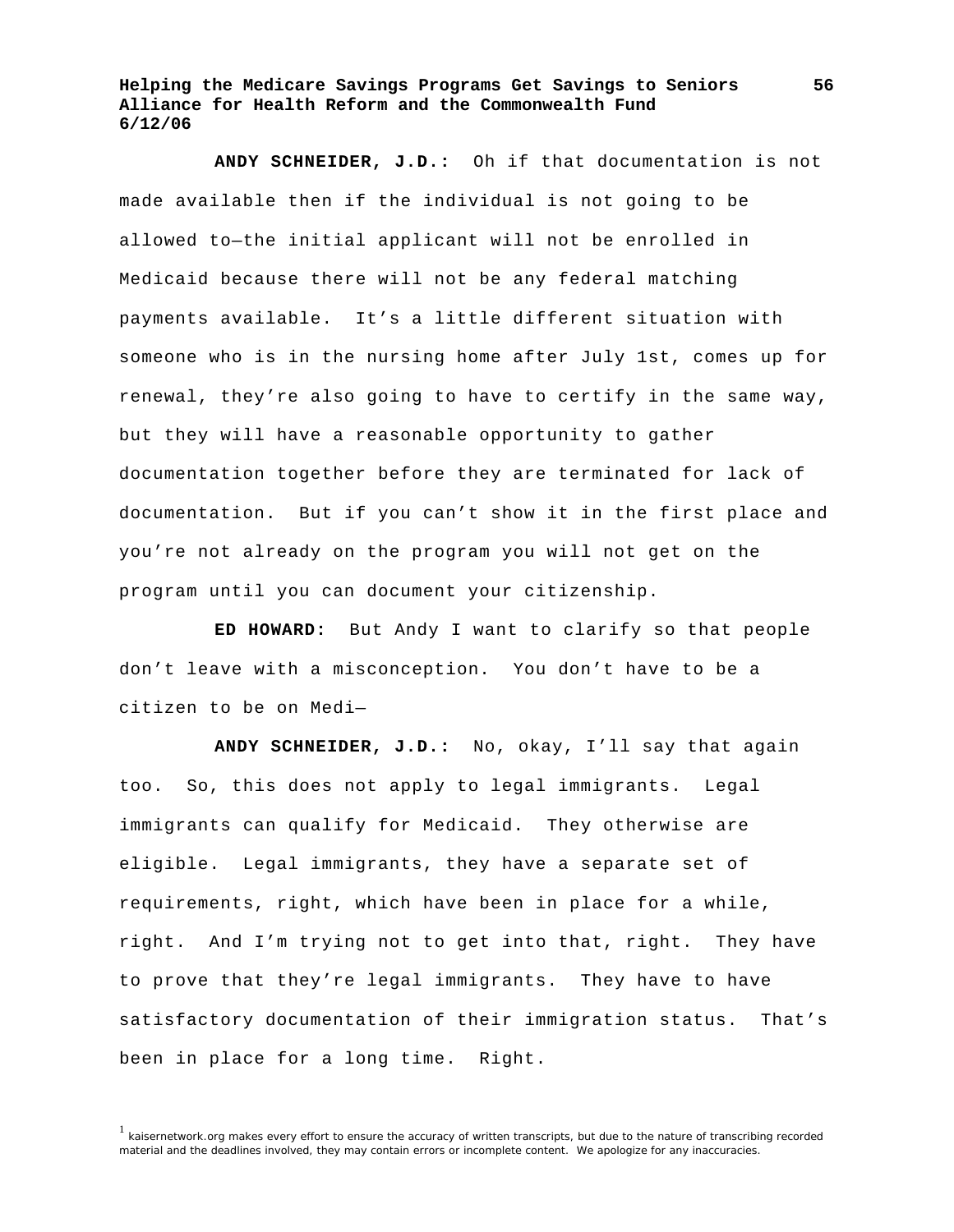**ED HOWARD:** And which as Stuart points out, they are much more likely to have, than a longtime citizen is likely to have, the kind of proof you were describing. Okay.

**ANDY SCHNEIDER, J.D.:** Right. This is new. This is new for citizens; this has not been the case before.

**ED HOWARD:** On this sobering note—

**JIM CRANWELL:** Jim Cranwell, House Budget Committee. Andy, I just wanted to correct you, it is a provision that applies to citizens and illegal immigrants.

**ANDY SCHNEIDER, J.D.:** Jim, let me correct you. Illegal immigrants don't stand up and declare their citizenship. This is just people who are declaring their citizenship.

**JIM CRANWELL:** I just learned something new here then because I thought a lot of illegal immigrants were actually receiving Medicaid, and that's the reason when I went to the mark-up sessions, that's why that provision was put in. Thanks.

**ANDY SCHNEIDER, J.D.:** Okay. You might want to have another session—

**ED HOWARD:** One of the wonderful things about the Internet is that you can sort of carry on the discussion after the discussion ends, and I would welcome Jim or Bob or any of the panelists and any of the experts sitting in the audience to send us some information that provides background on this

<sup>&</sup>lt;sup>1</sup> kaisernetwork.org makes every effort to ensure the accuracy of written transcripts, but due to the nature of transcribing recorded material and the deadlines involved, they may contain errors or incomplete content. We apologize for any inaccuracies.